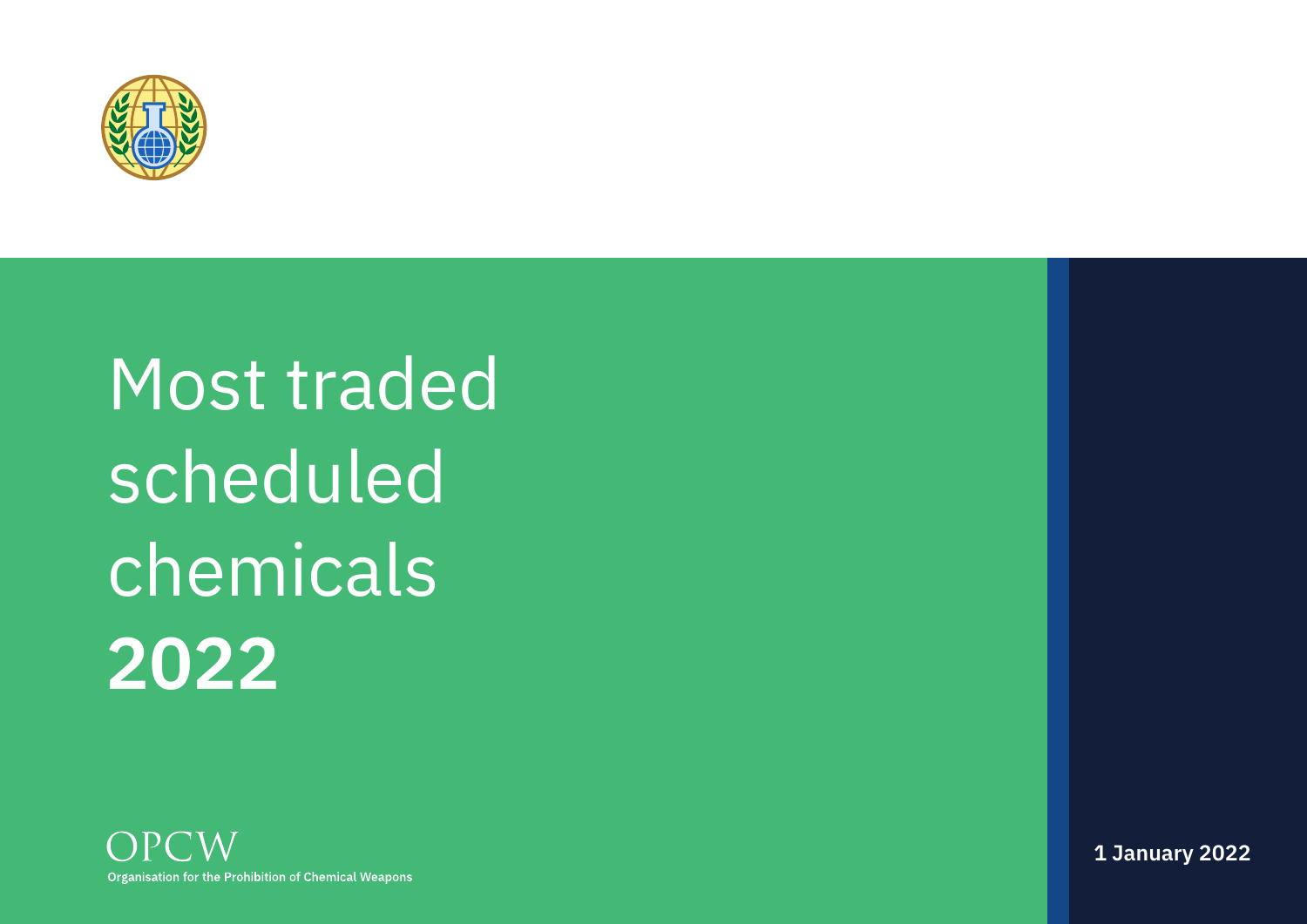#### **INTRODUCTION**

This brochure identifies the 49 most traded Schedule 2 and Schedule 3 chemicals of the Chemical Weapons Convention (hereinafter "the Convention") based on the declarations submitted by the States Parties under the Article VI of the Convention since 1997 up to 2014.

This 2022 version supersedes the previous 2017 version and includes the updated Harmonized System Codes (HS codes) which have become effective from 1 January 2022. A correlation table between the previous version of the HS 2017 and current version of the HS 2022 has been made available.

This OPCW tool is to assist States Parties in identifying CWC scheduled chemicals. It contains several identifiers for each chemical e.g. Chemical Name, Schedule, Chemical Abstracts Service Registry Numbers (CAS RN), CAS Index Name, HS codes, Chemical Structure, International Union of Pure and Applied Chemistry (IUPAC) Name and synonyms if available. The brochure also gives some examples of commercial applications and industrial uses of the chemicals.

The chemicals in the brochure are indexed twice; the first index is arranged in ascending order of schedule number (Schedule 2 and Schedule 3), entry number in a schedule (e.g. 2B04, 2B05, 2B06, etc.) and CAS RN in each entry. The second index is arranged in ascending order of CAS RN only.

The brochure will be updated and revised on a regular basis to incorporate the new most traded scheduled chemicals and any changes in the identifiers (e.g. CAS RN, HS codes).

#### **FEEDBACK**

The Technical Secretariat encourages States Parties to provide feedback on the brochure "Most Traded Scheduled Chemicals 2022" for consideration for future updates.

Comments and suggestion should be forwarded to: **deb@opcw.org**

#### **DEFINITIONS**

**Schedule**: Identifies toxic chemicals and their precursors with 3 digits and a letter A or B (e.g. 2B04, 3A01) as indicated in the Annex on Chemicals to the Convention:

- The first digit identifies the Schedule: Schedule 2 or 3
- The letter A means a toxic chemical and B means a precursor
- The last two digits identify the entry number of the chemical in the Schedule

(E.g. 3B17 identifies a chemical which is a precursor listed in the Schedule 3 with the entry number 17 (Chemical Name "Triethanolamine").

**Chemical Name:** The name of a substance which is created based on the names given in the Annex on Chemicals to the Convention (e.g. Triethanolamine, Dimethyl methylphosphonate). Where a chemical name is not available the other name (e.g. CAS Index name or IUPAC name) is used as a chemical name.

**CAS Index Name:** Chemical name assigned to a substance by the nomenclature of the CAS (e.g. CAS Index name of Triethanolamine is Ethanol, 2,2',2'' nitrilotris-)

**IUPAC Name:** Systematic chemical name based on the nomenclature developed by the International Union of Pure and Applied Chemistry (IUPAC) (e.g. IUPAC name of Triethanolamine is 2,2',2''-Nitrilotriethanol)

**CAS RN -** Chemical Abstracts Service Registry Number is a unique numeric identifier assigned by the Chemical Abstracts Service (CAS) of the American Chemical Society. A CAS RN is separated by hyphens into three parts (e.g. CAS RN of Triethanolamine is 102-71-6).

**HS Code**: Harmonised System Code is the International Harmonized System Nomenclature comprising the headings and subheadings and their numerical codes maintained by the World Customs Organization (WCO) (e.g. HS code (2017) of Thiodiglycol is 2930.70).

**Molecular Formula**: A set of chemical symbols showing the number of atoms of each element within a molecule of a substance (e.g.  $C_6H_15NO_3$ ).

**Chemical Structure**: Illustrates the arrangement of atoms in the molecule of a substance (e.g. Chemical structure of Hydrogen Cyanide:  $H - C \equiv N$ ).

**Commercial applications/Industrial uses**: Compiles some examples of commercial applications and industrial uses obtained from the open sources.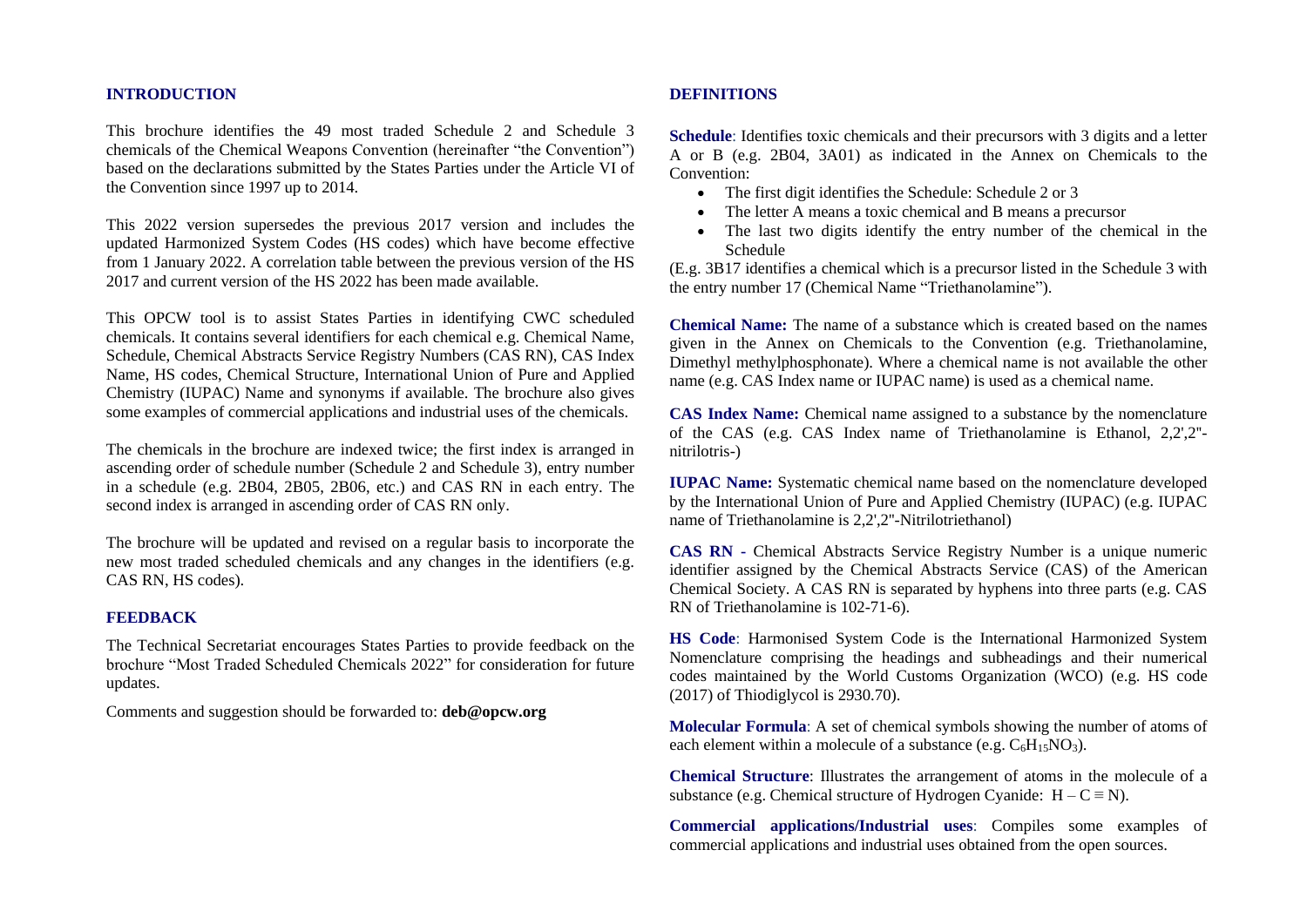# **Most Traded Scheduled Chemicals ordered by Schedule**

| <b>Schedule 2</b> | <b>CAS RN</b> | <b>Chemical Name</b>                                                                                                                                                                                                                                                                      | Page                    |
|-------------------|---------------|-------------------------------------------------------------------------------------------------------------------------------------------------------------------------------------------------------------------------------------------------------------------------------------------|-------------------------|
| 2B04              | 129788-86-9   | Product from the reaction of Methylphosphonic acid and 1,3,5-Triazine-2,4,6-triamine                                                                                                                                                                                                      | $\mathbf{1}$            |
| 2B04              | 170836-68-7   | Mixture of (5-Ethyl-2-methyl-2-oxido-1,3,2-dioxaphosphinan-5-yl)methyl methyl methylphosphonate<br>$(CAS RN 41203-81-0)$ and Bis $[(5-Ethyl-2-methyl-2-oxido-1,3,2-dioxaphosphinan-5-1,3,2-dioxaphosphinan-5-1,2-dioxaphosphinan-5-1]$<br>yl)methyl]methylphosphonate (CAS RN 42595-45-9) | $\overline{2}$          |
| 2B04              | 18755-43-6    | Dimethyl propylphosphonate                                                                                                                                                                                                                                                                | $\mathbf{3}$            |
| 2B04              | 294675-51-7   | Phosphonic acid, methyl-, polyglycol ester (Exolit OP 560 TP)                                                                                                                                                                                                                             | $\overline{\mathbf{4}}$ |
| 2B04              | 3001-98-7     | 3,9-Dimethyl-2,4,8,10-tetraoxa-3,9-diphosphaspiro[5.5]undecane 3,9-dioxide                                                                                                                                                                                                                | 5                       |
| 2B04              | 363626-50-0   | Bis(polyoxyethylene) methylphosphonate                                                                                                                                                                                                                                                    | 6                       |
| 2B04              | 41203-81-0    | (5-Ethyl-2-methyl-2-oxido-1,3,2-dioxaphosphinan-5-yl)methyl methyl methylphosphonate                                                                                                                                                                                                      | 7                       |
| 2B04              | 42595-45-9    | Bis[(5-Ethyl-2-methyl-2-oxido-1,3,2-dioxaphosphinan-5-yl)methyl] methylphosphonate                                                                                                                                                                                                        | 8                       |
| 2B04              | 4708-04-7     | Propylphosphonic dichloride                                                                                                                                                                                                                                                               | 9 <sup>°</sup>          |
| 2B04              | 63747-58-0    | $Poly(1,3\text{-phenylene methyl phosphate})$                                                                                                                                                                                                                                             | <b>10</b>               |
| 2B04              | 663176-00-9   | Phosphonic acid, methyl-, polyglycol ester (Exolit OP 560)                                                                                                                                                                                                                                | 11                      |
| 2B04              | 676-97-1      | Methylphosphonic dichloride                                                                                                                                                                                                                                                               | 12                      |
| 2B04              | 68957-94-8    | 2,4,6-Tripropyl-1,3,5,2,4,6-trioxatriphosphinane 2,4,6-trioxide                                                                                                                                                                                                                           | 13                      |
| 2B04              | 70715-06-9    | Dimethylmethylphosphonate, polymer with oxirane and phosphorus oxide                                                                                                                                                                                                                      | 14                      |
| 2B04              | 7526-26-3     | Diphenyl methylphosphonate                                                                                                                                                                                                                                                                | 15                      |
| 2B04              | 756-79-6      | Dimethyl methylphosphonate                                                                                                                                                                                                                                                                | 16                      |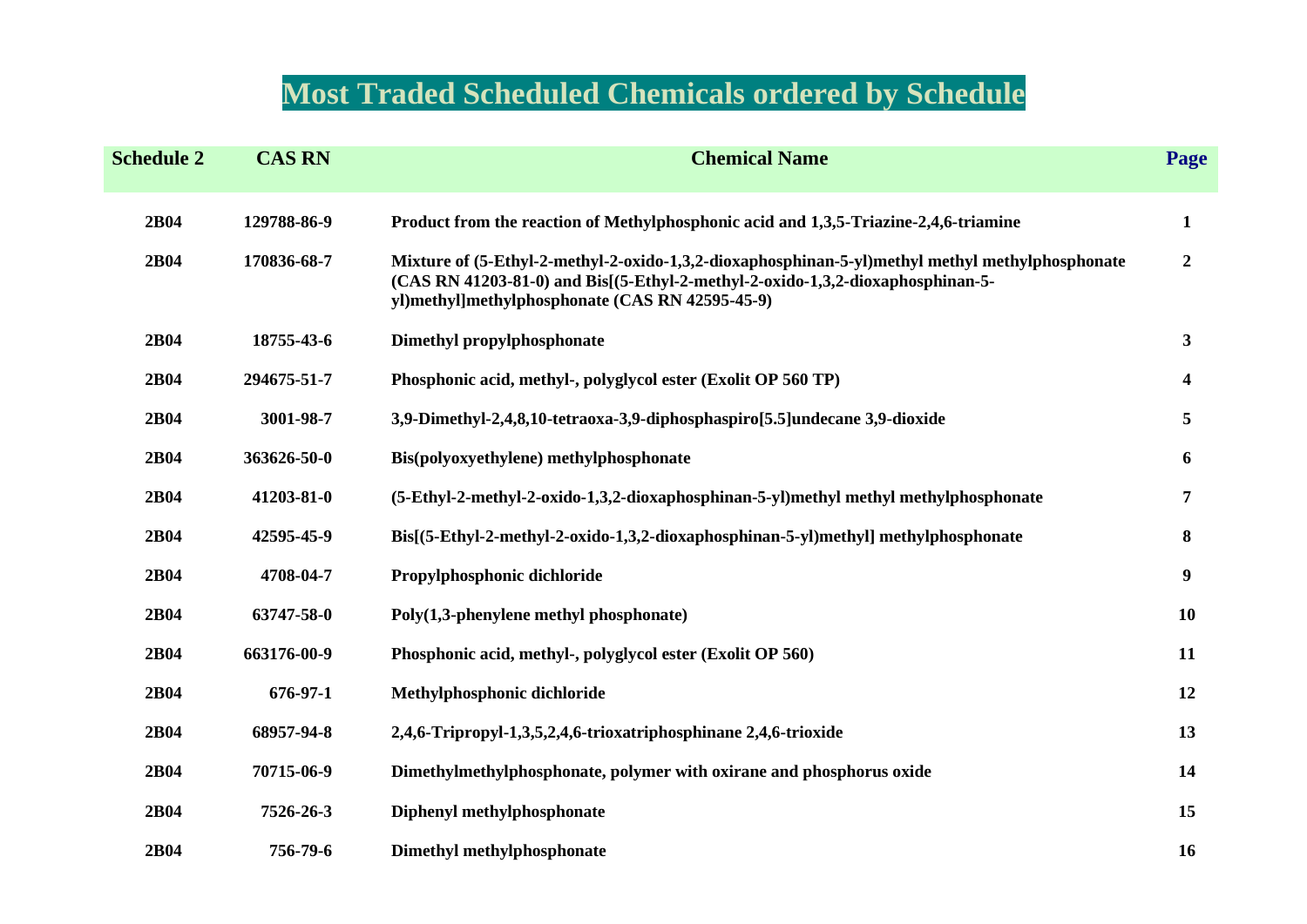| <b>Schedule 2</b> | <b>CAS RN</b>  | <b>Chemical Name</b>                                                             | Page |
|-------------------|----------------|----------------------------------------------------------------------------------|------|
| 2B04              | 78-38-6        | Diethyl ethylphosphonate                                                         | 17   |
| 2B04              | 84402-58-4     | Methylphosphonic acid with (aminoiminomethyl)urea (1:1)                          | 18   |
| 2B04              | 849-29-6       | O-(3-chloropropyl) O-[4-nitro-3-(trifluoromethyl)phenyl] methylphosphonothionate | 19   |
| 2B04              | 84962-98-1     | Sodium 3-(trihydroxysilyl)propyl methylphosphonate                               | 20   |
| 2B04              | 993-13-5       | Methylphosphonic acid                                                            | 21   |
| 2B04              | 99580-93-5     | Product from the reaction of Methylphosphonic acid and 1,2-Ethanediamine         | 22   |
| <b>2B08</b>       | 76-93-7        | 2,2-Diphenyl-2-hydroxyacetic acid                                                | 23   |
| 2B09              | 1619-34-7      | 3-Quinuclidinol                                                                  | 24   |
| 2B09              | 25333-42-0     | $R$ - $(-)$ -3-Quinuclidinol                                                     | 25   |
| 2B10              | 4261-68-1      | 2-(N,N-Diisopropylamino)ethylchloride hydrochloride                              | 26   |
| 2B10              | 4584-46-7      | 2-(N,N-Dimethylamino)ethylchloride hydrochloride                                 | 27   |
| 2B10              | 869-24-9       | 2-(N,N-Diethylamino)ethylchloride hydrochloride                                  | 28   |
| 2B11              | $96 - 80 - 0$  | 2-(N,N-Diisopropylamino)ethanol                                                  | 29   |
| 2B12              | 100-38-9       | 2-(N,N-Diethylamino)ethanethiol                                                  | 30   |
| 2B12              | $108 - 02 - 1$ | 2-(N,N-Dimethylamino)ethanethiol                                                 | 31   |
| 2B13              | 111-48-8       | Bis(2-hydroxyethyl)sulfide                                                       | 32   |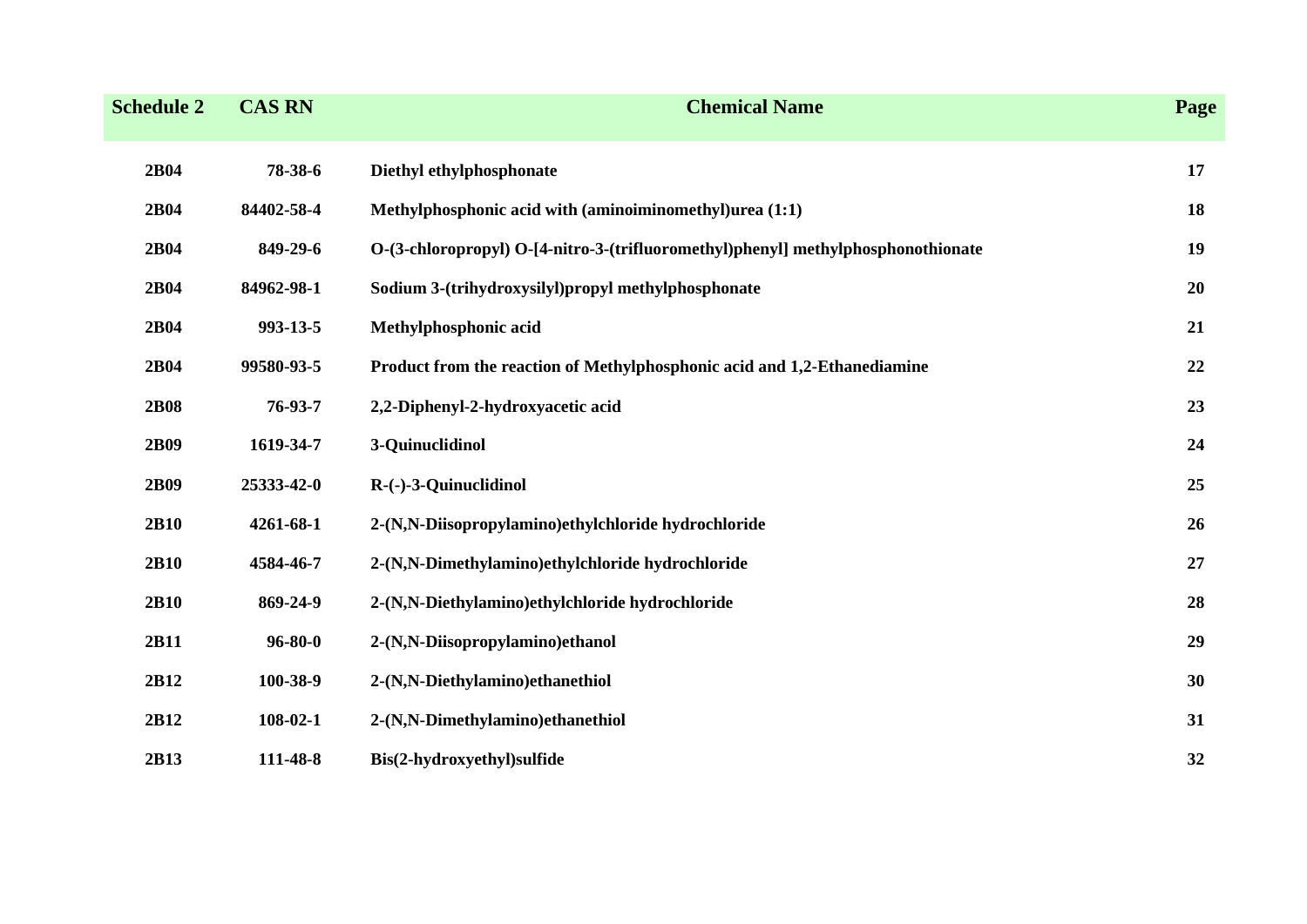| <b>Schedule 3</b> | <b>CAS RN</b>  | <b>Chemical Name</b>       | Page |
|-------------------|----------------|----------------------------|------|
| 3A01              | 75-44-5        | Carbonyl dichloride        | 33   |
| 3A02              | 506-77-4       | Cyanogen chloride          | 34   |
| 3A03              | 74-90-8        | Hydrogen cyanide           | 35   |
| 3A04              | 76-06-2        | Trichloronitromethane      | 36   |
| 3B05              | 10025-87-3     | Phosphorus oxychloride     | 37   |
| <b>3B06</b>       | 7719-12-2      | Phosphorus trichloride     | 38   |
| 3B07              | 10026-13-8     | Phosphorus pentachloride   | 39   |
| <b>3B08</b>       | 121-45-9       | <b>Trimethyl phosphite</b> | 40   |
| 3B09              | $122 - 52 - 1$ | <b>Triethyl phosphite</b>  | 41   |
| 3B10              | 868-85-9       | <b>Dimethyl phosphite</b>  | 42   |
| 3B11              | 762-04-9       | Diethyl phosphite          | 43   |
| 3B12              | 10025-67-9     | Sulfur monochloride        | 44   |
| 3B13              | 10545-99-0     | Sulfur dichloride          | 45   |
| 3B14              | 7719-09-7      | <b>Thionyl chloride</b>    | 46   |
| 3B15              | 139-87-7       | Ethyldiethanolamine        | 47   |
| 3B16              | 105-59-9       | Methyldiethanolamine       | 48   |
| 3B17              | $102 - 71 - 6$ | <b>Triethanolamine</b>     | 49   |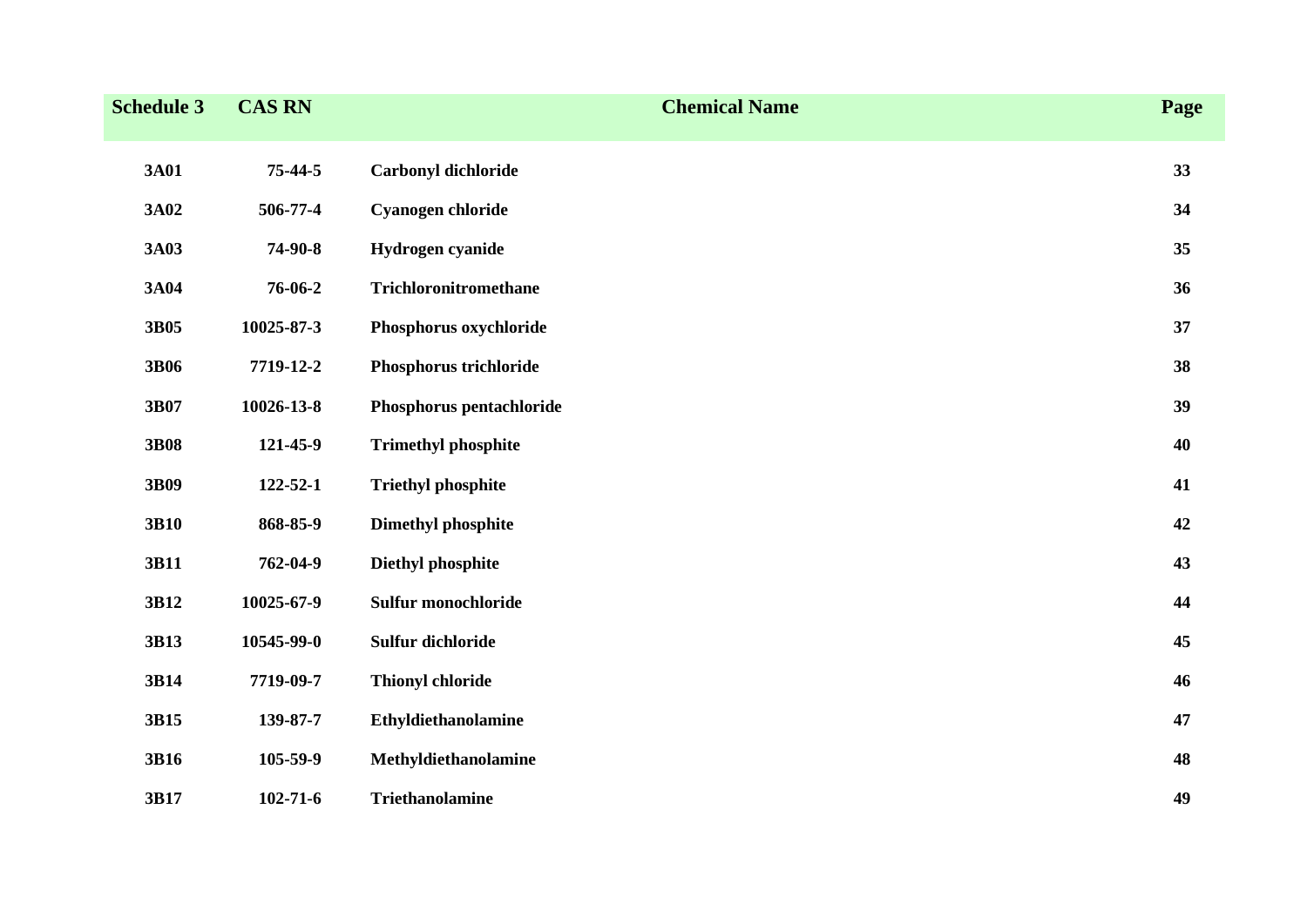# **Most Traded Scheduled Chemicals ordered by CAS RN**

| <b>CAS RN</b>  | <b>Schedule</b> | <b>Chemical Name</b>                                                                                                                                                                                                                 |                  |
|----------------|-----------------|--------------------------------------------------------------------------------------------------------------------------------------------------------------------------------------------------------------------------------------|------------------|
| 10025-67-9     | 3B12            | Sulfur monochloride                                                                                                                                                                                                                  | 44               |
| 10025-87-3     | 3B05            | Phosphorus oxychloride                                                                                                                                                                                                               | 37               |
| 10026-13-8     | 3B07            | Phosphorus pentachloride                                                                                                                                                                                                             | 39               |
| 100-38-9       | 2B12            | 2-(N,N-Diethylamino)ethanethiol                                                                                                                                                                                                      | 30               |
| $102 - 71 - 6$ | 3B17            | <b>Triethanolamine</b>                                                                                                                                                                                                               | 49               |
| 10545-99-0     | 3B13            | Sulfur dichloride                                                                                                                                                                                                                    | 45               |
| 105-59-9       | 3B16            | Methyldiethanolamine                                                                                                                                                                                                                 | 48               |
| 108-02-1       | 2B12            | 2-(N,N-Dimethylamino)ethanethiol                                                                                                                                                                                                     | 31               |
| 111-48-8       | 2B13            | Bis(2-hydroxyethyl)sulfide                                                                                                                                                                                                           | 32               |
| 121-45-9       | <b>3B08</b>     | <b>Trimethyl phosphite</b>                                                                                                                                                                                                           | 40               |
| 122-52-1       | 3B09            | <b>Triethyl phosphite</b>                                                                                                                                                                                                            | 41               |
| 129788-86-9    | 2B04            | Product from the reaction of Methylphosphonic acid and 1,3,5-Triazine-2,4,6-triamine                                                                                                                                                 | $\mathbf{1}$     |
| 139-87-7       | 3B15            | Ethyldiethanolamine                                                                                                                                                                                                                  | 47               |
| 1619-34-7      | 2B09            | 3-Quinuclidinol                                                                                                                                                                                                                      | 24               |
| 170836-68-7    | <b>2B04</b>     | Mixture of (5-Ethyl-2-methyl-2-oxido-1,3,2-dioxaphosphinan-5-yl)methyl methyl methylphosphonate<br>(CAS RN 41203-81-0) and Bis[(5-Ethyl-2-methyl-2-oxido-1,3,2-dioxaphosphinan-5-<br>yl)methyl]methylphosphonate (CAS RN 42595-45-9) | $\boldsymbol{2}$ |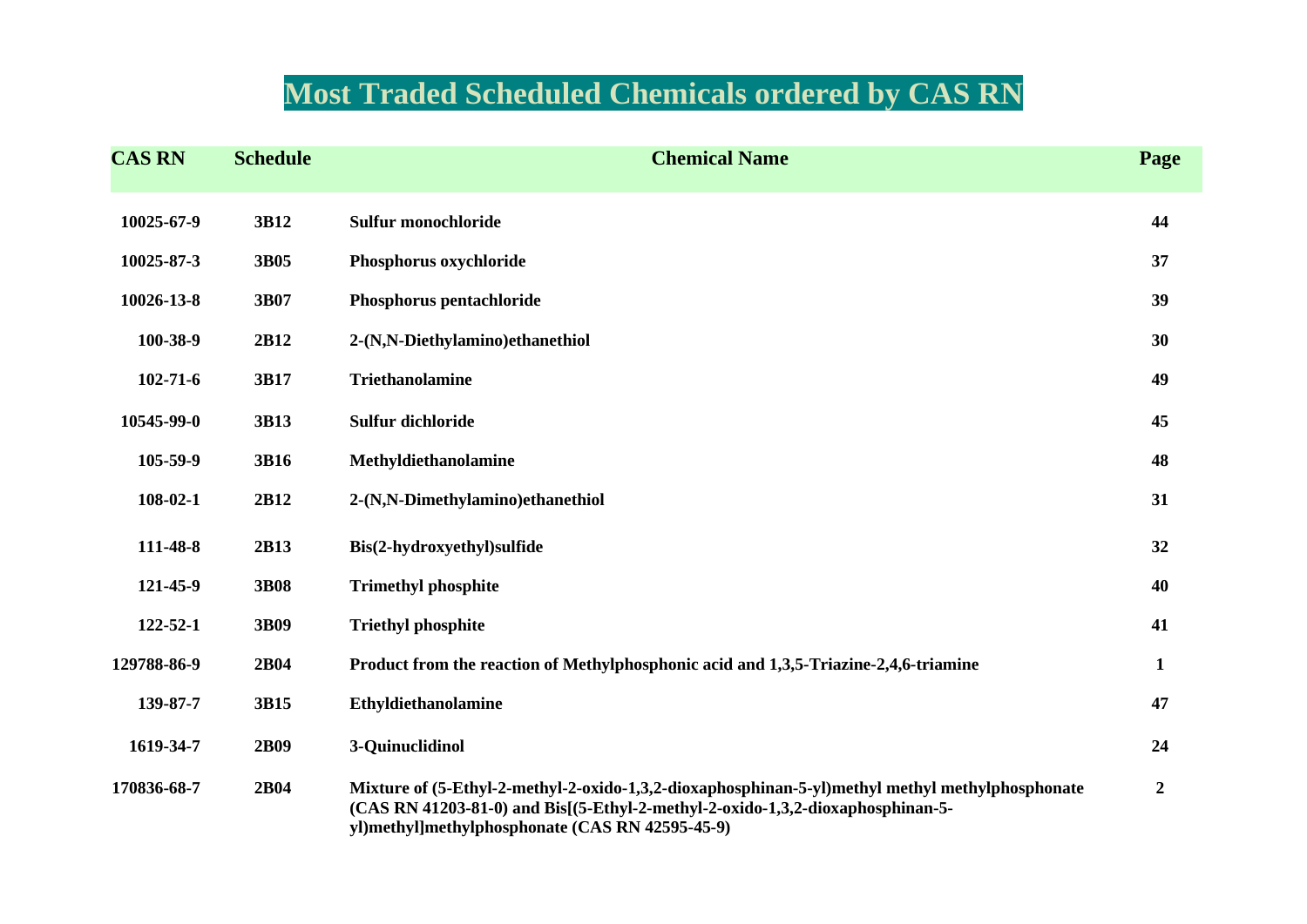| <b>CAS RN</b> | <b>Schedule</b> | <b>Chemical Name</b>                                                                 | Page                    |
|---------------|-----------------|--------------------------------------------------------------------------------------|-------------------------|
| 18755-43-6    | 2B04            | Dimethyl propylphosphonate                                                           | 3 <sup>1</sup>          |
| 25333-42-0    | 2B09            | $R$ - $(-)$ -3-Quinuclidinol                                                         | 25                      |
| 294675-51-7   | 2B04            | Phosphonic acid, methyl-, polyglycol ester (Exolit OP 560 TP)                        | $\overline{\mathbf{4}}$ |
| 3001-98-7     | 2B04            | 3,9-Dimethyl-2,4,8,10-tetraoxa-3,9-diphosphaspiro[5.5]undecane 3,9-dioxide           | 5                       |
| 363626-50-0   | 2B04            | Bis(polyoxyethylene) methylphosphonate                                               | 6                       |
| 41203-81-0    | 2B04            | (5-Ethyl-2-methyl-2-oxido-1,3,2-dioxaphosphinan-5-yl)methyl methyl methylphosphonate | 7                       |
| 42595-45-9    | 2B04            | Bis[(5-Ethyl-2-methyl-2-oxido-1,3,2-dioxaphosphinan-5-yl)methyl] methylphosphonate   | 8                       |
| 4261-68-1     | 2B10            | 2-(N,N-Diisopropylamino)ethylchloride hydrochloride                                  | 26                      |
| 4584-46-7     | 2B10            | 2-(N,N-Dimethylamino)ethylchloride hydrochloride                                     | 27                      |
| 4708-04-7     | 2B04            | Propylphosphonic dichloride                                                          | 9 <sup>°</sup>          |
| 506-77-4      | 3A02            | Cyanogen chloride                                                                    | 34                      |
| 63747-58-0    | 2B04            | $Poly(1,3\text{-phenylene methyl phosphate})$                                        | <b>10</b>               |
| 663176-00-9   | 2B04            | Phosphonic acid, methyl-, polyglycol ester (Exolit OP 560)                           | 11                      |
| 676-97-1      | 2B04            | Methylphosphonic dichloride                                                          | 12                      |
| 68957-94-8    | 2B04            | 2,4,6-Tripropyl-1,3,5,2,4,6-trioxatriphosphinane 2,4,6-trioxide                      | 13                      |
| 70715-06-9    | 2B04            | Dimethylmethylphosphonate, polymer with oxirane and phosphorus oxide                 | 14                      |
| 74-90-8       | 3A03            | Hydrogen cyanide                                                                     | 35                      |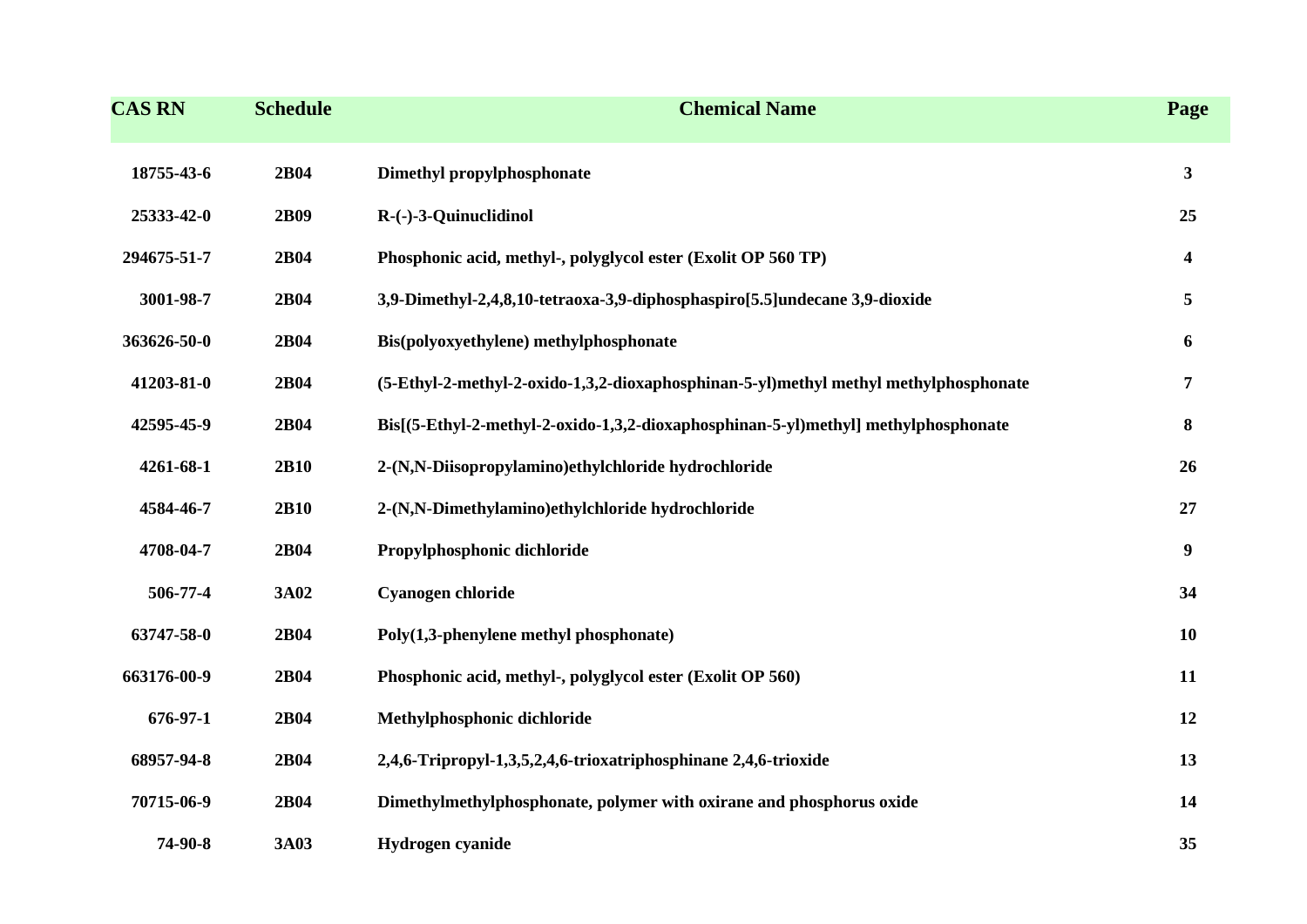| <b>CAS RN</b> | <b>Schedule</b> | <b>Chemical Name</b>                                                             | Page |
|---------------|-----------------|----------------------------------------------------------------------------------|------|
| 7526-26-3     | 2B04            | Diphenyl methylphosphonate                                                       | 15   |
| 75-44-5       | 3A01            | Carbonyl dichloride                                                              | 33   |
| 756-79-6      | 2B04            | Dimethyl methylphosphonate                                                       | 16   |
| 76-06-2       | 3A04            | Trichloronitromethane                                                            | 36   |
| 762-04-9      | 3B11            | Diethyl phosphite                                                                | 43   |
| 76-93-7       | <b>2B08</b>     | 2,2-Diphenyl-2-hydroxyacetic acid                                                | 23   |
| 7719-09-7     | 3B14            | <b>Thionyl chloride</b>                                                          | 46   |
| 7719-12-2     | 3B06            | Phosphorus trichloride                                                           | 38   |
| 78-38-6       | 2B04            | Diethyl ethylphosphonate                                                         | 17   |
| 84402-58-4    | 2B04            | Methylphosphonic acid with (aminoiminomethyl)urea (1:1)                          | 18   |
| 849-29-6      | 2B04            | O-(3-chloropropyl) O-[4-nitro-3-(trifluoromethyl)phenyl] methylphosphonothionate | 19   |
| 84962-98-1    | 2B04            | Sodium 3-(trihydroxysilyl)propyl methylphosphonate                               | 20   |
| 868-85-9      | 3B10            | <b>Dimethyl phosphite</b>                                                        | 42   |
| 869-24-9      | 2B10            | 2-(N,N-Diethylamino)ethylchloride hydrochloride                                  | 28   |
| $96 - 80 - 0$ | 2B11            | 2-(N,N-Diisopropylamino)ethanol                                                  | 29   |
| 993-13-5      | 2B04            | Methylphosphonic acid                                                            | 21   |
| 99580-93-5    | 2B04            | Product from the reaction of Methylphosphonic acid and 1,2-Ethanediamine         | 22   |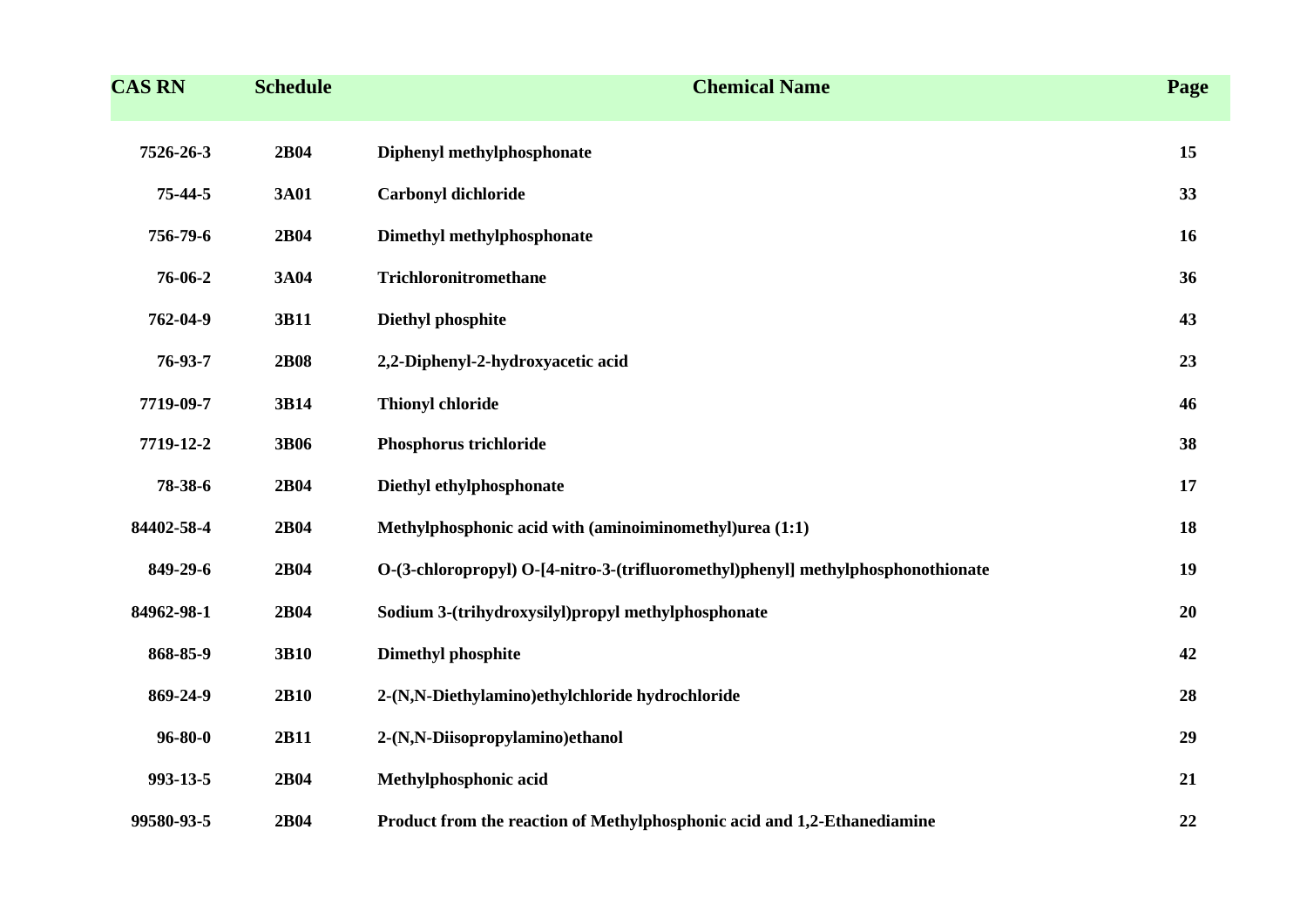# **Correlation table between the previous version of HS 2017 and current version of HS 2022**

| N   | <b>CAS</b>      | <b>Chemical Name</b>                                                                                                                                                                                                                     | <b>Schedule</b> | <b>HS 2017</b> | <b>HS 2022</b> |
|-----|-----------------|------------------------------------------------------------------------------------------------------------------------------------------------------------------------------------------------------------------------------------------|-----------------|----------------|----------------|
| 1.  | 170836-68-7     | Mixture of (5-ethyl-2-methyl-2-oxido-1,3,2-dioxaphosphinan-5-yl)methyl<br>methyl methylphosphonate (CAS RN 41203-81-0) and Bis[(5-Ethyl-2-methyl-<br>2-oxido-1,3,2-dioxaphosphinan-5-yl)methyl] methylphosphonate (CAS RN<br>42595-45-9) | 2B04            | 3824.91        | 3824.91        |
| 2.  | 18755-43-6      | Dimethyl propylphosphonate                                                                                                                                                                                                               | 2B04            | 2931.32        | 2931.42        |
| 3.  | 41203-81-0      | (5-Ethyl-2-methyl-2-oxido-1,3,2-dioxaphosphinan-5-yl)methyl methyl<br>methylphosphonate                                                                                                                                                  | 2B04            | 2931.36        | 2931.47        |
| 4.  | 42595-45-9      | Bis[(5-Ethyl-2-methyl-2-oxido-1,3,2-dioxaphosphinan-5-yl)methyl]<br>methylphosphonate                                                                                                                                                    | 2B04            | 2931.37        | 2931.49        |
| 5.  | 68957-94-8      | 2,4,6-Tripropyl-1,3,5,2,4,6-trioxatriphosphinane 2,4,6-trioxide                                                                                                                                                                          | 2B04            | 2931.35        | 2931.46        |
| 6.  | 756-79-6        | Dimethyl methylphosphonate                                                                                                                                                                                                               | 2B04            | 2931.31        | 2931.41        |
| 7.  | 78-38-6         | Diethyl ethylphosphonate                                                                                                                                                                                                                 | 2B04            | 2931.33        | 2931.43        |
| 8.  | 84402-58-4      | Methylphosphonic acid with (aminoiminomethyl)urea (1:1)                                                                                                                                                                                  | 2B04            | 2931.38        | 2931.45        |
| 9.  | 84962-98-1      | Sodium 3-(trihydroxysilyl)propyl methylphosphonate                                                                                                                                                                                       | 2B04            | 2931.34        | 2931.49        |
| 10. | 76-93-7         | 2,2-Diphenyl-2-hydroxyacetic acid                                                                                                                                                                                                        | 2B08            | 2918.17        | 2918.17        |
| 11. | $4261 - 68 - 1$ | 2-(N,N-Diisopropylamino)ethylchloride hydrochloride                                                                                                                                                                                      | 2B10            | 2921.14        | 2921.14        |
| 12. | 4584-46-7       | 2-(N,N-Dimethylamino)ethylchloride hydrochloride                                                                                                                                                                                         | 2B10            | 2921.12        | 2921.12        |
| 13. | 869-24-9        | 2-(N,N-Diethylamino)ethylchloride hydrochloride                                                                                                                                                                                          | 2B10            | 2921.13        | 2921.13        |
| 14. | $96 - 80 - 0$   | 2-(N,N-Diisopropylamino)ethanol                                                                                                                                                                                                          | 2B11            | 2922.18        | 2922.18        |
| 15. | 100-38-9        | 2-(N,N-Diethylamino)ethanethiol                                                                                                                                                                                                          | 2B12            | 2930.60        | 2930.60        |
| 16. | 111-48-8        | Bis(2-hydroxyethyl)sulfide                                                                                                                                                                                                               | 2B13            | 2930.70        | 2930.70        |
| 17. | $75 - 44 - 5$   | Carbonyl dichloride                                                                                                                                                                                                                      | 3A01            | 2812.11        | 2812.11        |
| 18. | 506-77-4        | Cyanogen chloride                                                                                                                                                                                                                        | 3A02            | 2853.10        | 2853.10        |
| 19. | 74-90-8         | Hydrogen cyanide                                                                                                                                                                                                                         | 3A03            | 2811.12        | 2811.12        |
| 20. | 76-06-2         | Trichloronitromethane                                                                                                                                                                                                                    | 3A04            | 2904.91        | 2904.91        |
| 21. | 10025-87-3      | Phosphorus oxychloride                                                                                                                                                                                                                   | 3B05            | 2812.12        | 2812.12        |
| 22. | 7719-12-2       | Phosphorus trichloride                                                                                                                                                                                                                   | 3B06            | 2812.13        | 2812.13        |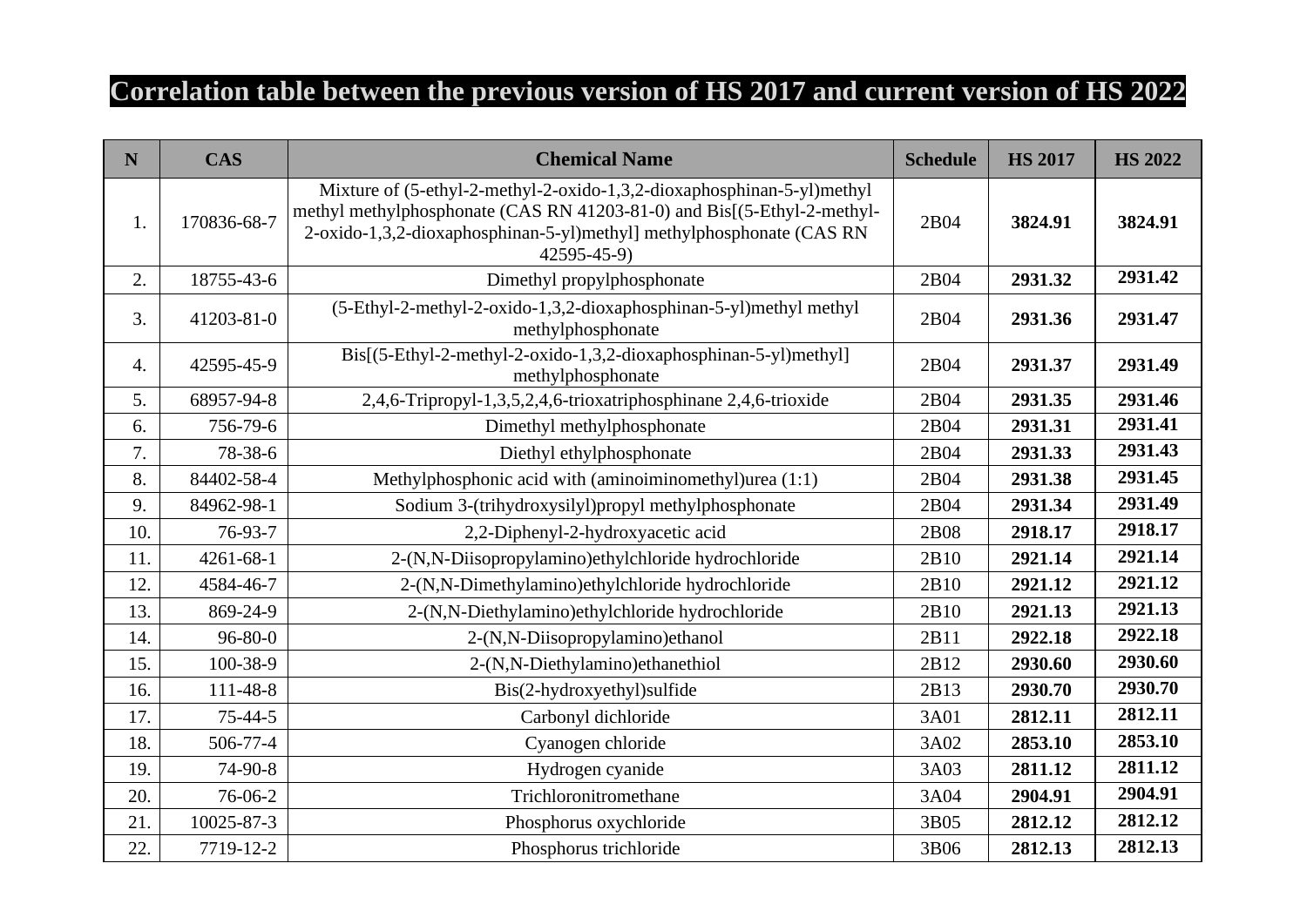| 23. | 10026-13-8     | Phosphorus pentachloride                                                                 | 3B07 | 2812.14    | 2812.14    |
|-----|----------------|------------------------------------------------------------------------------------------|------|------------|------------|
| 24. | 121-45-9       | Trimethyl phosphite                                                                      | 3B08 | 2920.23    | 2920.23    |
| 25. | $122 - 52 - 1$ | Triethyl phosphite                                                                       | 3B09 | 2920.24    | 2920.24    |
| 26. | 868-85-9       | Dimethyl phosphite                                                                       | 3B10 | 2920.21    | 2920.21    |
| 27. | 762-04-9       | Diethyl phosphite                                                                        | 3B11 | 2920.22    | 2920.22    |
| 28. | 10025-67-9     | Sulfur monochloride                                                                      | 3B12 | 2812.15    | 2812.15    |
| 29. | 10545-99-0     | Sulfur dichloride                                                                        | 3B13 | 2812.16    | 2812.16    |
| 30. | 7719-09-7      | Thionyl chloride                                                                         | 3B14 | 2812.17    | 2812.17    |
| 31. | 139-87-7       | Ethyldiethanolamine                                                                      | 3B15 | 2922.17    | 2922.17    |
| 32. | 105-59-9       | Methyldiethanolamine                                                                     | 3B16 | 2922.17    | 2922.17    |
| 33. | $102 - 71 - 6$ | Triethanolamine                                                                          | 3B17 | 2922.15    | 2922.15    |
| 34. | $108 - 02 - 1$ | 2-(N,N-Dimethylamino)ethanethiol                                                         | 2B12 | 2930.90    | 2930.10    |
| 35. | 129788-86-9    | Product from the reaction of Methylphosphonic acid and 1,3,5-Triazine-<br>2,4,6-triamine | 2B04 |            |            |
| 36. | 1619-34-7      | 3-Quinuclidinol                                                                          | 2B09 | 2933.39    | 2933.35    |
| 37. | 25333-42-0     | $R$ - $(-)$ -3-Quinuclidinol                                                             | 2B09 | 2933.39    | 2933.35    |
| 38. | 3001-98-7      | 3,9-Dimethyl-2,4,8,10-tetraoxa-3,9-diphosphaspiro[5.5]undecane 3,9-<br>dioxide           | 2B04 | 2931.39    | 2931.48    |
| 39. | 4708-04-7      | Propylphosphonic dichloride                                                              | 2B04 | 2931.39    | 2931.52    |
| 40. | $676-97-1$     | Methylphosphonic dichloride                                                              | 2B04 | 2931.39    | 2931.51    |
| 41. | 7526-26-3      | Diphenyl methylphosphonate                                                               | 2B04 | 2931.39    | 2931.49    |
| 42. | 849-29-6       | O-(3-chloropropyl) O-[4-nitro-3-(trifluoromethyl)phenyl]<br>methylphosphonothionate      | 2B04 | 2931.39    | 2931.53    |
| 43. | $993 - 13 - 5$ | Methylphosphonic acid                                                                    | 2B04 | 2931.39    | 2931.44    |
| 44. | 99580-93-5     | Product from the reaction of methylphosphonic acid and 1,2-ethanediamine                 | 2B04 | ---------- | ---------- |
| 45. | 294675-51-7    | Phosphonic acid, methyl-, polyglycol ester (Exolit OP 560 TP)                            | 2B04 | 3824.99    | 3824.92    |
| 46. | 663176-00-9    | Phosphonic acid, methyl-, polyglycol ester (Exolit OP 560)                               | 2B04 | 3824.99    | 3824.92    |
| 47. | 363626-50-0    | Bis(polyoxyethylene) methylphosphonate                                                   | 2B04 | 3907.20    | 3907.21    |
| 48. | 63747-58-0     | $Poly(1,3\text{-phenylene methyl phosphate})$                                            | 2B04 | 3911.90    | 3911.20    |
| 49. | 70715-06-9     | Dimethylmethylphosphonate, polymer with oxirane and phosphorus oxide                     | 2B04 | 3824.99    | 3824.99    |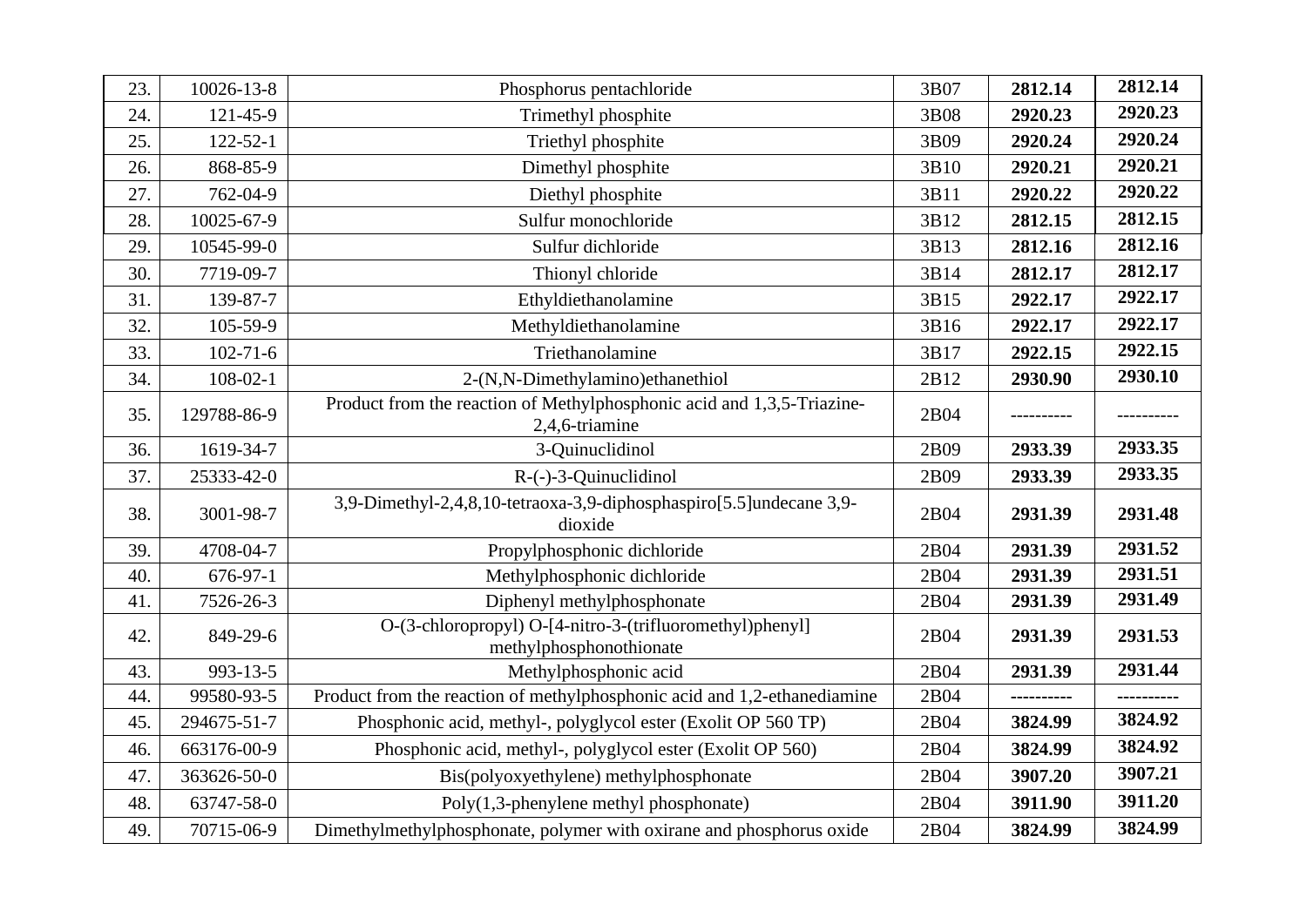| <b>Chemical Name:</b>  | Product from the reaction of Methylphosphonic acid and 1,3,5-Triazine-<br>2,4,6-triamine |                           |
|------------------------|------------------------------------------------------------------------------------------|---------------------------|
|                        |                                                                                          | <b>Chemical Structure</b> |
| <b>CAS RN:</b>         | 129788-86-9                                                                              |                           |
| <b>Schedule:</b>       | 2B04                                                                                     | NH <sub>2</sub><br>H›l    |
| <b>HS</b> code:        |                                                                                          |                           |
| Molecular Formula      | $C_3H_6N_6$ .CH <sub>5</sub> O <sub>3</sub> P                                            |                           |
| <b>CAS Index Name:</b> | Phosphonic acid, P-methyl-, compd. with 1,3,5-triazine-2,4,6-triamine (1:1)              | NH <sub>2</sub>           |

**IUPAC Name:**

**Synonyms:**

**Commercial Applications & Industrial Uses**

P—OH

**OH** 

Used as flame retardant.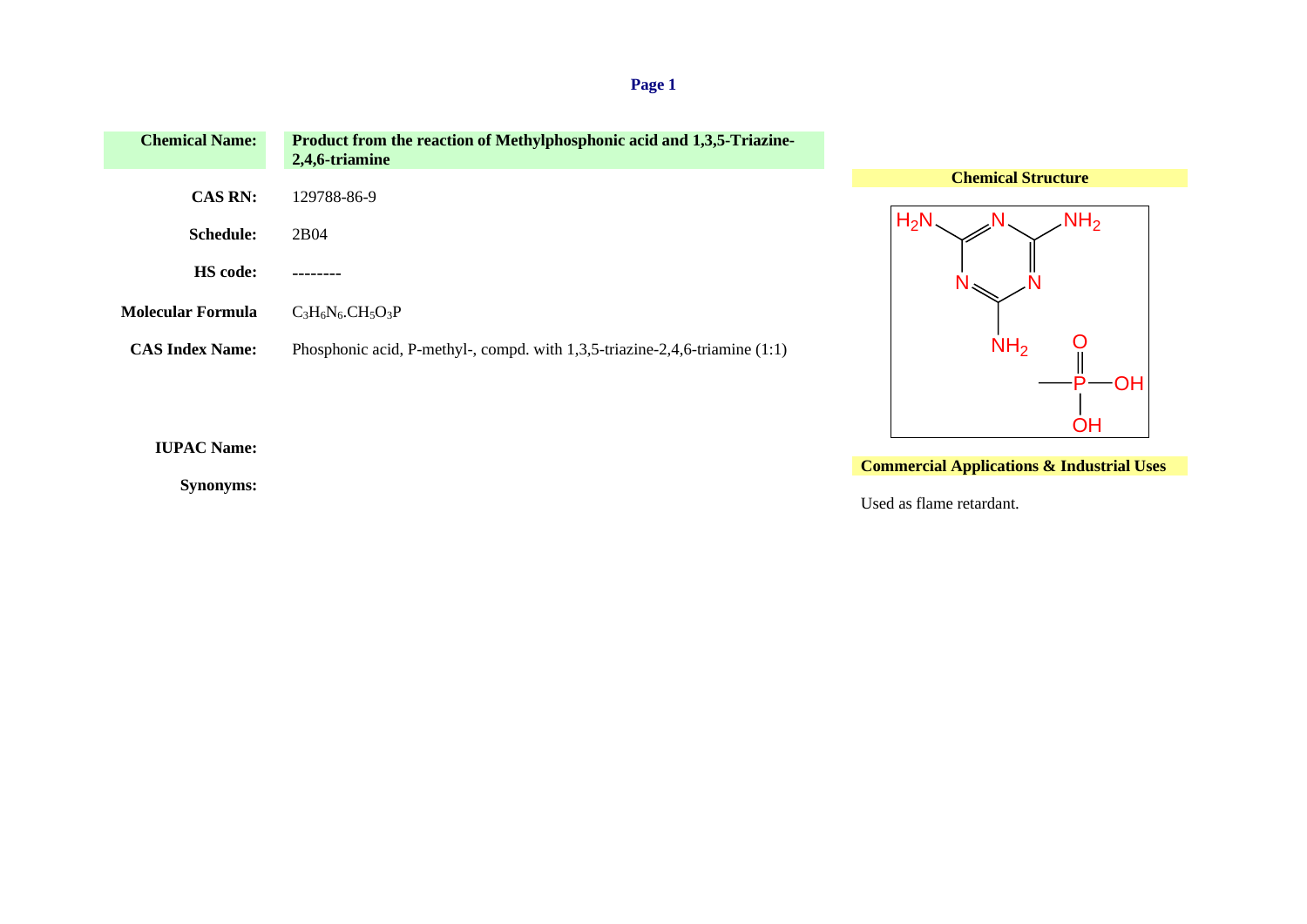| <b>Chemical Name:</b> | Mixture of (5-Ethyl-2-methyl-2-oxido-1,3,2-dioxaphosphinan-5-yl)methyl<br>methyl methylphosphonate (CAS RN 41203-81-0) and Bis[(5-Ethyl-2-<br>methyl-2-oxido-1,3,2-dioxaphosphinan-5-yl)methylmethylphosphonate<br>$(CAS RN 42595-45-9)$ |
|-----------------------|------------------------------------------------------------------------------------------------------------------------------------------------------------------------------------------------------------------------------------------|
| <b>CAS RN:</b>        | 170836-68-7                                                                                                                                                                                                                              |
| Schedule:             | 2B04                                                                                                                                                                                                                                     |

dioxaphosphorinan-5-yl)methyl] ester, mixt. with (5-ethyl-2-methyl-2-oxido-

1,3,2-dioxaphosphorinan- 5-yl)methyl methyl P-methylphosphonate

**Chemical Structure**



**Commercial Applications & Industrial Uses**

Flame retardant used for polyester fabrics and in textile coating applications.

## **IUPAC Name:**

**HS code:** 3824.91

**Molecular Formula**  $C_{15}H_{31}O_9P_3.C_9H_{20}O_6P_2$ 

**Synonyms:** Preflam<br>Pekoflam PES CN Liquid Concentrate Mixture of CAS RN  $\overline{41203}$ -81-0 and CAS RN 42595-45-9 Flacavon Antiblact Antiblace U Amgard 1045 Aflammit

**CAS Index Name:** Phosphonic acid, P-methyl-, bis[(5-ethyl-2-methyl-2-oxido-1,3,2-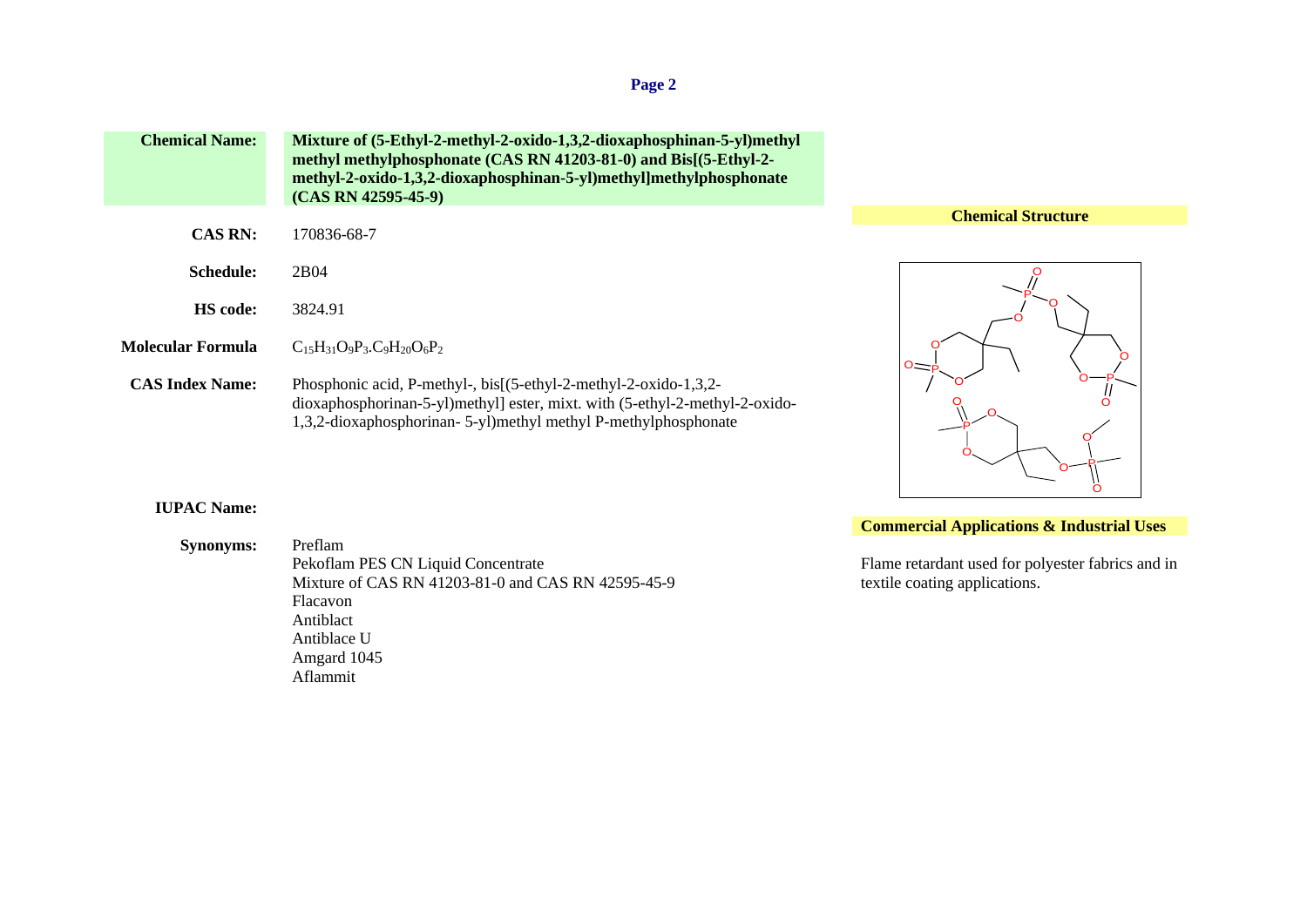| <b>Chemical Name:</b>    | <b>Dimethyl propylphosphonate</b>        |                                                                                 |
|--------------------------|------------------------------------------|---------------------------------------------------------------------------------|
| <b>CAS RN:</b>           | 18755-43-6                               | <b>Chemical Structure</b>                                                       |
| <b>Schedule:</b>         | 2B04                                     |                                                                                 |
| HS code:                 | 2931.42                                  |                                                                                 |
| <b>Molecular Formula</b> | $C_5H_{13}O_3P$                          |                                                                                 |
| <b>CAS Index Name:</b>   | Phosphonic acid, propyl-, dimethyl ester |                                                                                 |
|                          |                                          |                                                                                 |
| <b>IUPAC Name:</b>       | Dimethyl propylphosphonate               | <b>Commercial Applications &amp; Industrial Uses</b>                            |
| <b>Synonyms:</b>         |                                          | Flame retardant used for rigid polyurethane<br>(PU) and polyisocyanurate foams. |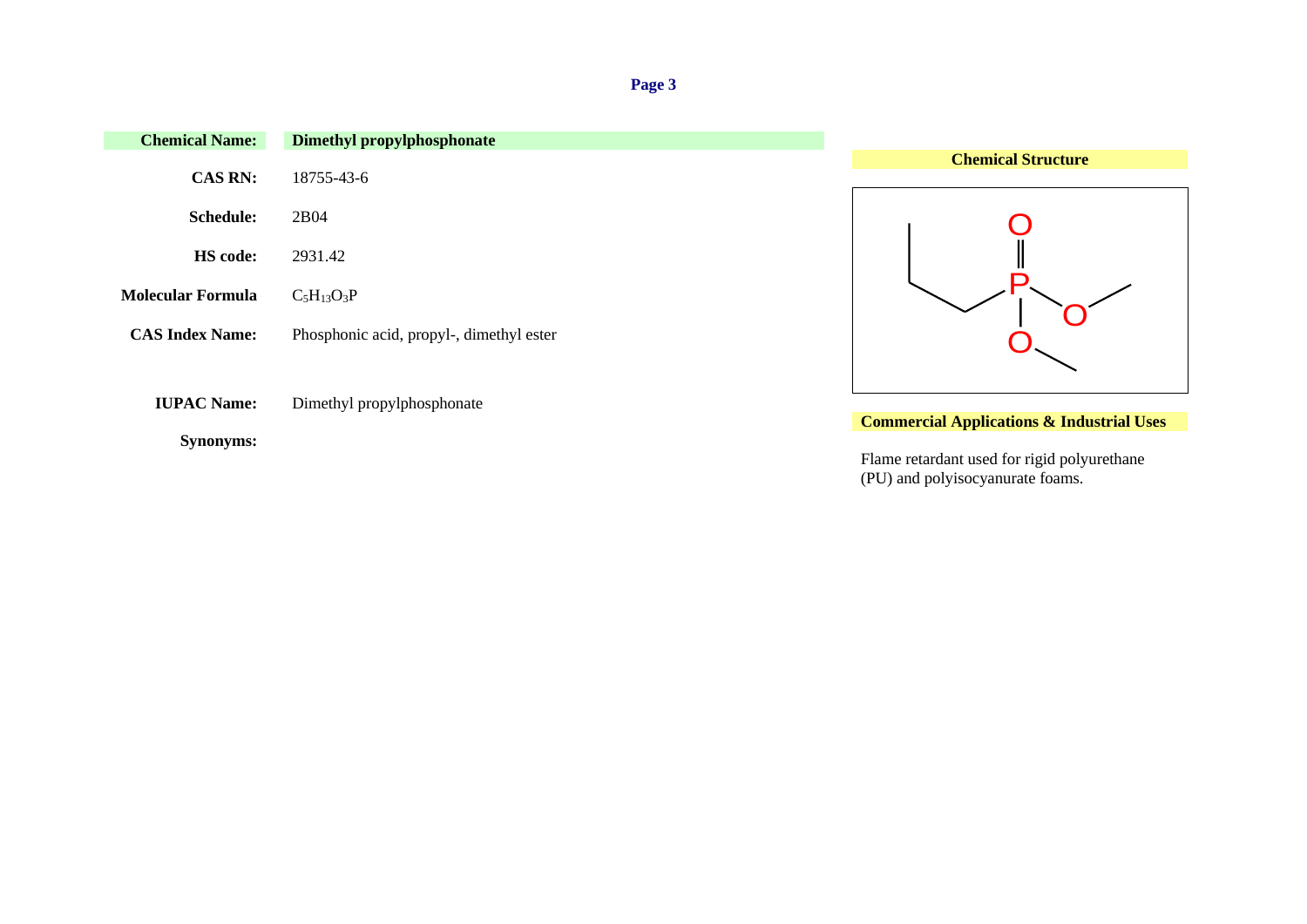| <b>Chemical Name:</b>  | Phosphonic acid, methyl-, polyglycol ester (Exolit OP 560 TP) |                                                                              |
|------------------------|---------------------------------------------------------------|------------------------------------------------------------------------------|
| <b>CAS RN:</b>         | 294675-51-7                                                   | <b>Chemical Structure</b>                                                    |
| <b>Schedule:</b>       | 2B04                                                          |                                                                              |
| <b>HS</b> code:        | 3824.92                                                       | $O(CH_2CH_2O)_{m}H$                                                          |
| Molecular Formula      | Unspecified                                                   |                                                                              |
| <b>CAS Index Name:</b> | Phosphonic acid, methyl-, polyglycol ester                    | $O(CH_2CH_2O)_{n}H$                                                          |
| <b>IUPAC Name:</b>     |                                                               |                                                                              |
|                        |                                                               | <b>Commercial Applications &amp; Industrial Uses</b>                         |
| <b>Synonyms:</b>       | Exolit OP 560 TP (Test Product)                               | retardant used in<br>production<br>Flame<br>- of<br>polyurethane (PU) foams. |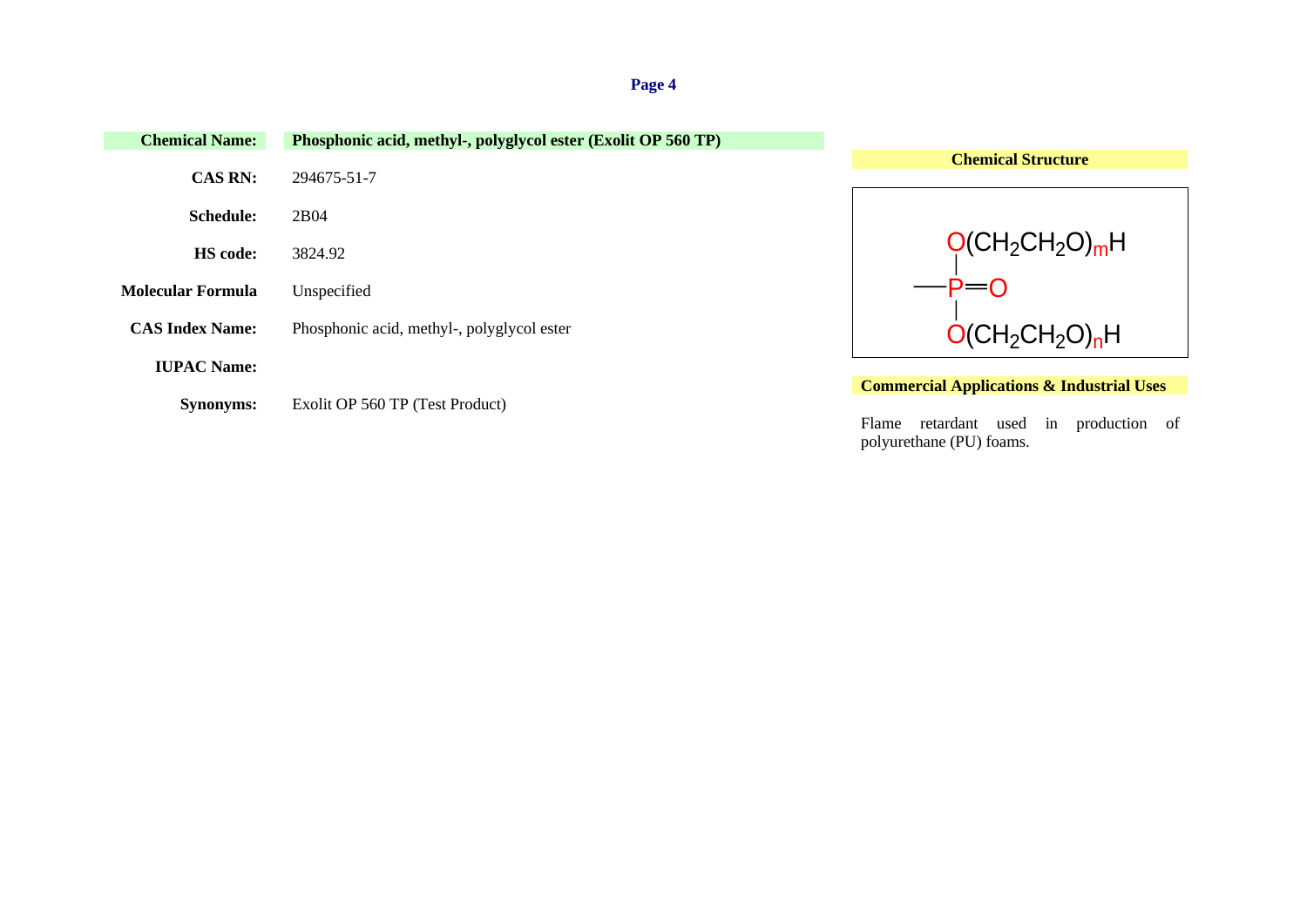**Chemical Name: 3,9-Dimethyl-2,4,8,10-tetraoxa-3,9-diphosphaspiro[5.5]undecane 3,9-dioxide Chemical Structure CAS RN:** 3001-98-7 O P 0—⁄ —0 P O O O **Schedule:** 2B04 **HS code:** 2931.48 **Molecular Formula:**  $C_7H_{14}O_6P_2$ **CAS Index Name:** 2,4,8,10-Tetraoxa-3,9-diphosphaspiro[5.5]undecane, 3,9-dimethyl-, 3,9-dioxide **IUPAC Name:** 3,9-Dimethyl-2,4,8,10-tetraoxa-3,9-diphosphaspiro[5.5]undecane 3,9-dioxide **Commercial Applications & Industrial Uses Synonyms:** Phosphonic acid, methyl-, cyclic neopentanetetrayl ester Phosphonic acid, methyl-, cyclic diester with pentaerythritol Used as flame retardant and moulding material. Pentaerythritol spirobis(methylphosphonate) Pentaerythritol bis(methanephosphonate) 3,9-Dimethyl-3,9-dioxa-2,4,8,10-tetraoxa-3,9-diphosphaspiro-5,5 undecane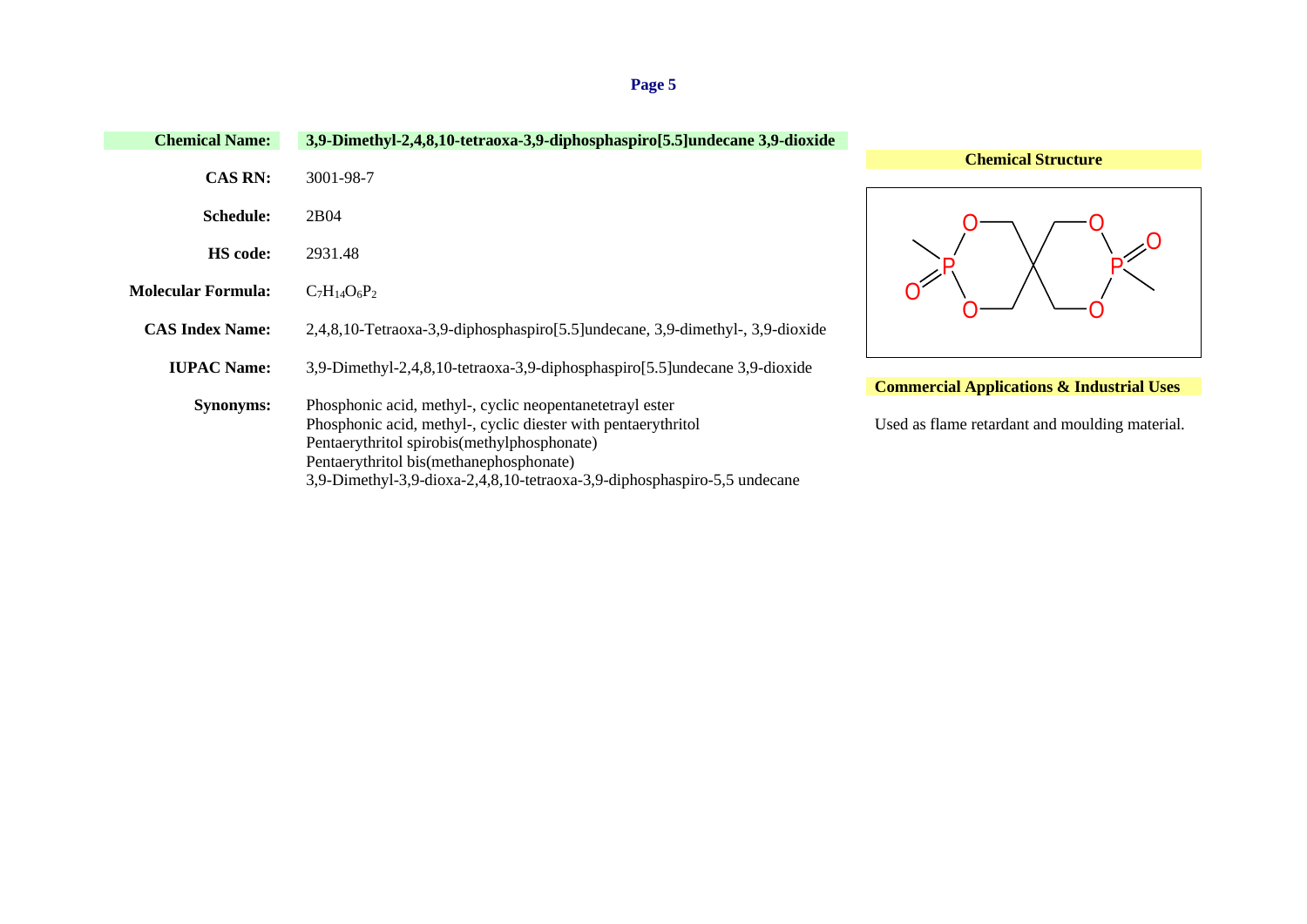| <b>Chemical Name:</b>  | Bis(polyoxyethylene) methylphosphonate                                                      |
|------------------------|---------------------------------------------------------------------------------------------|
| <b>CAS RN:</b>         | 363626-50-0                                                                                 |
| <b>Schedule:</b>       | 2B <sub>04</sub>                                                                            |
| <b>HS</b> code:        | 3907.21                                                                                     |
| Molecular Formula:     | $(C_2H_4O)_n (C_2H_4O)_n CH_5O_3P$                                                          |
| <b>CAS Index Name:</b> | Poly(oxy-1,2-ethanediyl), $\alpha, \alpha'$ -(methylphosphinylidene)bis[ $\omega$ -hydroxy- |
| <b>IUPAC Name:</b>     |                                                                                             |
| <b>Synonyms:</b>       | Polyethylene glycol methylphosphonate (2:1)                                                 |

**Chemical Structure**



# **Commercial Applications & Industrial Uses**

Flame retardant used in the production of polyurethane (PU) foams.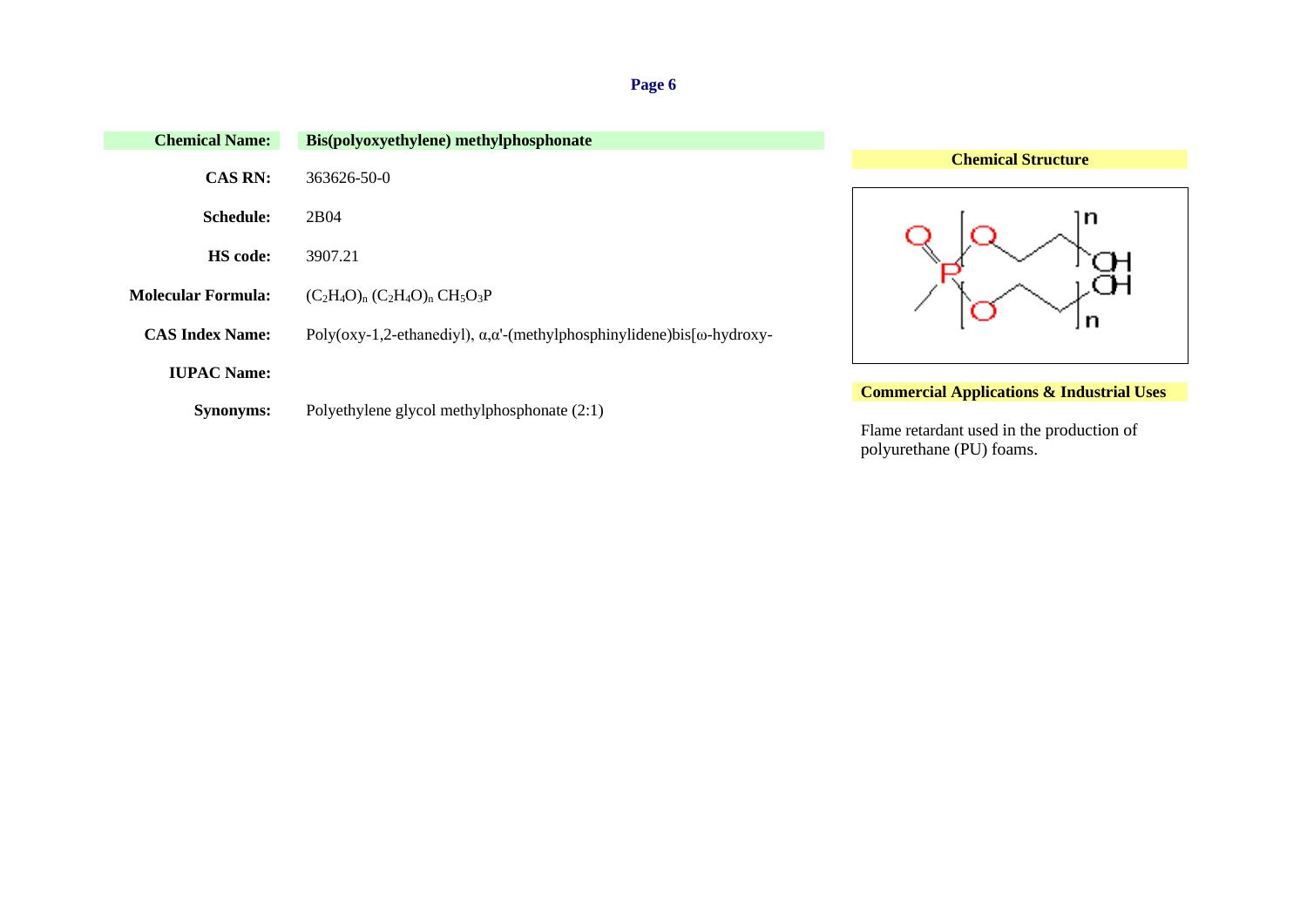| <b>Chemical Name:</b>     | (5-Ethyl-2-methyl-2-oxido-1,3,2-dioxaphosphinan-5-yl)methyl methyl<br>methylphosphonate                   |                                                      |
|---------------------------|-----------------------------------------------------------------------------------------------------------|------------------------------------------------------|
|                           |                                                                                                           | <b>Chemical Structure</b>                            |
| <b>CAS RN:</b>            | $41203 - 81 - 0$                                                                                          |                                                      |
| <b>Schedule:</b>          | 2B04                                                                                                      |                                                      |
| <b>HS</b> code:           | 2931.47                                                                                                   |                                                      |
| <b>Molecular Formula:</b> | $C_9H_{20}O_6P_2$                                                                                         |                                                      |
| <b>CAS Index Name:</b>    | Phosphonic acid, methyl-, (5-ethyl-2-methyl-2-oxido-1,3,2-<br>dioxaphosphorinan-5-yl) methyl methyl ester |                                                      |
| <b>IUPAC Name:</b>        | (5-Ethyl-2-methyl-2-oxido-1,3,2-dioxaphosphinan-5-yl)methyl methyl<br>methylphosphonate                   |                                                      |
|                           |                                                                                                           | <b>Commercial Applications &amp; Industrial Uses</b> |
| <b>Synonyms:</b>          | Phosphonic acid, methyl-, (5-ethyl-2-methyl-1,3,2-dioxaphosphorinan-5-yl)<br>methyl methyl ester, P-oxide |                                                      |
|                           |                                                                                                           | $\sim$ $\sim$ $\sim$                                 |

Flame retardant used for: polyester fabrics, furnishing, curtaining, building and automotive applications.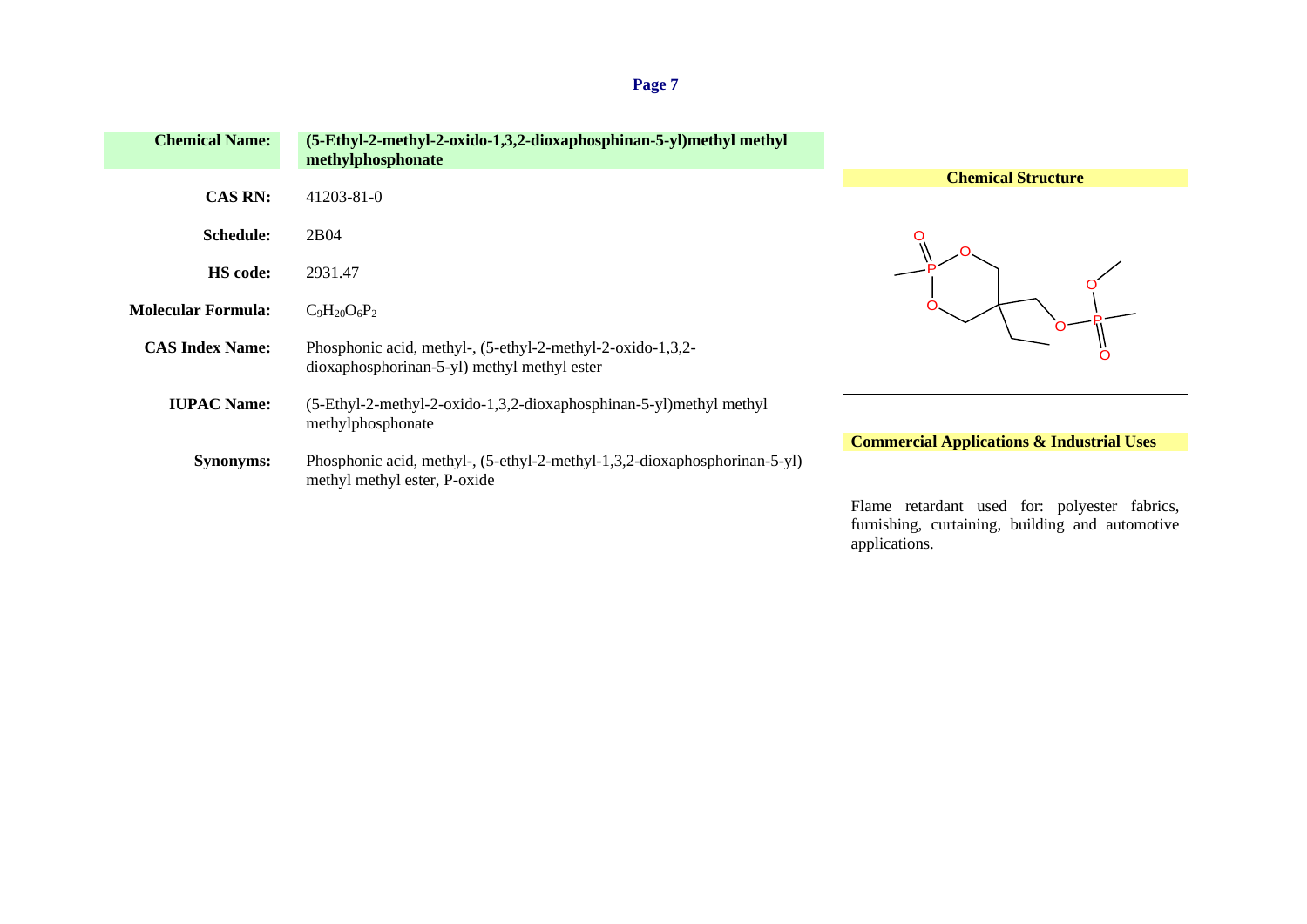| <b>Chemical Name:</b>     | Bis[(5-Ethyl-2-methyl-2-oxido-1,3,2-dioxaphosphinan-5-yl)methyl]<br>methylphosphonate                         |                                                      |
|---------------------------|---------------------------------------------------------------------------------------------------------------|------------------------------------------------------|
|                           |                                                                                                               | <b>Chemical Structure</b>                            |
| <b>CAS RN:</b>            | 42595-45-9                                                                                                    |                                                      |
| Schedule:                 | 2B04                                                                                                          |                                                      |
| <b>HS</b> code:           | 2931.49                                                                                                       |                                                      |
| <b>Molecular Formula:</b> | $C_{15}H_{31}O_9P_3$                                                                                          |                                                      |
| <b>CAS Index Name:</b>    | Phosphonic acid, methyl-, bis[(5-ethyl-2-methyl-2-oxido-1,3,2-<br>dioxaphosphorinan-5-yl)methyl] ester        |                                                      |
| <b>IUPAC Name:</b>        | $\text{Bis}[(5-ethyl-2-methyl-2-oxido-1,3,2-dioxaphosphinan-5-yl)methyl]$<br>methylphosphonate                |                                                      |
|                           |                                                                                                               | <b>Commercial Applications &amp; Industrial Uses</b> |
| <b>Synonyms:</b>          | Phosphonic acid, methyl-, bis[(5-ethyl-2-methyl-1,3,2-dioxaphosphorinan-5-<br>yl)methyl] ester, P, P'-dioxide |                                                      |
|                           | Antiblaze 1045                                                                                                | Used as flame retardant.                             |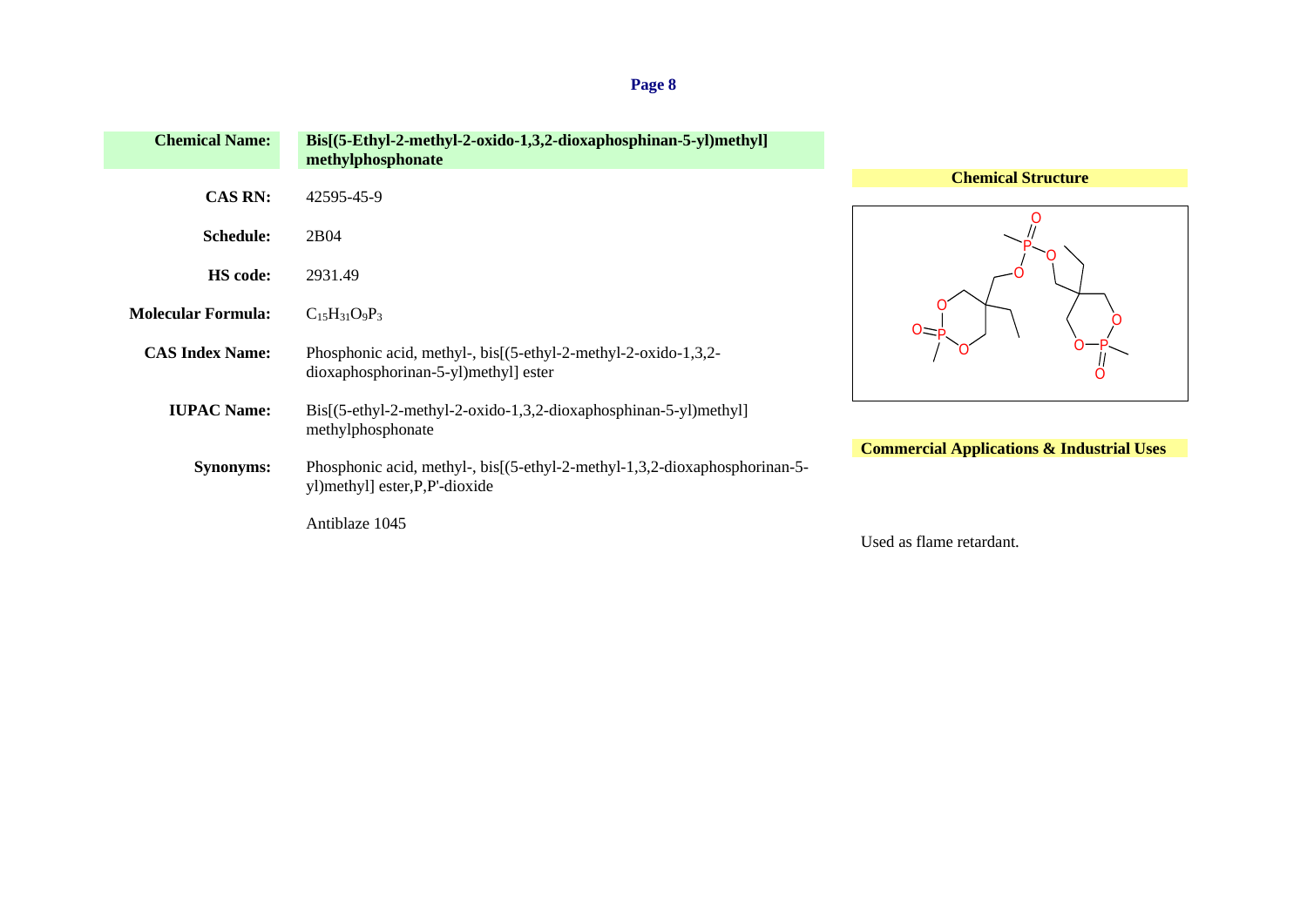| <b>Chemical Name:</b>     | Propylphosphonic dichloride                                                                |                                                                                                                              |
|---------------------------|--------------------------------------------------------------------------------------------|------------------------------------------------------------------------------------------------------------------------------|
|                           |                                                                                            | <b>Chemical Structure</b>                                                                                                    |
| <b>CAS RN:</b>            | 4708-04-7                                                                                  |                                                                                                                              |
| <b>Schedule:</b>          | 2B04                                                                                       |                                                                                                                              |
| <b>HS</b> code:           | 2931.52                                                                                    |                                                                                                                              |
| <b>Molecular Formula:</b> | $C_3H_7Cl_2OP$                                                                             |                                                                                                                              |
| <b>CAS Index Name:</b>    | Phosphonic dichloride, propyl-                                                             |                                                                                                                              |
| <b>IUPAC Name:</b>        | Propylphosphonic dichloride                                                                |                                                                                                                              |
| <b>Synonyms:</b>          | Propylphosphonyl dichloride<br>Propanephosphonyl chloride<br>Dichloropropylphosphine oxide | <b>Commercial Applications &amp; Industrial Uses</b><br>Used as pharmaceutical intermediate and for<br>biochemical research. |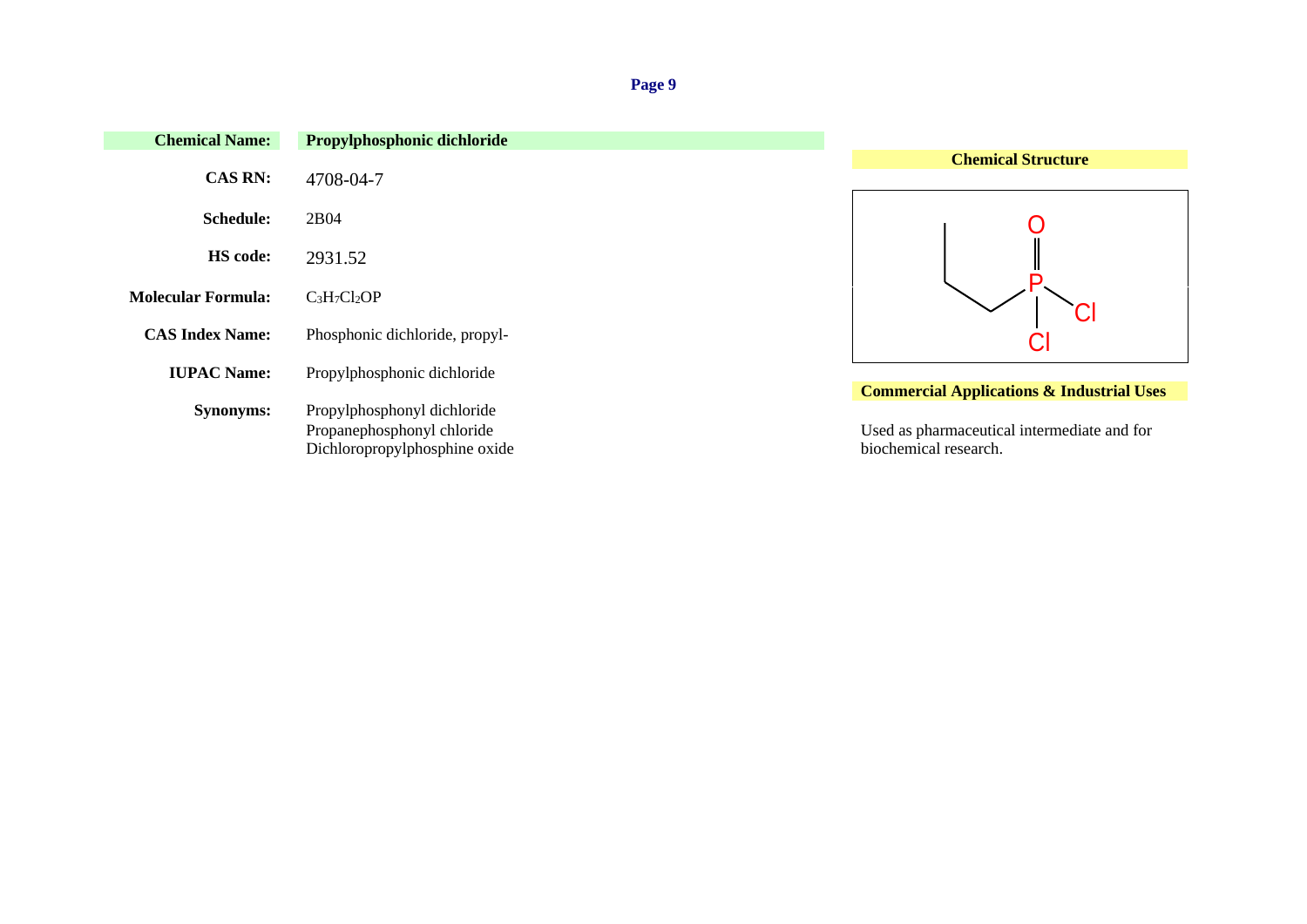| <b>Chemical Name:</b>     | $Poly(1,3\text{-phenylene methyl phosphate})$                            |
|---------------------------|--------------------------------------------------------------------------|
| <b>CAS RN:</b>            | 63747-58-0                                                               |
| <b>Schedule:</b>          | 2B <sub>04</sub>                                                         |
| <b>HS</b> code:           | 3911.20                                                                  |
| <b>Molecular Formula:</b> | $(C_{13}H_{13}O_3P.C_6H_6O_2)_x$                                         |
| <b>CAS Index Name:</b>    | Phosphonic acid, P-methyl-, diphenyl ester, polymer with 1,3-benzenediol |
|                           |                                                                          |





# **IUPAC Name:**

**Synonyms:** Phosphonic acid, methyl-, diphenyl ester, polymer with 1,3-bezenediol Diphenyl methylphosphonate-resorcinol copolymer Flame retardant and curing agent for epoxy 1,3-Benzenediol, polymer with diphenyl methylphosphonate resin.

**Commercial Applications & Industrial Uses**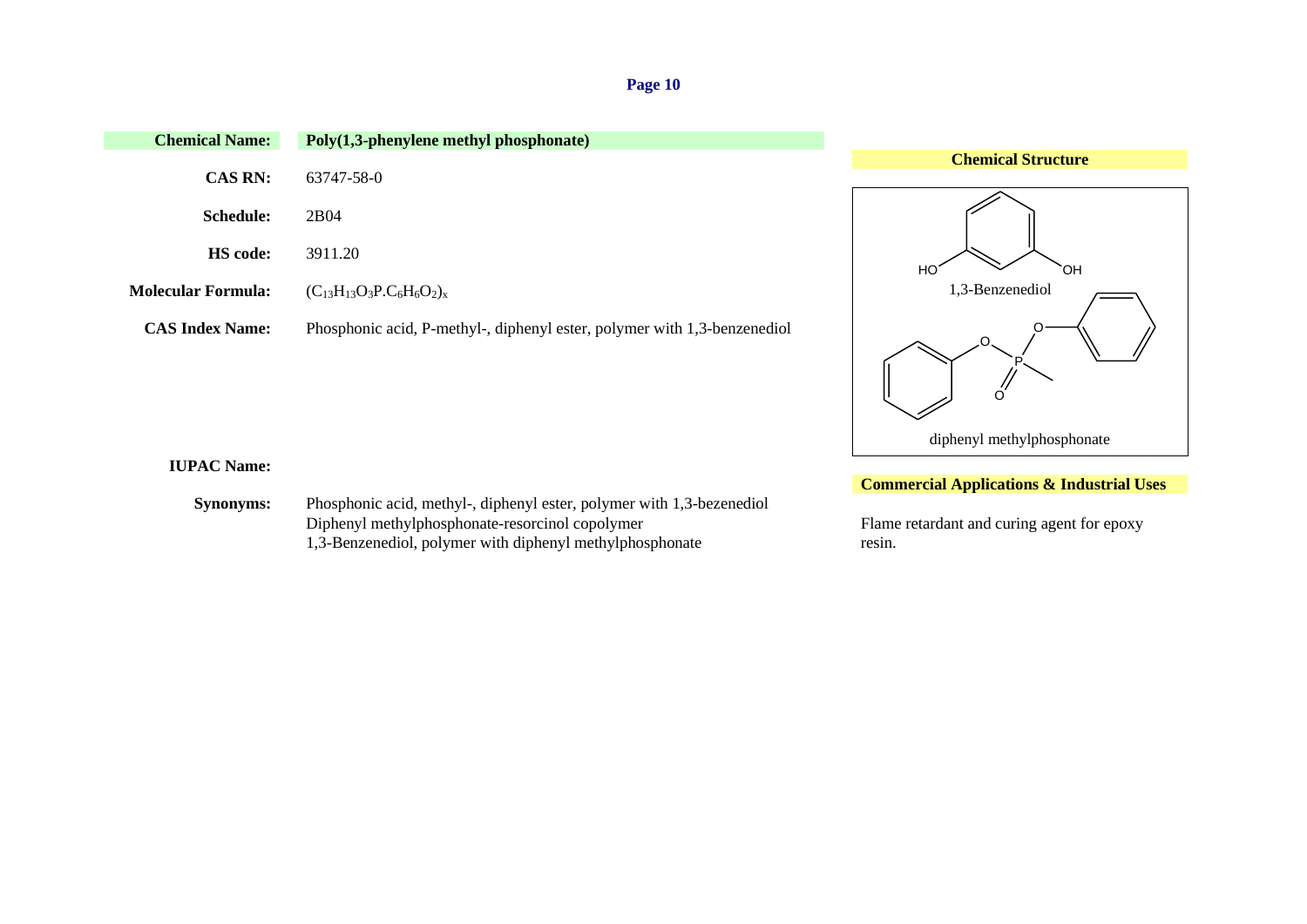| <b>Chemical Name:</b>     | Phosphonic acid, methyl-, polyglycol ester (Exolit OP 560) |                                                      |
|---------------------------|------------------------------------------------------------|------------------------------------------------------|
| <b>CAS RN:</b>            | 663176-00-9                                                | <b>Chemical Structure</b>                            |
| <b>Schedule:</b>          | 2B04                                                       | $O(CH_2CH_2O)_mH$                                    |
| <b>HS</b> code:           | 3824.92                                                    | $P=0$                                                |
| <b>Molecular Formula:</b> | Unspecified                                                |                                                      |
| <b>CAS Index Name:</b>    | Phosphonic acid, methyl-, polyglycol ester                 | $O(CH_2CH_2O)_{n}H$                                  |
| <b>IUPAC Name:</b>        |                                                            |                                                      |
| <b>Synonyms:</b>          | Exolit OP 560                                              | <b>Commercial Applications &amp; Industrial Uses</b> |
|                           |                                                            | Used as flame retardant.                             |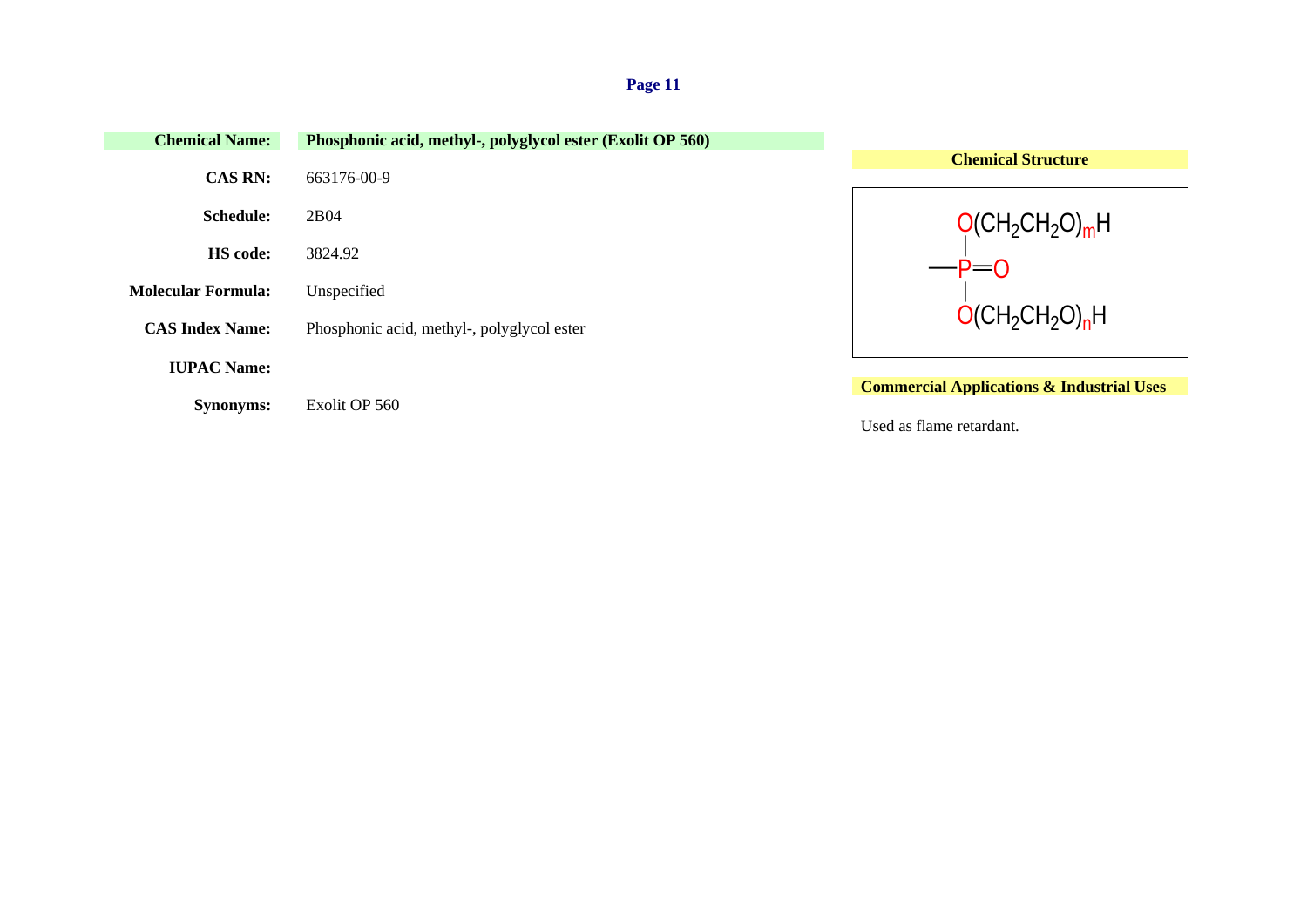| <b>Chemical Name:</b>     | Methylphosphonic dichloride                                                                                                                                                                                                                                              |                                                                                                                                                                                                                                                                                            |
|---------------------------|--------------------------------------------------------------------------------------------------------------------------------------------------------------------------------------------------------------------------------------------------------------------------|--------------------------------------------------------------------------------------------------------------------------------------------------------------------------------------------------------------------------------------------------------------------------------------------|
| <b>CAS RN:</b>            | $676-97-1$                                                                                                                                                                                                                                                               | <b>Chemical Structure</b>                                                                                                                                                                                                                                                                  |
| <b>Schedule:</b>          | 2B04                                                                                                                                                                                                                                                                     |                                                                                                                                                                                                                                                                                            |
| <b>HS</b> code:           | 2931.51                                                                                                                                                                                                                                                                  |                                                                                                                                                                                                                                                                                            |
| <b>Molecular Formula:</b> | CH <sub>3</sub> Cl <sub>2</sub> OP                                                                                                                                                                                                                                       |                                                                                                                                                                                                                                                                                            |
| <b>CAS Index Name:</b>    | Phosphonic dichloride, methyl-                                                                                                                                                                                                                                           |                                                                                                                                                                                                                                                                                            |
|                           |                                                                                                                                                                                                                                                                          |                                                                                                                                                                                                                                                                                            |
| <b>IUPAC Name:</b>        | Methylphosphonic dichloride                                                                                                                                                                                                                                              | <b>Commercial Applications &amp; Industrial Uses</b>                                                                                                                                                                                                                                       |
| <b>Synonyms:</b>          | Methylphosphonyl dichloride<br>Methylphosphonyl chloride<br>Methylphosphonodichloridic acid<br>Methylphosphonic acid dichloride<br>Methanephosphonyl dichloride<br>Methanephosphonyl chloride<br>Methanephosphonodichloridic acid<br>Dichloromethylphosphine oxide<br>DC | chlorinating<br>Used<br>chemical<br>agent,<br>as<br>intermediate<br>and raw material<br>produce<br>to<br>Phosdiol-A and Phospolyol-2, hydroxilated<br>esters of Methyl phosphonic acid in oligomeric<br>forms used as fire retardants in self-extinguish<br>mixtures in aircraft industry. |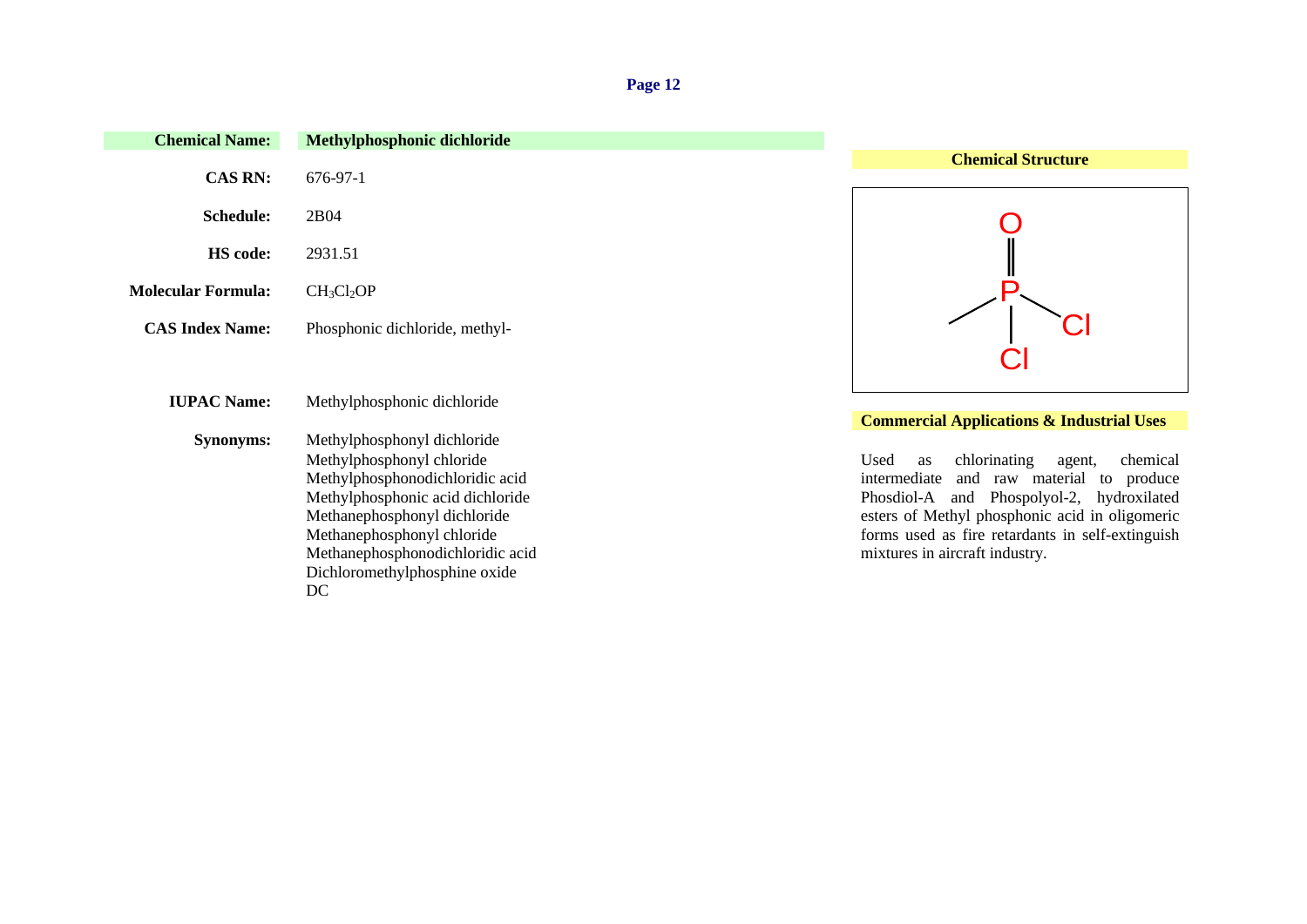| <b>Chemical Name:</b>     |                                                                      |                                                      |
|---------------------------|----------------------------------------------------------------------|------------------------------------------------------|
|                           | 2,4,6-Tripropyl-1,3,5,2,4,6-trioxatriphosphinane 2,4,6-trioxide      | <b>Chemical Structure</b>                            |
| <b>CAS RN:</b>            | 68957-94-8                                                           |                                                      |
|                           |                                                                      |                                                      |
| <b>Schedule:</b>          | 2B04                                                                 |                                                      |
|                           |                                                                      |                                                      |
| HS code:                  | 2931.46                                                              |                                                      |
|                           |                                                                      |                                                      |
| <b>Molecular Formula:</b> | $C_9H_{21}O_6P_3$                                                    |                                                      |
|                           |                                                                      |                                                      |
| <b>CAS Index Name:</b>    | 1,3,5,2,4,6-Trioxatriphosphorinane, 2,4,6-tripropyl-, 2,4,6-trioxide |                                                      |
| <b>IUPAC Name:</b>        | 2,4,6-Tripropyl-1,3,5,2,4,6-trioxatriphosphinane 2,4,6-trioxide      |                                                      |
|                           |                                                                      | <b>Commercial Applications &amp; Industrial Uses</b> |
| <b>Synonyms:</b>          | Propylphosphonic anhydride                                           |                                                      |
|                           | n-Propylphosphonic cyclic anhydride                                  | industry,<br>pharmaceutical<br>Used<br>in:<br>paper  |
|                           | 1-Propanephosphonic acid cyclic anhydride, 50% in ethyl acetate      | industry, plastics and synthetic resin industries,   |
|                           | 1-Propanephosphonic acid cyclic anhydride                            | and peptide synthesis.                               |
|                           |                                                                      |                                                      |
|                           |                                                                      |                                                      |

Used as flame retardant and paper making auxiliaries.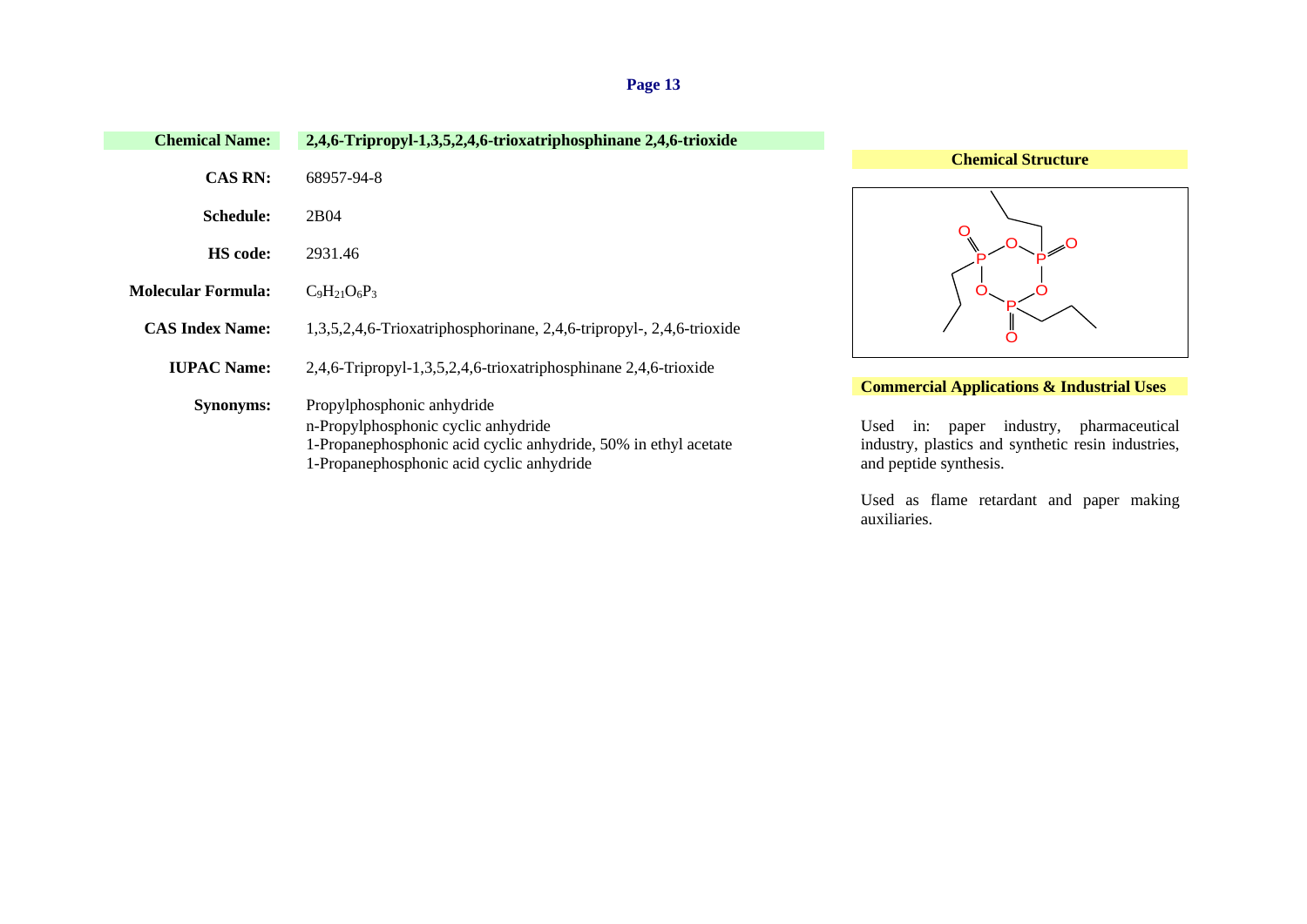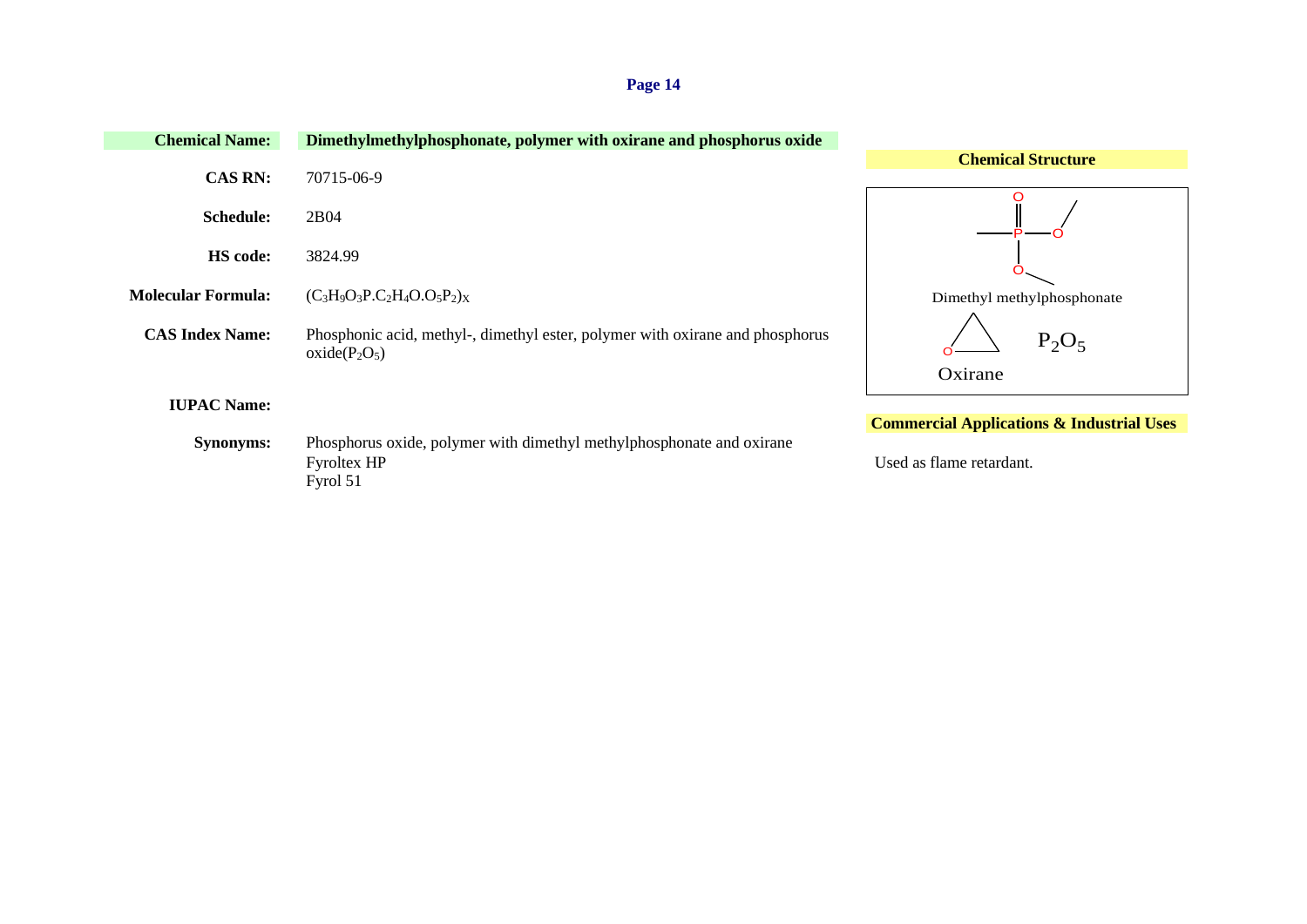| <b>Chemical Name:</b>     | <b>Diphenyl methylphosphonate</b>        |                                                      |
|---------------------------|------------------------------------------|------------------------------------------------------|
|                           |                                          | <b>Chemical Structure</b>                            |
| <b>CAS RN:</b>            | 7526-26-3                                |                                                      |
| <b>Schedule:</b>          | 2B04                                     |                                                      |
| HS code:                  | 2931.49                                  |                                                      |
| <b>Molecular Formula:</b> | $C_{13}H_{13}O_3P$                       |                                                      |
| <b>CAS Index Name:</b>    | Phosphonic acid, methyl-, diphenyl ester |                                                      |
| <b>IUPAC Name:</b>        | Diphenyl methylphosphonate               |                                                      |
|                           |                                          | <b>Commercial Applications &amp; Industrial Uses</b> |
| <b>Synonyms:</b>          | Diphenyl methanephosphonate              |                                                      |
|                           |                                          | Used as flame retardant.                             |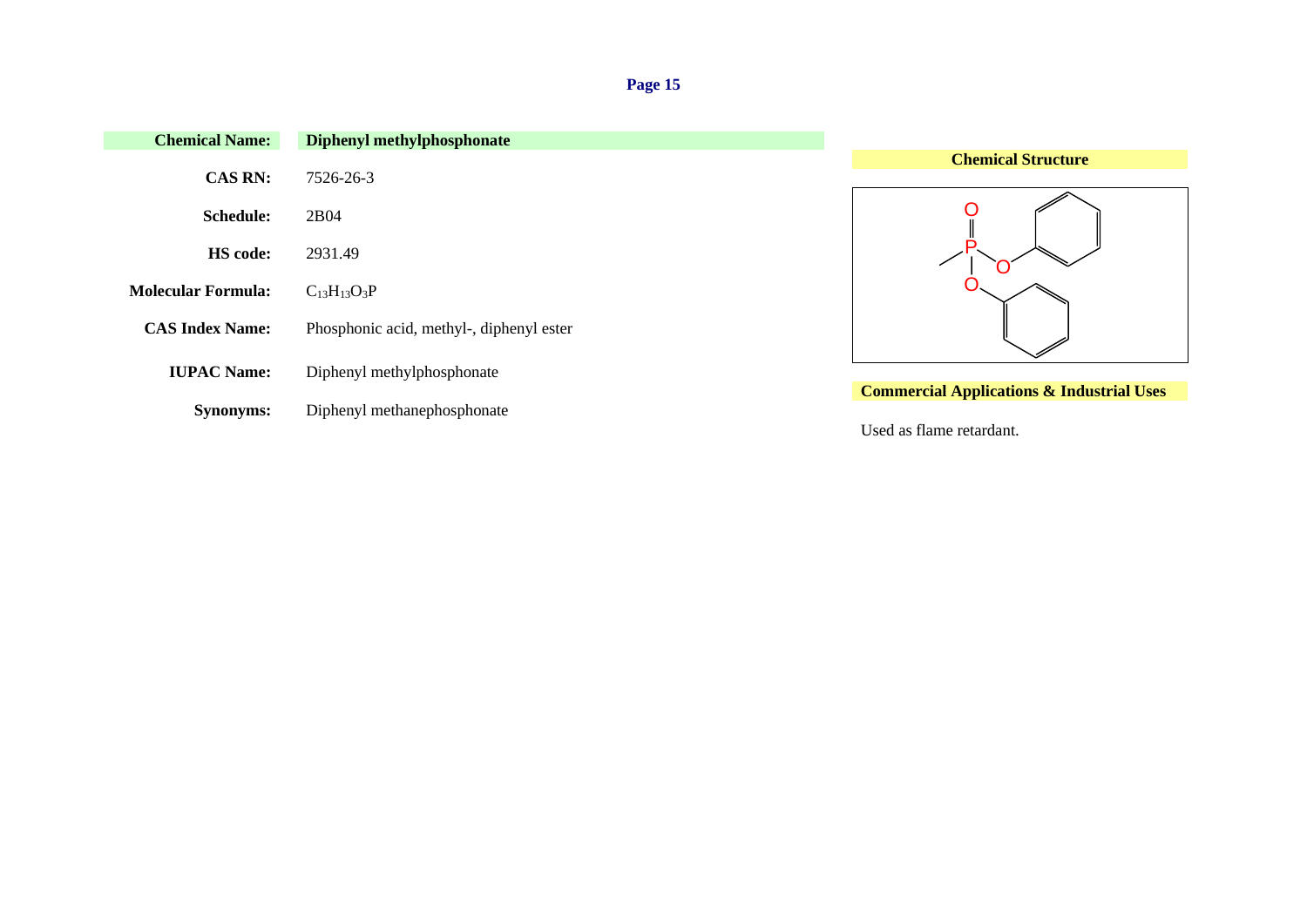| <b>Chemical Name:</b>     | <b>Dimethyl methylphosphonate</b>                                                                                                                                   |                                                                                                                                                                                                                                         |
|---------------------------|---------------------------------------------------------------------------------------------------------------------------------------------------------------------|-----------------------------------------------------------------------------------------------------------------------------------------------------------------------------------------------------------------------------------------|
|                           |                                                                                                                                                                     | <b>Chemical Structure</b>                                                                                                                                                                                                               |
| <b>CAS RN:</b>            | 756-79-6                                                                                                                                                            |                                                                                                                                                                                                                                         |
| <b>Schedule:</b>          | 2B04                                                                                                                                                                |                                                                                                                                                                                                                                         |
| <b>HS</b> code:           | 2931.41                                                                                                                                                             |                                                                                                                                                                                                                                         |
| <b>Molecular Formula:</b> | $C_3H_9O_3P$                                                                                                                                                        |                                                                                                                                                                                                                                         |
| <b>CAS Index Name:</b>    | Phosphonic acid, methyl-, dimethyl ester                                                                                                                            |                                                                                                                                                                                                                                         |
| <b>IUPAC Name:</b>        | Dimethyl methylphosphonate                                                                                                                                          | <b>Commercial Applications &amp; Industrial Uses</b>                                                                                                                                                                                    |
| <b>Synonyms:</b>          | Reoflam DMMP                                                                                                                                                        |                                                                                                                                                                                                                                         |
|                           | O,O-Dimethyl methylphosphonate<br><b>NSC 62240</b><br>Methylphosphonic acid dimethyl ester<br>Methanephosphonic acid dimethyl ester<br>Metaran<br><b>Fyrol DMMP</b> | Used in production of flame retardants for:<br>building<br>resins,<br>materials,<br>furnishings,<br>transportation equipment and fittings.<br>Used in electrical industry (cables, housing),<br>upholstery and as a lubricant additive. |
|                           | Fran TF 2000<br><b>DMMP</b><br>Dimethyl methanephosphonate<br>Dimethoxymethyl phosphine oxide                                                                       |                                                                                                                                                                                                                                         |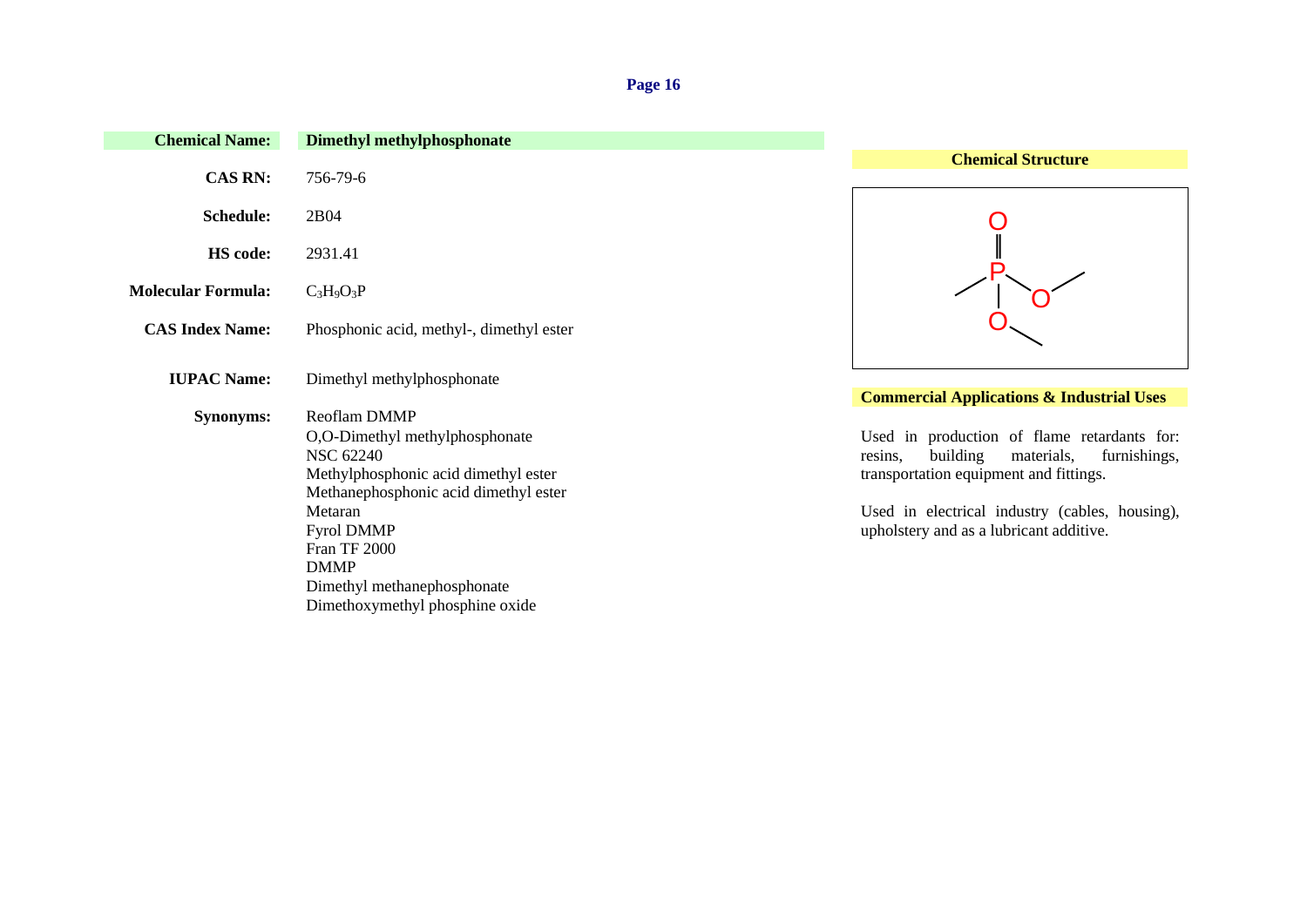| <b>Chemical Name:</b>     | Diethyl ethylphosphonate               |                                                      |
|---------------------------|----------------------------------------|------------------------------------------------------|
|                           |                                        | <b>Chemical Structure</b>                            |
| <b>CAS RN:</b>            | 78-38-6                                |                                                      |
| <b>Schedule:</b>          | 2B04                                   |                                                      |
| <b>HS</b> code:           | 2931.43                                |                                                      |
| <b>Molecular Formula:</b> | $C_6H_{15}O_3P$                        |                                                      |
| <b>CAS Index Name:</b>    | Phosphonic acid, ethyl-, diethyl ester |                                                      |
| <b>IUPAC Name:</b>        | Diethyl ethylphosphonate               |                                                      |
|                           |                                        | <b>Commercial Applications &amp; Industrial Uses</b> |
| <b>Synonyms:</b>          | Diethyl ethanephosphonate              |                                                      |
|                           | Diethoxyethylphosphine oxide           | Used as flame retardant, gasoline additive and       |
|                           | <b>DEEP</b>                            | raw material for insecticides.                       |
|                           | Amgard V 490                           |                                                      |
|                           | Antiblaze V 490                        | Used as stabiliser and antioxidant for plastics.     |
|                           | <b>NSC 2671</b>                        |                                                      |
|                           |                                        |                                                      |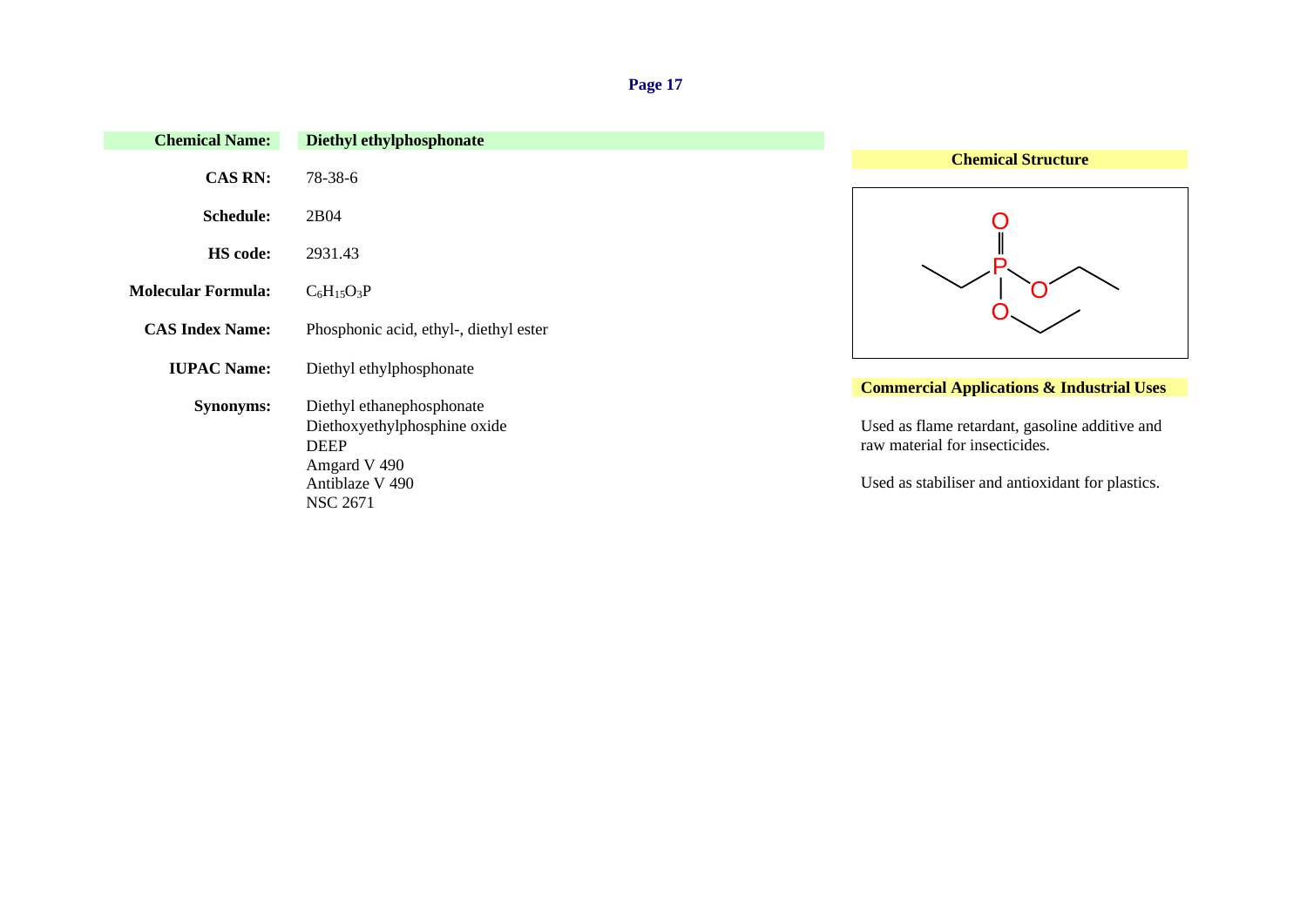| <b>Chemical Name:</b>     | Methylphosphonic acid with (aminoiminomethyl)urea (1:1)                                   |                                                                                          |
|---------------------------|-------------------------------------------------------------------------------------------|------------------------------------------------------------------------------------------|
|                           |                                                                                           | <b>Chemical Structure</b>                                                                |
| <b>CAS RN:</b>            | 84402-58-4                                                                                |                                                                                          |
| <b>Schedule:</b>          | 2B04                                                                                      | OН                                                                                       |
|                           |                                                                                           | $O = P$ $\rightarrow$ OH                                                                 |
| <b>HS</b> code:           | 2931.45                                                                                   |                                                                                          |
| <b>Molecular Formula:</b> | $C_2H_6N_4O.CH_5O_3P$                                                                     | methyl phosphonic acid<br>NН                                                             |
| <b>CAS Index Name:</b>    | Phosphonic acid, P-methyl-, compd. with N-(aminoiminomethyl)urea (1:1)                    | $H_2N$<br>NH <sub>2</sub>                                                                |
|                           |                                                                                           | (Aminoiminomethyl)Urea                                                                   |
| <b>IUPAC Name:</b>        |                                                                                           |                                                                                          |
|                           |                                                                                           | <b>Commercial Applications &amp; Industrial Uses</b>                                     |
| <b>Synonyms:</b>          | Methylphosphonic acid/aminoiminomethyl)urea (1:1)                                         |                                                                                          |
|                           | Methylphosphonic acid compound with (aminoiminomethyl)urea (1:1)<br><b>Flammentin MSG</b> | flame retardant (specifically for<br>Used<br>as<br>polyesters, polyurethane (PU) foams). |

Used in production of cleaning agents and emulsifiers; used as textile improver and anticorrosion agents.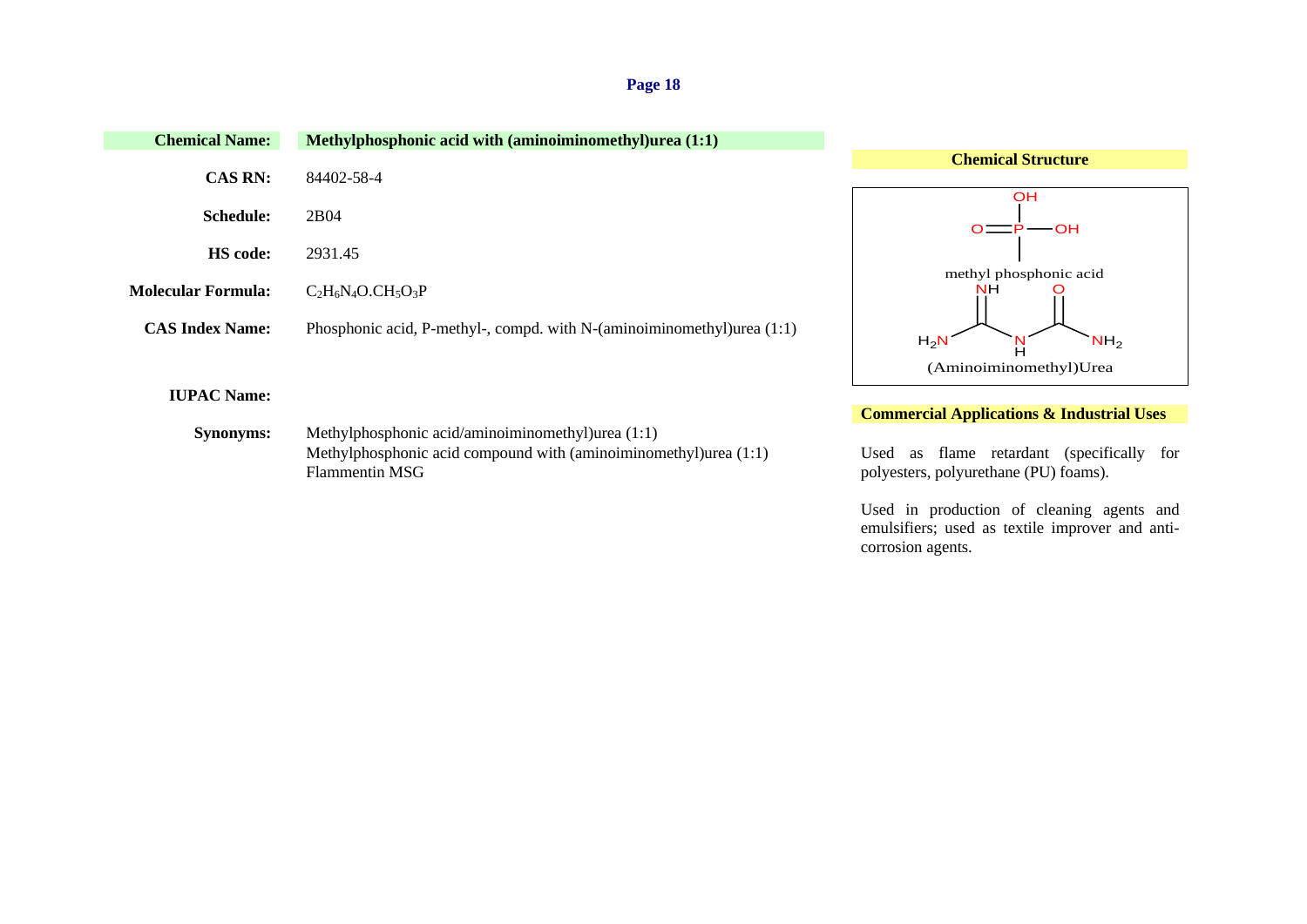| <b>Chemical Name:</b>     | O-(3-chloropropyl) O-[4-nitro-3-(trifluoromethyl)phenyl]<br>methylphosphonothionate                               |                                 |
|---------------------------|-------------------------------------------------------------------------------------------------------------------|---------------------------------|
|                           |                                                                                                                   | <b>Chemical Structure</b>       |
| <b>CAS RN:</b>            | 849-29-6                                                                                                          |                                 |
| <b>Schedule:</b>          | 2B04                                                                                                              | O                               |
| <b>HS</b> code            | 2931.53                                                                                                           | F                               |
| <b>Molecular Formula:</b> | $C_{11}H_{12}CIF_3NO_4PS$                                                                                         |                                 |
| <b>CAS Index Name:</b>    | Phosphonothioic acid, methyl-, O-(3-chloropropyl) O-(.alpha.,.alpha.,.alpha.-<br>trifluoro-4-nitro-m-tolyl) ester | $H_3C$<br>$s^{\geq P^{(V)}(V)}$ |
|                           |                                                                                                                   |                                 |

**IUPAC Name:**

**Synonyms:**

**Commercial Applications & Industrial Uses**

O

Used as insecticide

Cl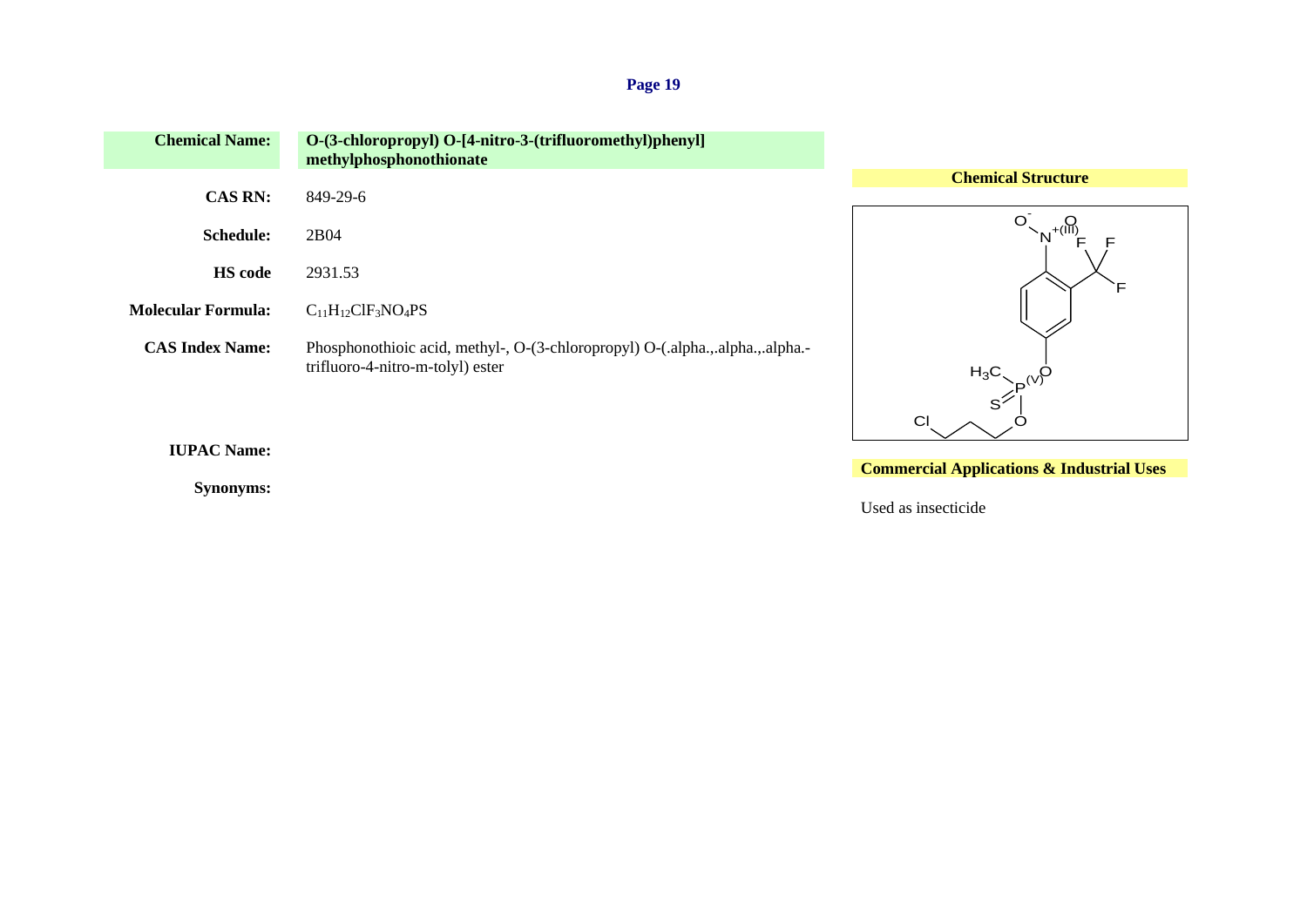| <b>Chemical Name:</b>     | Sodium 3-(trihydroxysilyl)propyl methylphosphonate                                  |                                                      |
|---------------------------|-------------------------------------------------------------------------------------|------------------------------------------------------|
| <b>CAS RN:</b>            | 84962-98-1                                                                          | <b>Chemical Structure</b>                            |
| <b>Schedule:</b>          | 2B04                                                                                | OН<br>HС                                             |
| <b>HS</b> code:           | 2931.49                                                                             | OH                                                   |
| <b>Molecular Formula:</b> | $C_4H_{12}NaO_6PSi$                                                                 |                                                      |
| <b>CAS Index Name:</b>    | Phosphonic acid, methyl-, mono[3-(trihydroxysilyl)propyl] ester,<br>monosodium salt | $\oplus$<br>Na <sup>°</sup> O                        |
| <b>IUPAC Name:</b>        | Sodium 3-(trihydroxysilyl)propyl methylphosphonate                                  |                                                      |
| <b>Synonyms:</b>          | Methylphosphonic acid mono[3-(trihydroxysilyl)propyl] ester, monosodium<br>salt     | <b>Commercial Applications &amp; Industrial Uses</b> |
|                           |                                                                                     | Used as antifreeze additive.                         |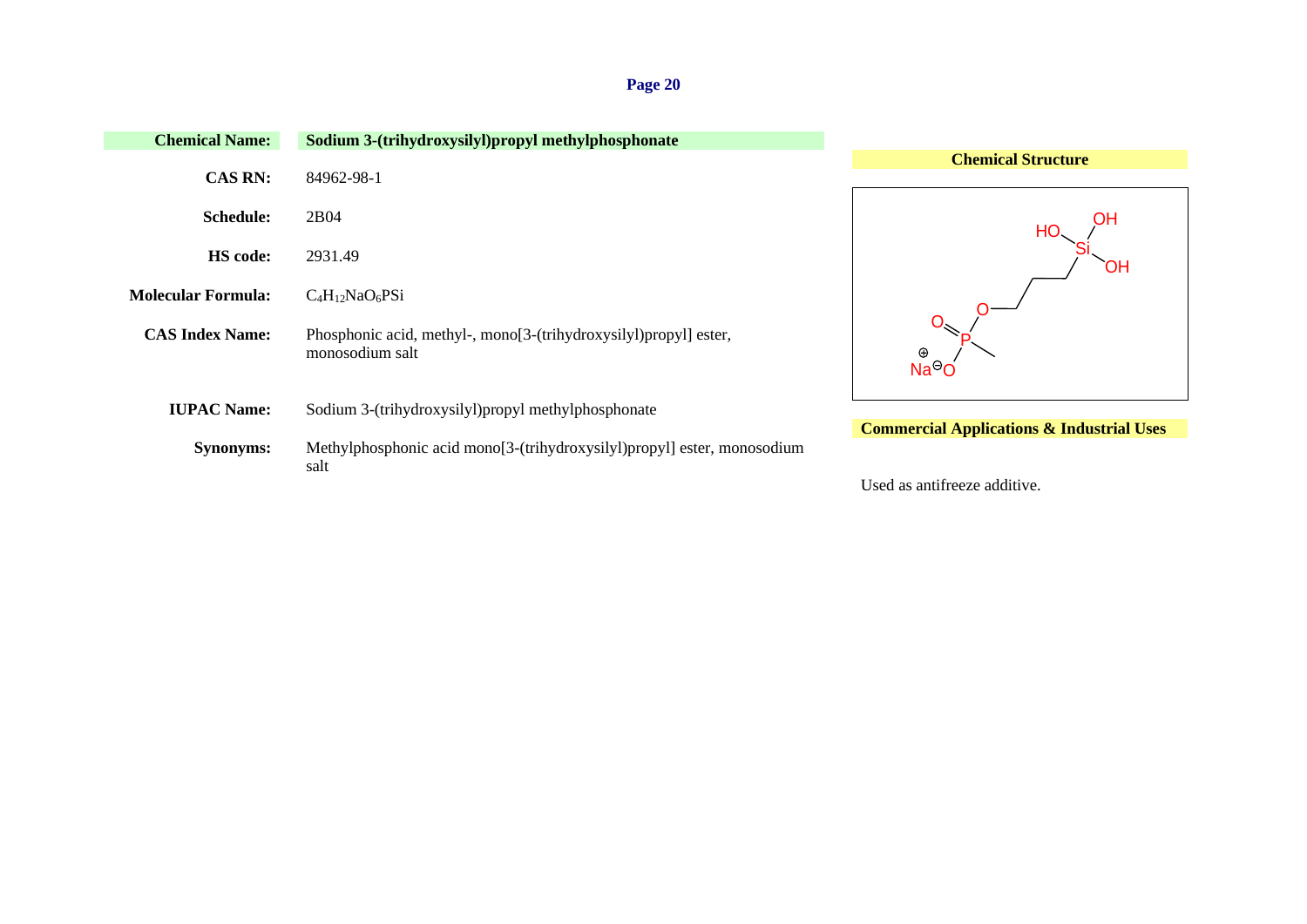| <b>Chemical Name:</b>     | Methylphosphonic acid            |                                                      |
|---------------------------|----------------------------------|------------------------------------------------------|
|                           |                                  | <b>Chemical Structure</b>                            |
| <b>CAS RN:</b>            | $993 - 13 - 5$                   |                                                      |
| <b>Schedule:</b>          | 2B04                             |                                                      |
| HS code:                  | 2931.44                          |                                                      |
| <b>Molecular Formula:</b> | CH <sub>5</sub> O <sub>3</sub> P |                                                      |
| <b>CAS Index Name:</b>    | Phosphonic acid, methyl-         | ЭH                                                   |
| <b>IUPAC Name:</b>        | Methylphosphonic acid            |                                                      |
| <b>Synonyms:</b>          | Methanephosphonic acid           | <b>Commercial Applications &amp; Industrial Uses</b> |
|                           | Dihydrogen methylphosphonate     | Used in production of flame retardants.              |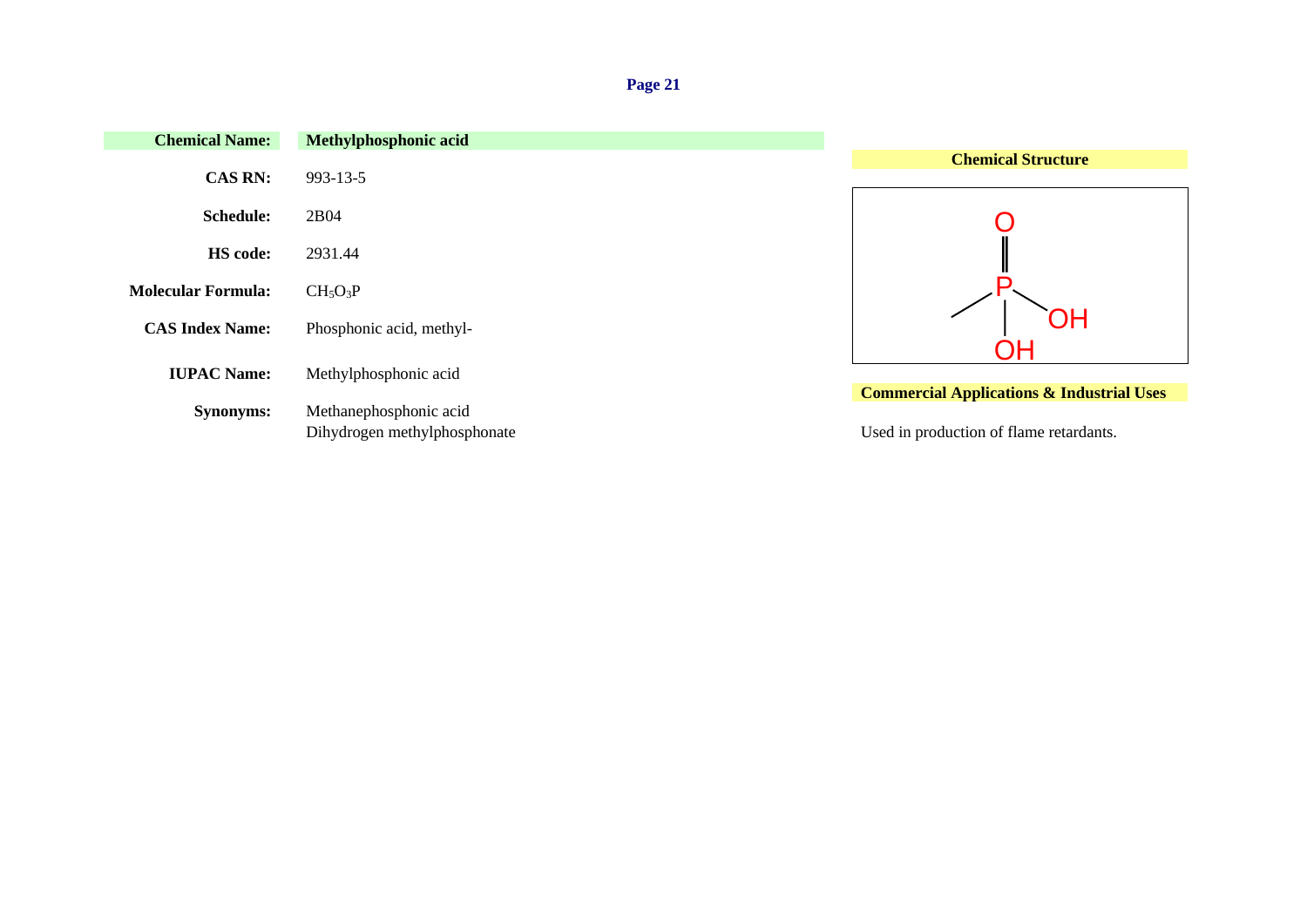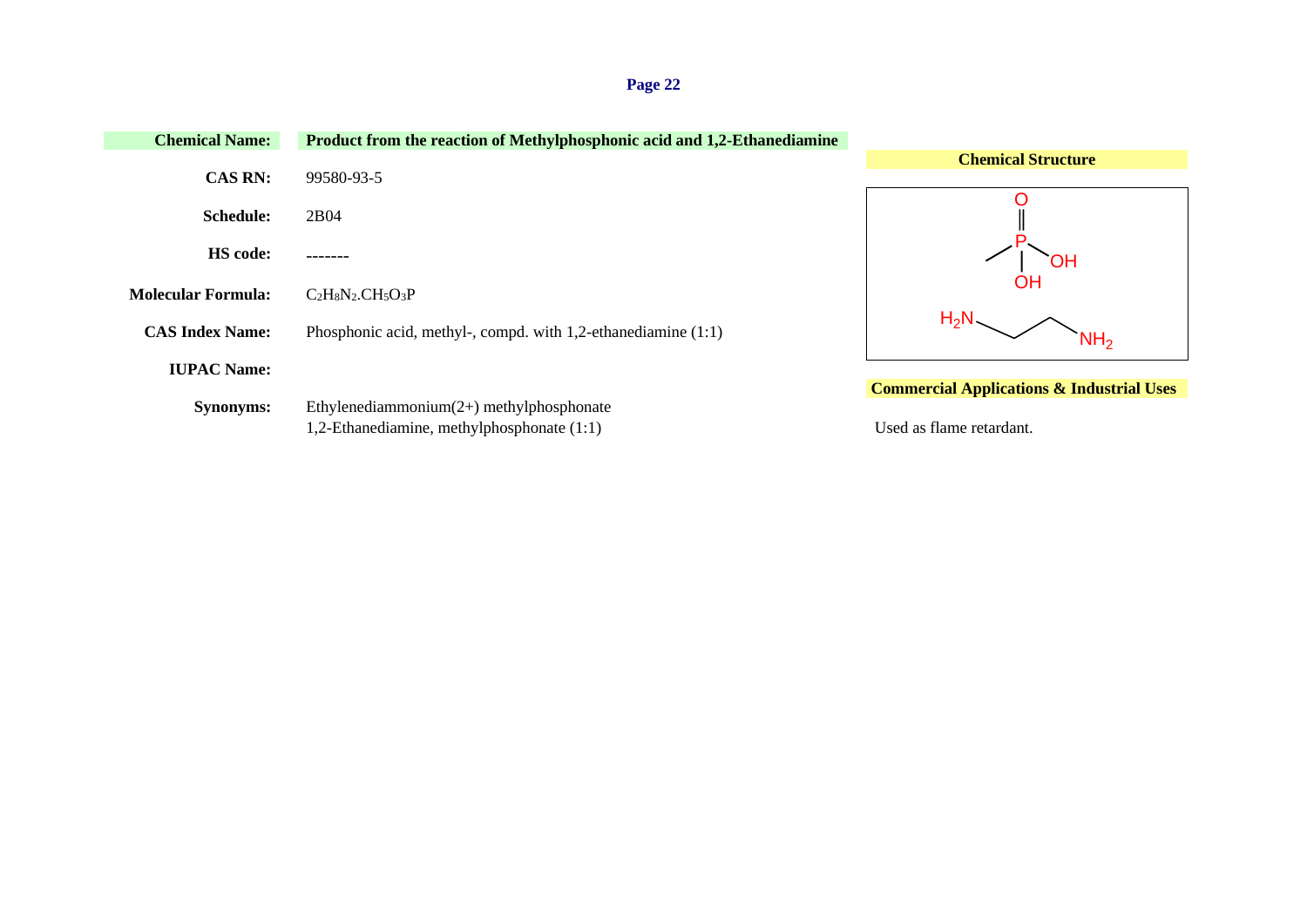| <b>Chemical Name:</b>     | 2,2-Diphenyl-2-hydroxyacetic acid                                                                                                                                          |                                                                                                                                                                                     |
|---------------------------|----------------------------------------------------------------------------------------------------------------------------------------------------------------------------|-------------------------------------------------------------------------------------------------------------------------------------------------------------------------------------|
| <b>CAS RN:</b>            | 76-93-7                                                                                                                                                                    | <b>Chemical Structure</b>                                                                                                                                                           |
| <b>Schedule:</b>          | 2B08                                                                                                                                                                       |                                                                                                                                                                                     |
| HS code:                  | 2918.17                                                                                                                                                                    |                                                                                                                                                                                     |
| <b>Molecular Formula:</b> | $C_{14}H_{12}O_3$                                                                                                                                                          |                                                                                                                                                                                     |
| <b>CAS Index Name:</b>    | Benzeneacetic acid, $\alpha$ -hydroxy- $\alpha$ -phenyl-                                                                                                                   | OH                                                                                                                                                                                  |
| <b>IUPAC Name:</b>        | 2,2-Diphenyl-2-hydroxyacetic acid                                                                                                                                          |                                                                                                                                                                                     |
| <b>Synonyms:</b>          | <b>NSC 2830</b><br>Hydroxydiphenylacetic acid<br>Hydroxy(diphenyl)acetic acid<br>Diphenylhydroxyacetic acid<br>Diphenylglycolic acid                                       | <b>Commercial Applications &amp; Indu</b><br>Used in broad spectrum of organ<br>especially as an intermediate in p<br>pharmaceuticals.                                              |
|                           | Benzilic acid<br>$\alpha$ -Hydroxydiphenylacetic acid<br>α-Hydroxy-a-phenylbenzeneacetic acid                                                                              | Precursor for Schedule 2A* chen<br>Quiniclidinyl benzilate).                                                                                                                        |
|                           | α-Hydroxy-2,2-diphenylacetic acid<br>$\alpha$ , $\alpha$ -Diphenylglycolic acid<br>$\alpha$ , $\alpha$ -Diphenyl-a-hydroxyacetic acid<br>2-Hydroxy-2,2-diphenylacetic acid | Used in the preparation of pharma<br>of<br>treatment<br>urinary<br>anticholinergics, antidepressants, a<br>drugs and bronchodilator, including<br>of Clinidinium bromide (via the S |



#### **Commercial Applications & Industrial Uses**

spectrum of organic synthesis, n intermediate in preparation of pharmaceuticals.

Schedule  $2A^*$  chemical BZ (3enzilate).

paration of pharmaceuticals for:<br>of urinary incontinence,  $\overline{f}$  urinary incontinence, , antidepressants, antispasmodic chodilator, including preparation bromide (via the Schedule  $2A^*$ chemical BZ) which is used in treatment of peptic ulcers.

Used in industry of dyestuff and acaricides.

Used as precursor for Aluminium benzilic acid (ingredient of the toner).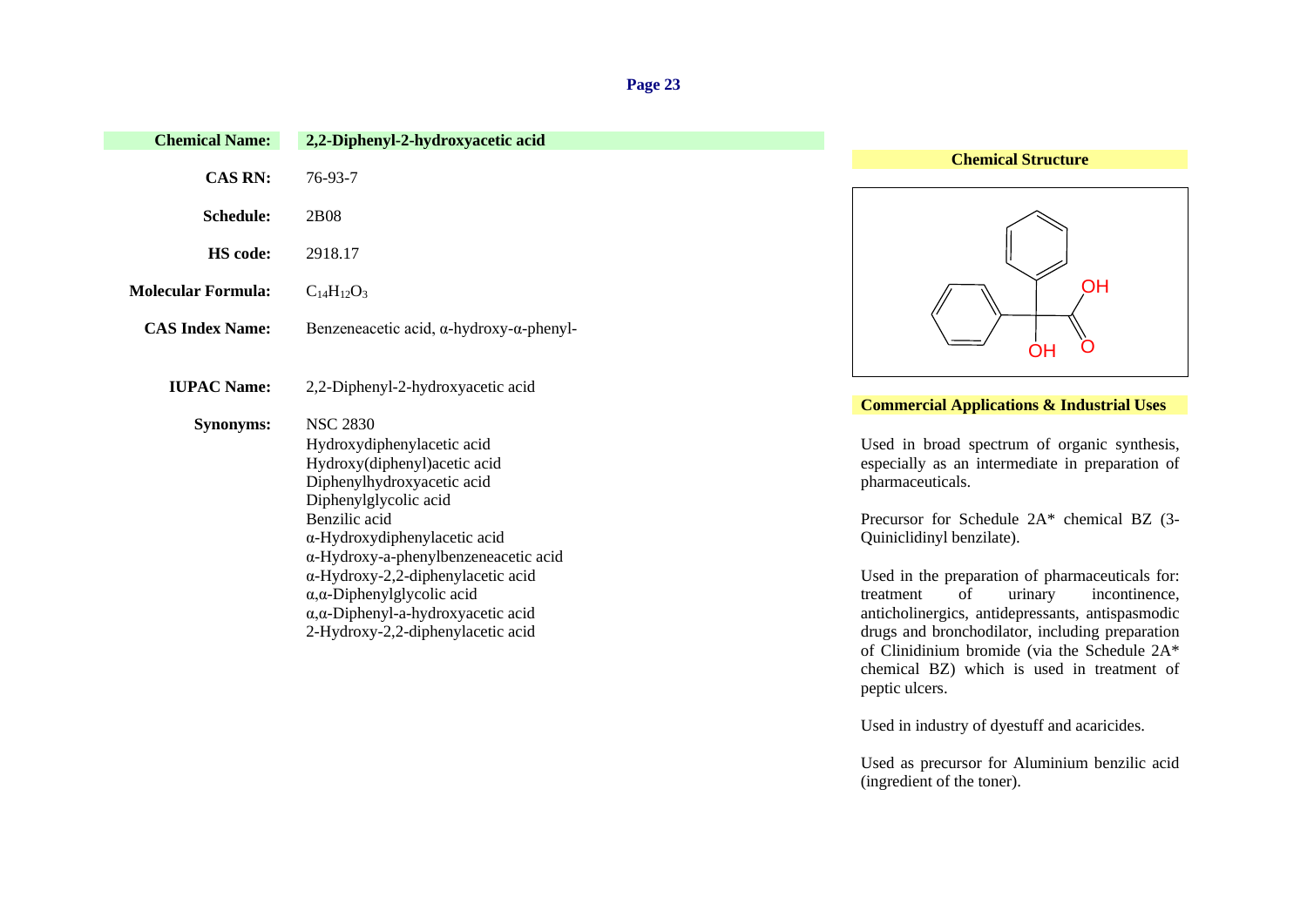| <b>Chemical Name:</b>     | 3-Quinuclidinol                                                              |                                                                                                                                                                                                                                                                                                       |
|---------------------------|------------------------------------------------------------------------------|-------------------------------------------------------------------------------------------------------------------------------------------------------------------------------------------------------------------------------------------------------------------------------------------------------|
|                           |                                                                              | <b>Chemical Structure</b>                                                                                                                                                                                                                                                                             |
| <b>CAS RN:</b>            | 1619-34-7                                                                    |                                                                                                                                                                                                                                                                                                       |
| <b>Schedule:</b>          | 2B09                                                                         |                                                                                                                                                                                                                                                                                                       |
| <b>HS</b> code            | 2933.35                                                                      | HO                                                                                                                                                                                                                                                                                                    |
| <b>Molecular Formula:</b> | $C_7H_{13}NO$                                                                |                                                                                                                                                                                                                                                                                                       |
| <b>CAS Index Name:</b>    | 1-Azabicyclo <sup>[2.2.2]</sup> octan-3-ol                                   |                                                                                                                                                                                                                                                                                                       |
| <b>IUPAC Name:</b>        | 1-Azabicyclo[2.2.2]octan-3-ol                                                |                                                                                                                                                                                                                                                                                                       |
| <b>Synonyms:</b>          | Quinuclidin-3-ol<br>NSC-93905<br>DL-3-Quinuclidinol<br>3-Hydroxyquinuclidine | <b>Commercial Applications &amp; Industrial Uses</b><br>Used in production of pharmaceuticals including<br>synthesis of drugs with wide range of<br>production<br>of<br>applications<br>such<br>as<br>Quinupramine<br>(antidepressant), Quinupristin<br>and Clidinium bromide (via<br>(antibacterial) |

Used as corrosion inhibitor.

Schedule 2A\* chemical BZ).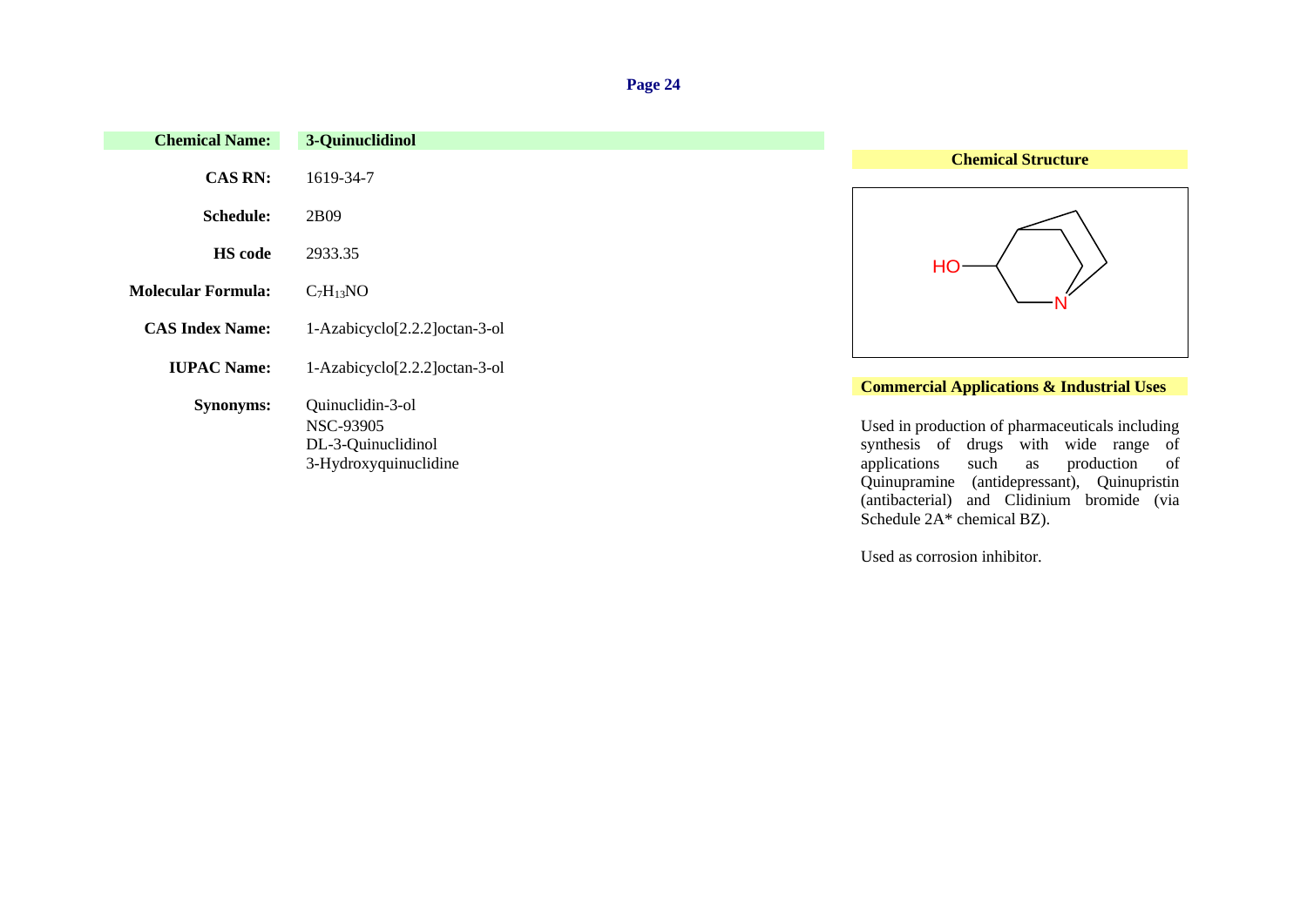| <b>Chemical Name:</b>     | $R$ - $(-)$ -3-Quinuclidinol                                                                                                                                                                                                                            |                                                                                                                                                                                                                                                                       |
|---------------------------|---------------------------------------------------------------------------------------------------------------------------------------------------------------------------------------------------------------------------------------------------------|-----------------------------------------------------------------------------------------------------------------------------------------------------------------------------------------------------------------------------------------------------------------------|
| <b>CAS RN:</b>            | 25333-42-0                                                                                                                                                                                                                                              | <b>Chemical Structure</b>                                                                                                                                                                                                                                             |
| Schedule:                 | 2B09                                                                                                                                                                                                                                                    |                                                                                                                                                                                                                                                                       |
| <b>HS</b> code:           | 2933.35                                                                                                                                                                                                                                                 |                                                                                                                                                                                                                                                                       |
| <b>Molecular Formula:</b> | $C_7H_{13}NO$                                                                                                                                                                                                                                           |                                                                                                                                                                                                                                                                       |
| <b>CAS Index Name:</b>    | 1-Azabicyclo $[2.2.2]$ octan-3-ol, $(3R)$ -                                                                                                                                                                                                             |                                                                                                                                                                                                                                                                       |
| <b>IUPAC Name:</b>        | $(3R)$ -1-Azabicyclo $[2.2.2]$ octan-3-ol                                                                                                                                                                                                               | <b>Commercial Applications &amp; Industrial Uses</b>                                                                                                                                                                                                                  |
| Synonyms:                 | $(R)-3$ -Quinuclidinol<br>$(R)$ -3-Hydroxyquinuclidine<br>(R)-1-Azabicyclo[2.2.2]octan-3-ol<br>$(R)$ - $(-)$ -3-Quinuclidinol<br>$(R)$ -(-)-1-Azabicyclo[2.2.2] octan-3-ol<br>(3R)-Quinuclidin-3-ol<br>$(3R)$ -3-Quinuclidol<br>$(3R)$ -3-Quinuclidinol | Used in production of pharmaceuticals including<br>synthesis of drugs with wide range of<br>production<br>applications<br>such<br>of<br>as<br>Quinupramine (antidepressant), Quinupristin<br>(antibacterial) and Clidinium bromide (via<br>Schedule 2A* chemical BZ). |
|                           |                                                                                                                                                                                                                                                         | Used as corrosion inhibitor.                                                                                                                                                                                                                                          |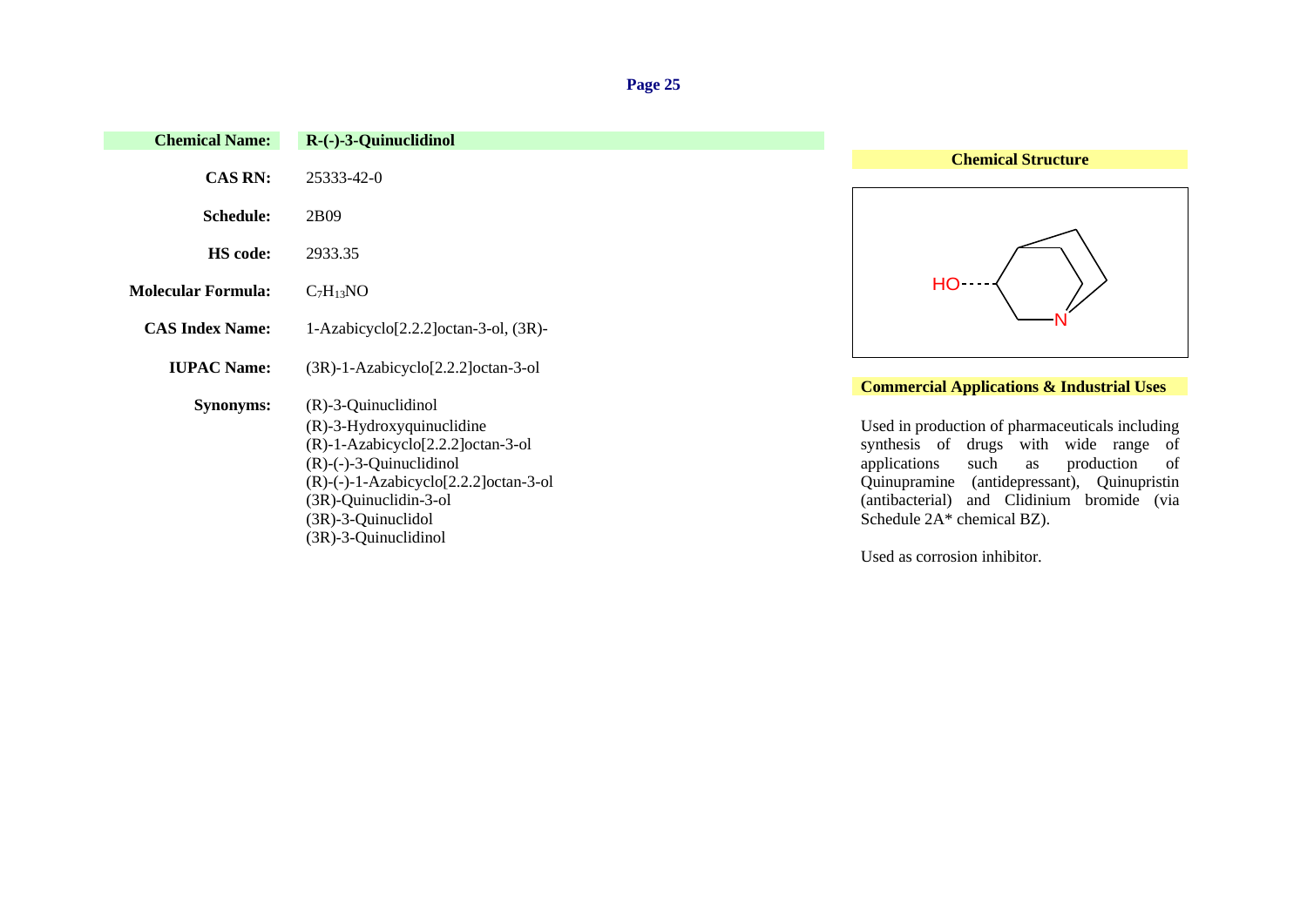| <b>Chemical Name:</b>     | 2-(N,N-Diisopropylamino)ethylchloride hydrochloride                                                                                                                                                                                                                  |                                                                                                                                                                                   |
|---------------------------|----------------------------------------------------------------------------------------------------------------------------------------------------------------------------------------------------------------------------------------------------------------------|-----------------------------------------------------------------------------------------------------------------------------------------------------------------------------------|
|                           |                                                                                                                                                                                                                                                                      | <b>Chemical Structure</b>                                                                                                                                                         |
| <b>CAS RN:</b>            | $4261 - 68 - 1$                                                                                                                                                                                                                                                      |                                                                                                                                                                                   |
| Schedule:                 | 2B10                                                                                                                                                                                                                                                                 | Н                                                                                                                                                                                 |
| <b>HS</b> code:           | 2921.14                                                                                                                                                                                                                                                              | $\oplus$                                                                                                                                                                          |
| <b>Molecular Formula:</b> | $C_8H_{18}CIN.HCl$                                                                                                                                                                                                                                                   |                                                                                                                                                                                   |
| <b>CAS Index Name:</b>    | 2-Propanamine, N-(2-chloroethyl)-N-(1-methylethyl)-, hydrochloride                                                                                                                                                                                                   | $\Theta$<br><b>CI</b><br>С                                                                                                                                                        |
| <b>IUPAC Name:</b>        | N-(2-Chloroethyl)-N-isopropylpropan-2-aminium chloride                                                                                                                                                                                                               |                                                                                                                                                                                   |
| <b>Synonyms:</b>          | Triethylamine, 2"-chloro-1,1'-dimethyl-, hydrochloride<br>N-(2-Chloroethyl)diisopropylamine hydrochloride<br>N,N-Diisopropylaminoethyl-2-chloride hydrochloride<br>2-(Diisopropylamino)ethyl chloride hydrochloride<br>(β-Chloroethyl)diisopropylamine hydrochloride | <b>Commercial Applications &amp; Industrial Uses</b><br>Used<br>of<br>pharmaceutical<br>for<br>synthesis<br>intermediates such as anticancer flavanone-<br>analogue preparations. |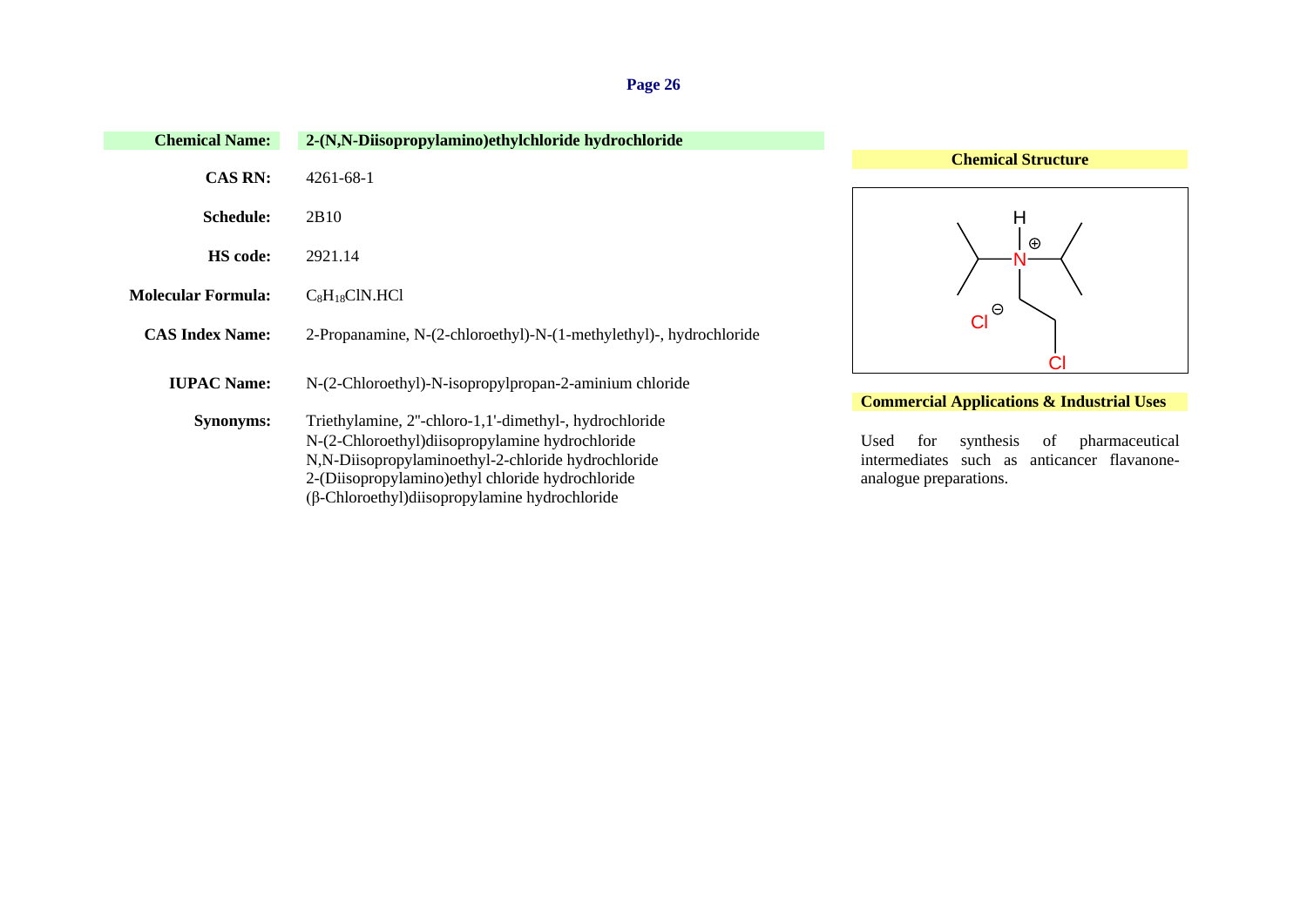| <b>Chemical Name:</b>     | 2-(N,N-Dimethylamino)ethylchloride hydrochloride                                                                                                                                                                                                                                                                                                                                                                                                                                                                                                                                                                                                                                                                                                                                                                                                                                                                                                    |  |
|---------------------------|-----------------------------------------------------------------------------------------------------------------------------------------------------------------------------------------------------------------------------------------------------------------------------------------------------------------------------------------------------------------------------------------------------------------------------------------------------------------------------------------------------------------------------------------------------------------------------------------------------------------------------------------------------------------------------------------------------------------------------------------------------------------------------------------------------------------------------------------------------------------------------------------------------------------------------------------------------|--|
| <b>CAS RN:</b>            | 4584-46-7                                                                                                                                                                                                                                                                                                                                                                                                                                                                                                                                                                                                                                                                                                                                                                                                                                                                                                                                           |  |
| Schedule:                 | 2B10                                                                                                                                                                                                                                                                                                                                                                                                                                                                                                                                                                                                                                                                                                                                                                                                                                                                                                                                                |  |
| HS code:                  | 2921.12                                                                                                                                                                                                                                                                                                                                                                                                                                                                                                                                                                                                                                                                                                                                                                                                                                                                                                                                             |  |
| <b>Molecular Formula:</b> | $C_4H_{11}Cl_2N$                                                                                                                                                                                                                                                                                                                                                                                                                                                                                                                                                                                                                                                                                                                                                                                                                                                                                                                                    |  |
| <b>CAS Index Name:</b>    | Ethanamine, 2-chloro-N,N-dimethyl-, hydrochloride                                                                                                                                                                                                                                                                                                                                                                                                                                                                                                                                                                                                                                                                                                                                                                                                                                                                                                   |  |
| <b>IUPAC Name:</b>        | 2-Chloro-N,N-dimethylethanaminium chloride                                                                                                                                                                                                                                                                                                                                                                                                                                                                                                                                                                                                                                                                                                                                                                                                                                                                                                          |  |
| <b>Synonyms:</b>          | Chloroethyldimethylamine hydrochloride<br>$(\beta$ -Chloroethyl)dimethylamine-hydrochloride<br>1-Chloro-2-(dimethylamino)ethane hydrochloride<br>2-(Dimethylamino)chloroethane hydrochloride<br>2-(Dimethylamino)ethyl chloride hydrochloride<br>2-Chloro-N,N-dimethylethanamine hydrochloride<br>2-Chloro-N,N-dimethylethylamine hydrochloride<br>2-Chloroethyl dimethyl ammonium chloride<br>(2-Chloroethyl)dimethylamine hydrochloride<br>Chloro(dimethylamino)ethane hydrochloride<br>β-Dimethylaminoethyl chloride hydrochloride<br>Dimethylaminoethyl chloride hydrochloride<br>Ethylamine, 2-chloro-N,N-dimethyl-, hydrochloride<br>N,N-Dimethyl-2-chloroethylamine hydrochloride<br>N,N-Dimethyl-N-(2-chloroethyl)amine hydrochloride<br>N,N-Dimethylaminoethyl-2-chloride hydrochloride<br>N-(2-Chloroethyl)-N,N-dimethylammonium chloride<br>N-(2-Chloroethyl)dimethylamine hydrochloride<br>2-Chloroethyldimethylamine monohydrochloride |  |





## **Commercial Applications & Industrial Uses**

Used in production of speciality surfactants,<br>flocculants, agricultural chemicals, flocculants, agricultural chemicals,<br>pharmaceuticals such as Iltiazem and pharmaceuticals such as Iltiazem and<br>Pyrrolopyridine (antiinflammatory), (antiinflammatory),<br>(antihistaminic), Brompheniramine aleate (antihistaminic),<br>Chlorphenoxamine HCl (anticholinergic), Chlorphenoxamine HCl<br>Doxilamine sucoinate  $antihistamine$ ), Orphenadrine hydrochloride (muscle relaxant), Orphenadrine citrate (muscle relaxant), Phenyltoloxamine citrate ntihistaminic) and Chloropiramine hydrochloride antipsychotic).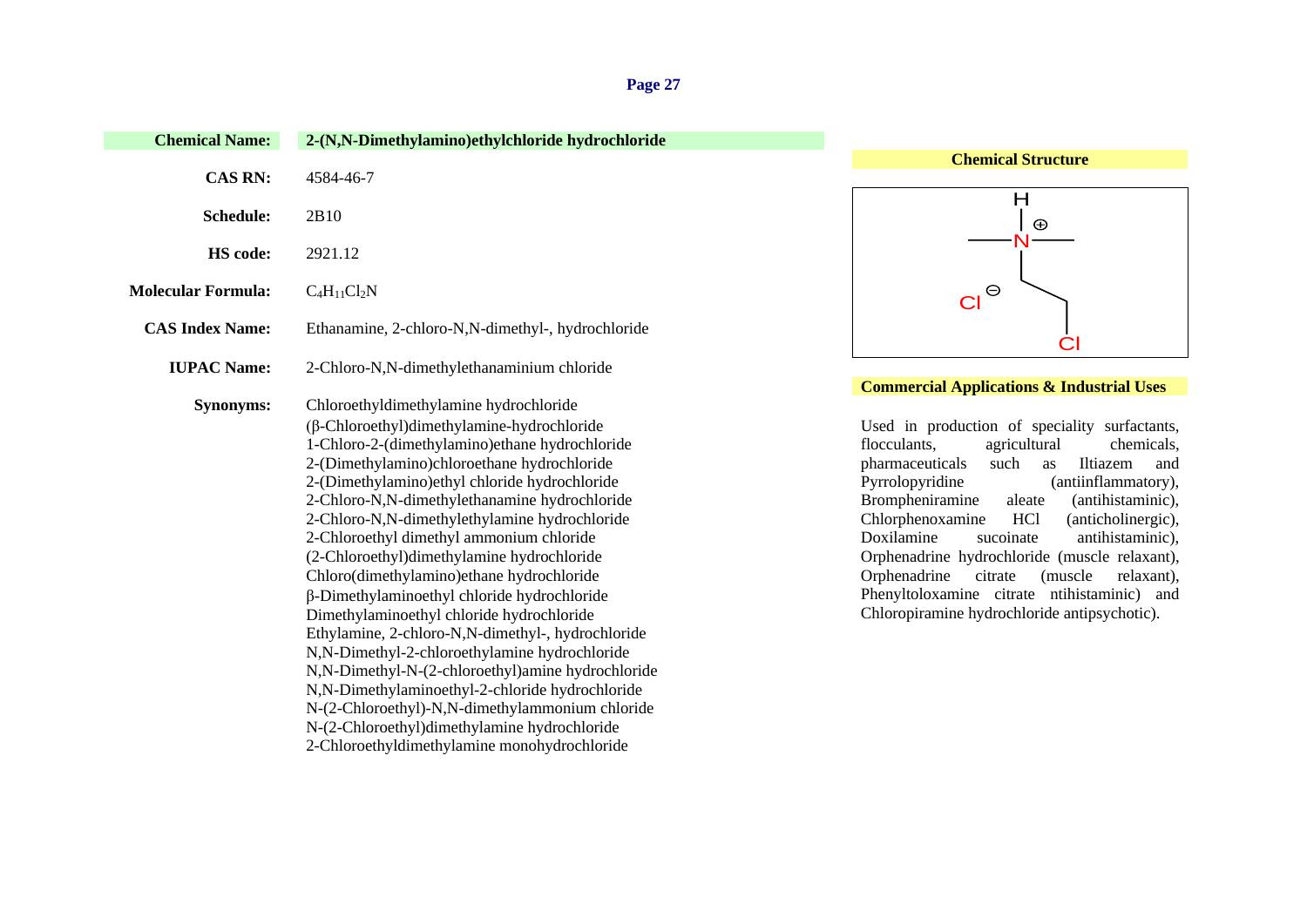| <b>Chemical Name:</b>     | 2-(N,N-Diethylamino)ethylchloride hydrochloride                                                                                                                                                                                                                                                                                                                                                                                                                                                                                                                                                                                                                                                                                                                                                                                               |
|---------------------------|-----------------------------------------------------------------------------------------------------------------------------------------------------------------------------------------------------------------------------------------------------------------------------------------------------------------------------------------------------------------------------------------------------------------------------------------------------------------------------------------------------------------------------------------------------------------------------------------------------------------------------------------------------------------------------------------------------------------------------------------------------------------------------------------------------------------------------------------------|
| <b>CAS RN:</b>            | 869-24-9                                                                                                                                                                                                                                                                                                                                                                                                                                                                                                                                                                                                                                                                                                                                                                                                                                      |
| <b>Schedule:</b>          | 2B10                                                                                                                                                                                                                                                                                                                                                                                                                                                                                                                                                                                                                                                                                                                                                                                                                                          |
| HS code:                  | 2921.13                                                                                                                                                                                                                                                                                                                                                                                                                                                                                                                                                                                                                                                                                                                                                                                                                                       |
| <b>Molecular Formula:</b> | $C_6H_{15}Cl_2N$                                                                                                                                                                                                                                                                                                                                                                                                                                                                                                                                                                                                                                                                                                                                                                                                                              |
| <b>CAS Index Name:</b>    | Ethanamine, 2-chloro-N, N-diethyl-, hydrochloride                                                                                                                                                                                                                                                                                                                                                                                                                                                                                                                                                                                                                                                                                                                                                                                             |
| <b>IUPAC Name:</b>        | 2-Chloro-N,N-diethylethanaminium chloride                                                                                                                                                                                                                                                                                                                                                                                                                                                                                                                                                                                                                                                                                                                                                                                                     |
| <b>Synonyms:</b>          | N,N-Diethyl-2-chloroethylamine hydrochloride<br>1-Chloro-2-(diethylamino)ethane hydrochloride<br>2-(Diethylamino)ethyl chloride hydrochloric acid salt<br>2-(Diethylamino)ethyl chloride hydrochloride<br>2-(N,N-Diethylamino)ethyl chloride hydrochloride<br>2-Chloro-N,N-diethylethylamine hydrochloride<br>2-Chloroethyl-N,N-diethylamine hydrochloride<br>(2-Chloroethyl)diethylamine monohydrochloride<br>2-Chlorotriethylamine hydrochloride<br>Triethylamine, 2-chloro-, hydrochloride<br>N,N-Diethyl-β-chloroethylamine hydrochloride<br>N,N-Diethylaminoethyl chloride hydrochloride<br>N-(2-Chloroethyl)diethylamine hydrochloride<br>N-2-Chloroethyl-N,N-diethylammonium hydrochloride<br>β-(Diethylamino) ethyl chloride hydrochloride<br>$\beta$ -Chloroethyldiethylamine hydrochloride<br>2-Chloroethyldiethylammonium chloride |



### **Commercial Applications & Industrial Uses**

Gasoline additive for removal of acids from solutions.

Used in production of cationic modified starch.

Used in production of pharmaceuticals including: product DEAE-Dextran, active ingredient for a cardiovascular medicament, tiamulin derivatives for veterinarian purposes, Nafronil Oxalate and Drofenine hydrochloride.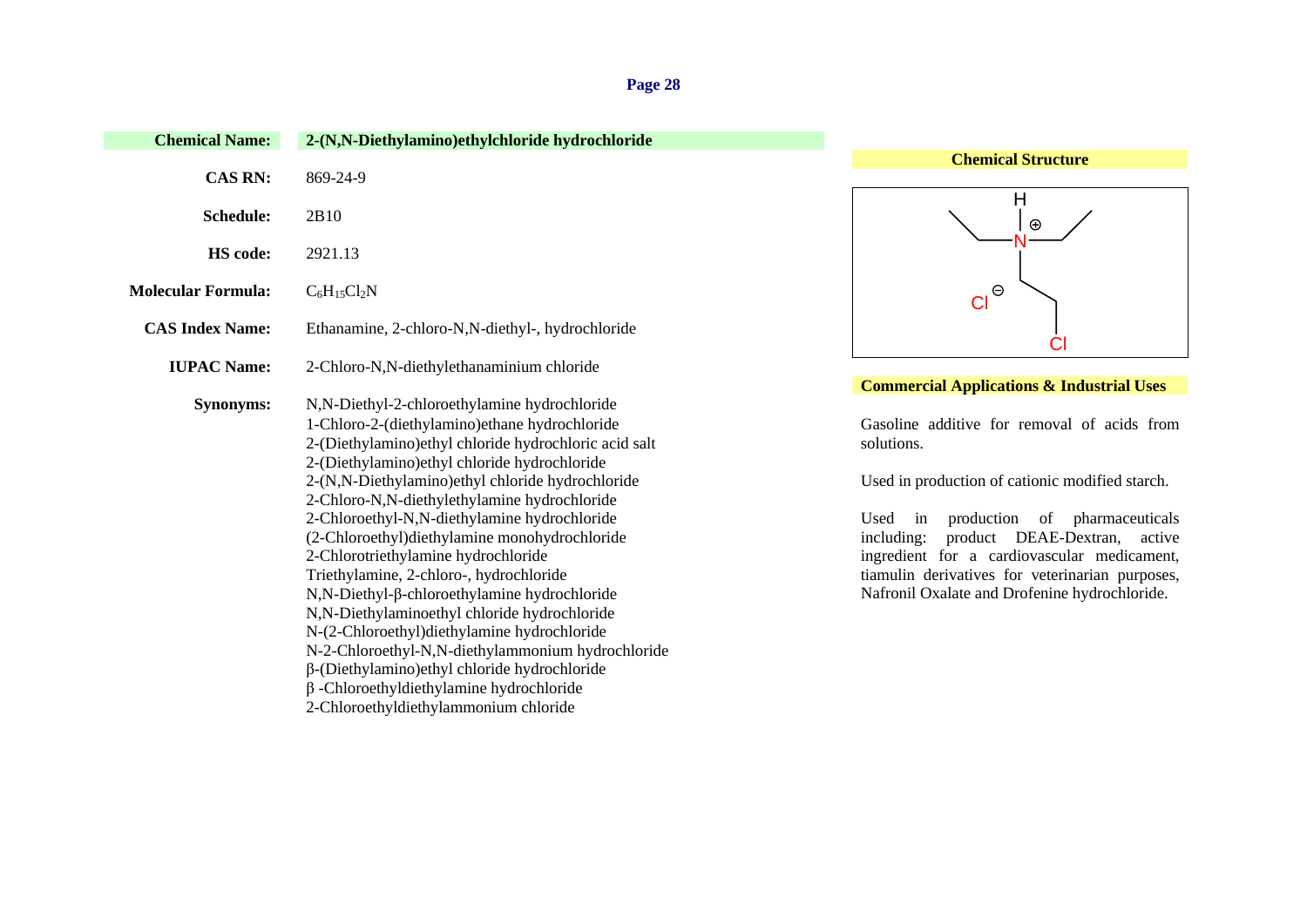| <b>Chemical Name:</b>     | 2-(N,N-Diisopropylamino)ethanol       |                                                      |
|---------------------------|---------------------------------------|------------------------------------------------------|
|                           |                                       | <b>Chemical Structure</b>                            |
| <b>CAS RN:</b>            | $96 - 80 - 0$                         |                                                      |
| <b>Schedule:</b>          | 2B11                                  |                                                      |
| HS code:                  | 2922.18                               |                                                      |
| <b>Molecular Formula:</b> | $C_8H_{19}NO$                         |                                                      |
| <b>CAS Index Name:</b>    | Ethanol, 2-[bis(1-methylethyl)amino]- | OH                                                   |
| <b>IUPAC Name:</b>        | 2-Diisopropylaminoethanol             |                                                      |
|                           |                                       | <b>Commercial Applications &amp; Industrial Uses</b> |
| <b>Synonyms:</b>          | N,N-Diisopropylethanolamine           |                                                      |
|                           | N,N-Diisopropylaminoethane-2-ol       | production of<br>pharmaceuticals:<br>Used<br>in      |
|                           | N,N-Diisopropyl-2-aminoethanol        | preparations of substituted benzamides and           |
|                           | Ethanol, 2-(diisopropylamino)-        | pharmaceuticals for treatment of digestive tract     |
|                           | 2-(Diisopropylamino)ethyl alcohol     | disorder.                                            |
|                           | 2-(Diisopropylamino) ethanol          |                                                      |
|                           | (N,N-Diisopropylamino)ethanol         |                                                      |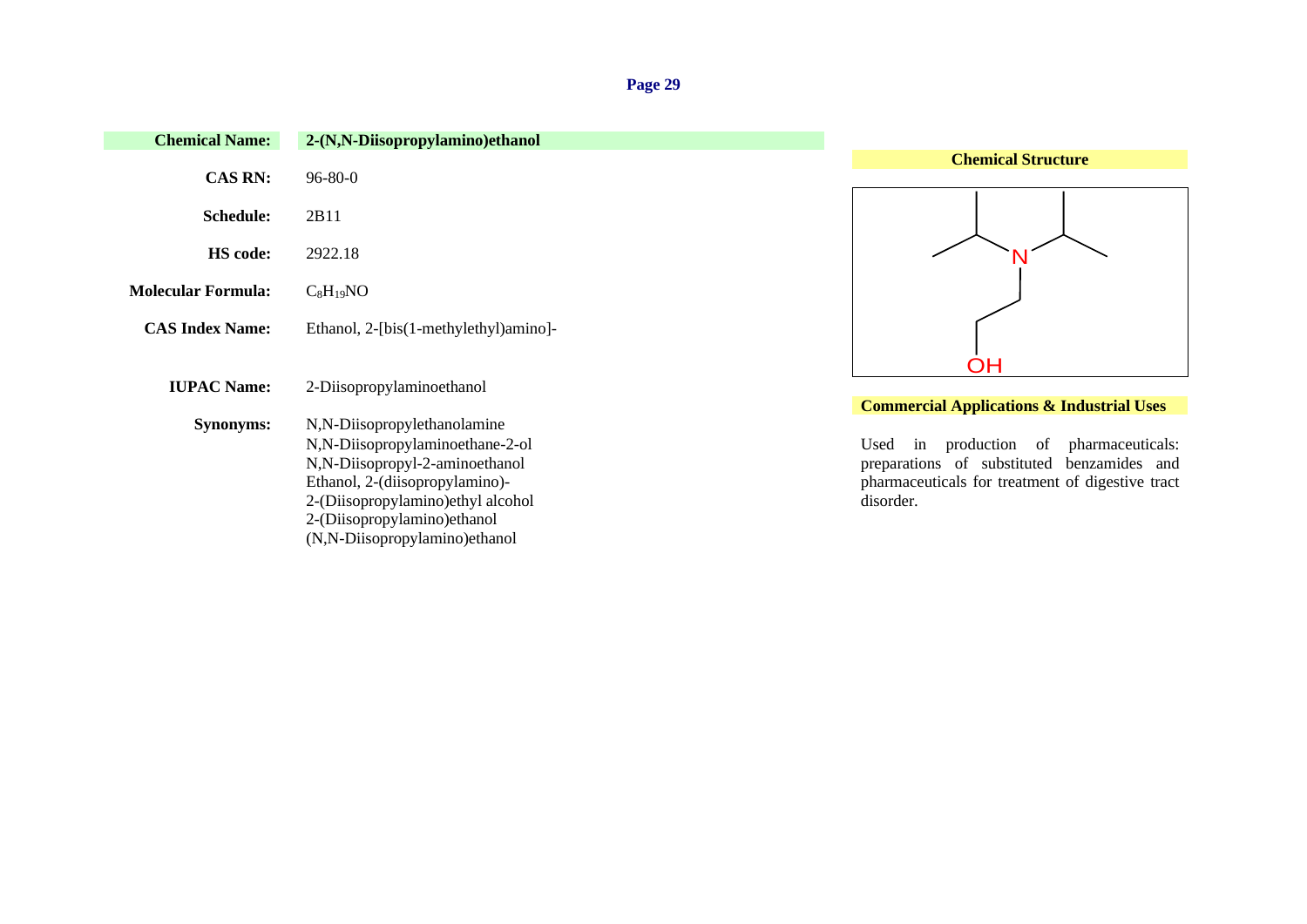| <b>Chemical Name:</b>     | 2-(N,N-Diethylamino)ethanethiol                                                                                                                                                                                             |                                                                                                                                  |
|---------------------------|-----------------------------------------------------------------------------------------------------------------------------------------------------------------------------------------------------------------------------|----------------------------------------------------------------------------------------------------------------------------------|
| <b>CAS RN:</b>            | 100-38-9                                                                                                                                                                                                                    | <b>Chemical Structure</b>                                                                                                        |
| <b>Schedule:</b>          | 2B12                                                                                                                                                                                                                        |                                                                                                                                  |
| <b>HS</b> code:           | 2930.60                                                                                                                                                                                                                     |                                                                                                                                  |
| <b>Molecular Formula:</b> | $C_6H_{15}NS$                                                                                                                                                                                                               |                                                                                                                                  |
| <b>CAS Index Name:</b>    | Ethanethiol, 2-(diethylamino)-                                                                                                                                                                                              | <b>SH</b>                                                                                                                        |
| <b>IUPAC Name:</b>        | 2-(Diethylamino) ethanethiol                                                                                                                                                                                                | <b>Commercial Applications &amp; Industrial Uses</b>                                                                             |
| <b>Synonyms:</b>          | N,N-Diethylcysteamine<br>N,N-Diethylaminoethane-2-thiol<br>Diethylcysteamine<br>Diethyl(2-mercaptoethyl)amine<br>2-N,N-(Diethylamino)ethanethiol<br>2-(Diethylamino) ethyl mercaptan<br>2-(Diethylamino) ethyl hydrosulfide | Used in production of pharmaceuticals such as<br>Tiamulin Hydrogen Fumarate and antibiotic<br>used for veterinarian application. |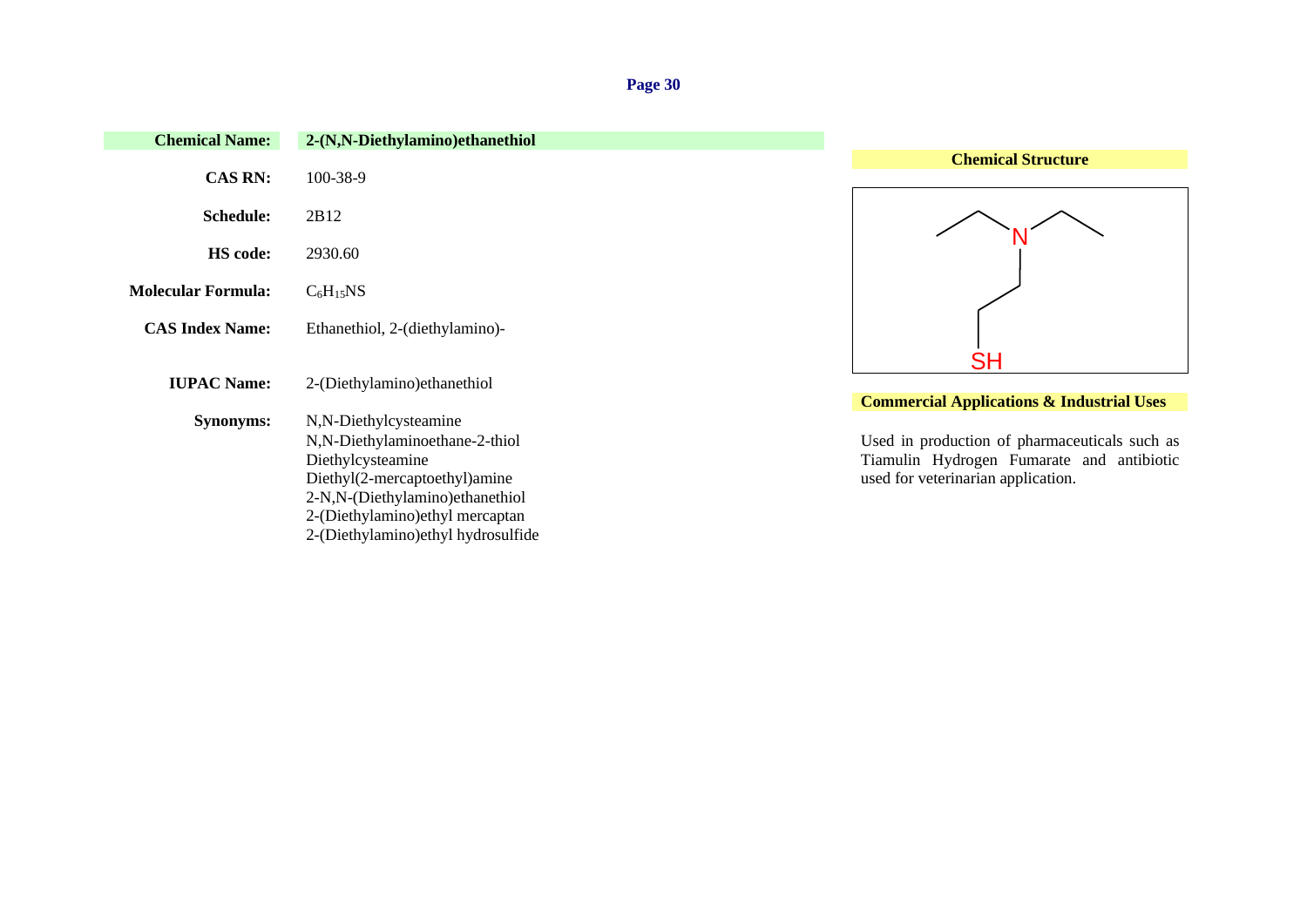| <b>Chemical Name:</b>     | 2-(N,N-Dimethylamino)ethanethiol      |                                                      |
|---------------------------|---------------------------------------|------------------------------------------------------|
| <b>CAS RN:</b>            | $108 - 02 - 1$                        | <b>Chemical Structure</b>                            |
| Schedule:                 | 2B12                                  |                                                      |
| <b>HS</b> code:           | 2930.10                               |                                                      |
| <b>Molecular Formula:</b> | $C_4H_{11}NS$                         |                                                      |
| <b>CAS Index Name:</b>    | Ethanethiol, 2-(dimethylamino)-       | <b>SH</b>                                            |
| <b>IUPAC Name:</b>        | 2-(Dimethylamino) ethanethiol         | <b>Commercial Applications &amp; Industrial Uses</b> |
| Synonyms:                 | N-(2-Mercaptoethyl)-N,N-dimethylamine |                                                      |
|                           | N,N-Dimethylcysteamine                | Used in production of drugs, food flavourings        |
|                           | N,N-Dimethylaminoethane-2-thiol       | and antibacterial agents.                            |
|                           | Captamine                             |                                                      |
|                           | 2-Mercapto-N,N-dimethylaminoethane    |                                                      |
|                           | (Dimethylamino) ethyl mercaptan       |                                                      |
|                           | (2-Mercaptoethyl)dimethylamine        |                                                      |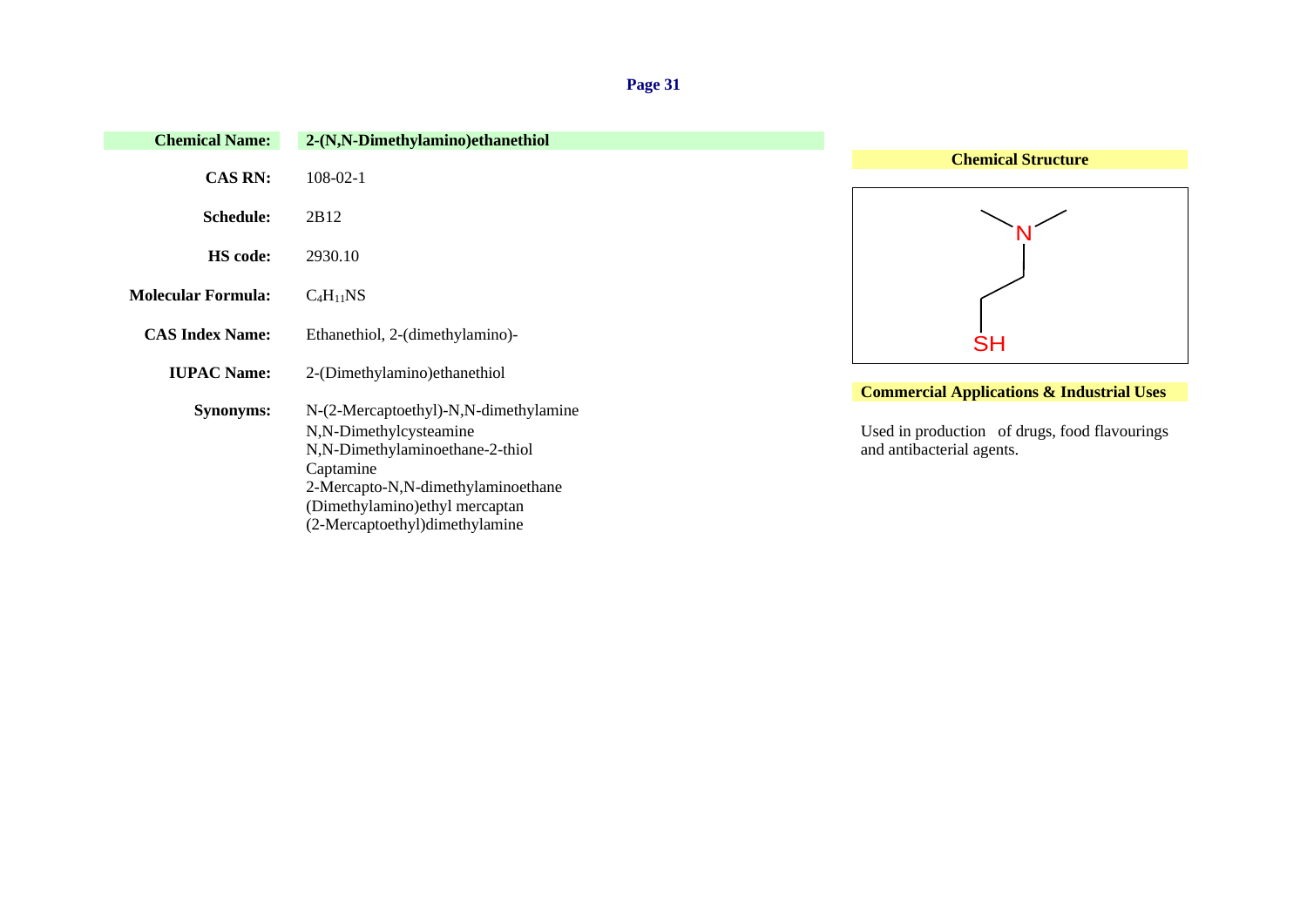| <b>Chemical Name:</b>     | Bis(2-hydroxyethyl)sulfide                                                                                                                                                                                                                                                                                                                                                                                                                                       |                                                                                                                                                                                                                                                                                                                                                                                                  |
|---------------------------|------------------------------------------------------------------------------------------------------------------------------------------------------------------------------------------------------------------------------------------------------------------------------------------------------------------------------------------------------------------------------------------------------------------------------------------------------------------|--------------------------------------------------------------------------------------------------------------------------------------------------------------------------------------------------------------------------------------------------------------------------------------------------------------------------------------------------------------------------------------------------|
| <b>CAS RN:</b>            | 111-48-8                                                                                                                                                                                                                                                                                                                                                                                                                                                         | <b>Chemical Structure</b>                                                                                                                                                                                                                                                                                                                                                                        |
| <b>Schedule:</b>          | 2B13                                                                                                                                                                                                                                                                                                                                                                                                                                                             | HO                                                                                                                                                                                                                                                                                                                                                                                               |
| <b>HS</b> code:           | 2930.70                                                                                                                                                                                                                                                                                                                                                                                                                                                          |                                                                                                                                                                                                                                                                                                                                                                                                  |
| <b>Molecular Formula:</b> | $C_4H_{10}O_2S$                                                                                                                                                                                                                                                                                                                                                                                                                                                  | S                                                                                                                                                                                                                                                                                                                                                                                                |
| <b>CAS Index Name:</b>    | Ethanol, 2,2'-thiobis-                                                                                                                                                                                                                                                                                                                                                                                                                                           |                                                                                                                                                                                                                                                                                                                                                                                                  |
| <b>IUPAC Name:</b>        | 2,2'-Thiodiethanol                                                                                                                                                                                                                                                                                                                                                                                                                                               | ΟH                                                                                                                                                                                                                                                                                                                                                                                               |
| <b>Synonyms:</b>          | Ethanol, 2,2'-thiodi-<br>2,2'-Thiodiglycol<br>3-Thiapentane-1,5-diol<br>Bis(2-hydroxyethyl) sulfide<br>Bis(2-hydroxyethyl) thioether<br>$\text{Bis}(\beta\text{-hydroxyethyl})$ sulfide<br>2,2'-Thiobisethanol<br>Diethanol sulfide<br>Thiodiglycol<br>Kromfax Solvent<br>$\beta$ , $\beta$ '-Dihydroxydiethyl sulfide<br>$\beta$ , $\beta$ -Dihydroxyethyl sulphide<br>$\beta$ -Thiodiglycol<br>Tedegyl<br>Thiodiethylene glycol<br>Di(2-hydroxyethyl) sulphide | <b>Commercial Applications &amp; Industrial Uses</b><br>Used in textile industry (dye carrier and fabric<br>softener).<br>Used in production of solvents, cosmetics,<br>plastics, elastomers, lubricants,<br>stabilizers,<br>antioxidants, inks, dyes, photography, copying,<br>antistatic agent, epoxides, coatings, cosmetics,<br>metal plating and pharmaceuticals (anti-arthritic<br>drugs). |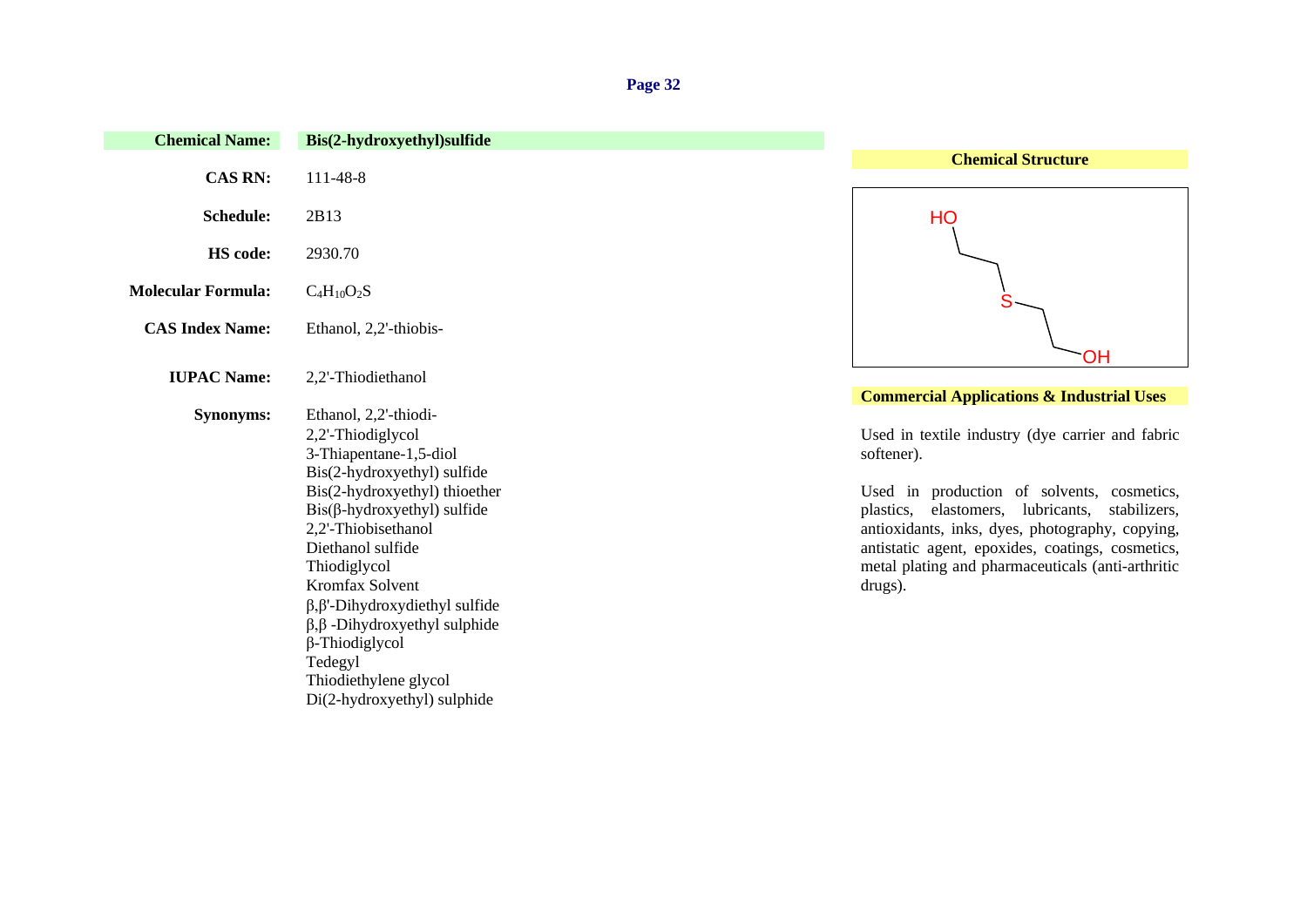| <b>Chemical Name:</b>     | <b>Carbonyl dichloride</b>                                                                        |                                                                                                                                                                                                                                                                                                |
|---------------------------|---------------------------------------------------------------------------------------------------|------------------------------------------------------------------------------------------------------------------------------------------------------------------------------------------------------------------------------------------------------------------------------------------------|
| <b>CAS RN:</b>            | $75 - 44 - 5$                                                                                     | <b>Chemical Structure</b>                                                                                                                                                                                                                                                                      |
| <b>Schedule:</b>          | 3A01                                                                                              |                                                                                                                                                                                                                                                                                                |
| <b>HS</b> code:           | 2812.11                                                                                           |                                                                                                                                                                                                                                                                                                |
| <b>Molecular Formula:</b> | CCl <sub>2</sub> O                                                                                |                                                                                                                                                                                                                                                                                                |
| <b>CAS Index Name:</b>    | Carbonic dichloride                                                                               |                                                                                                                                                                                                                                                                                                |
| <b>IUPAC Name:</b>        | Carbonyl dichloride                                                                               |                                                                                                                                                                                                                                                                                                |
| <b>Synonyms:</b>          | UN1076<br>Phosgene<br>Phosgen<br>Dichloroformaldehyde                                             | <b>Commercial Applications &amp; Industrial Uses</b><br>Used in production of intermediates in many<br>branches of large-scale industrial chemistry.                                                                                                                                           |
|                           | Chloroformyl chloride<br>CG<br>Carbonyl chloride<br>Carbon oxychloride<br>Carbon dichloride oxide | Used in production of di-isocyanates as starting<br>materials for polyurethanes, polycarbonate<br>resins, polyurethane coatings,<br>cholinergic<br>medicines and chloroformates. Reaction of<br>Phosgene with alcohols to form chloroformic<br>esters is widely used in industry. These esters |

are exceptionally versatile intermediates in pharmaceutical industry for the production of e.g. carbonic esters and carbamate insecticides.

Used in inorganic chemistry, e.g. Phosgene is used as an intermediate for the large-scale

production of Aluminium chloride.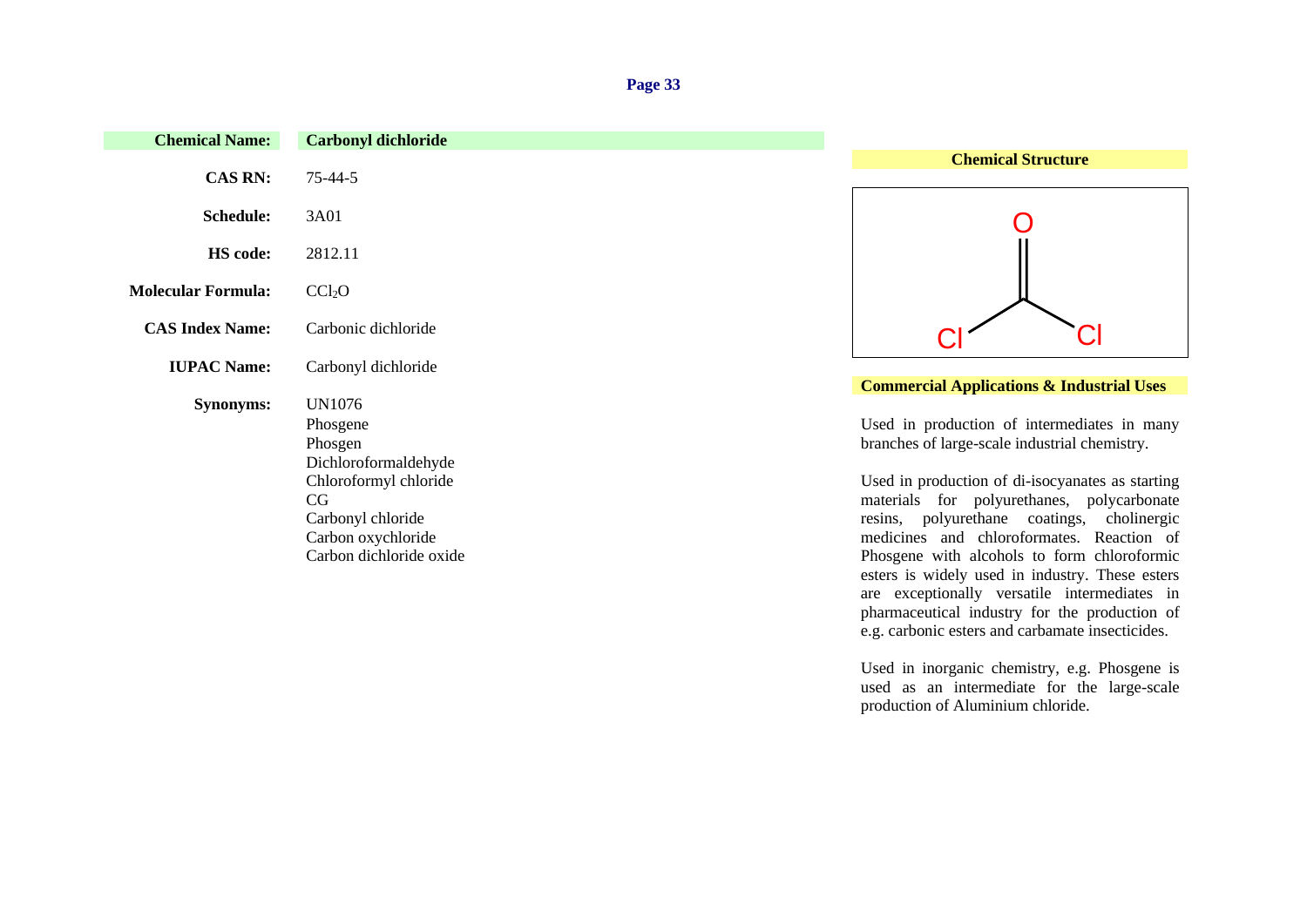| <b>Chemical Name:</b>     | <b>Cyanogen chloride</b>              |                                                      |
|---------------------------|---------------------------------------|------------------------------------------------------|
|                           |                                       | <b>Chemical Structure</b>                            |
| <b>CAS RN:</b>            | 506-77-4                              |                                                      |
| <b>Schedule:</b>          | 3A02                                  |                                                      |
| <b>HS</b> code:           | 2853.10                               |                                                      |
| <b>Molecular Formula:</b> | <b>CCIN</b>                           | ΞN                                                   |
| <b>CAS Index Name:</b>    | Cyanogen chloride ((CN)Cl)            |                                                      |
| <b>IUPAC Name:</b>        | Cyanogen chloride                     |                                                      |
|                           |                                       | <b>Commercial Applications &amp; Industrial Uses</b> |
| <b>Synonyms:</b>          | UN1589 (Cyanogen chloride stabilized) |                                                      |
|                           | Cyanochloride                         | Used for: synthesis, metal cleaners, ore refining,   |
|                           | Chlorocyanogen                        | in production of triazine herbicides (e.g.           |
|                           | Chlorocyanide                         | Atrazine), insecticides (e.g. Menazon), optical      |
|                           | Chlorocyan                            | brightners, dyestuffs and synthetic rubber.          |
|                           | Chlorine cyanide                      |                                                      |
|                           |                                       | Used in production of Diphenyl guanidine.            |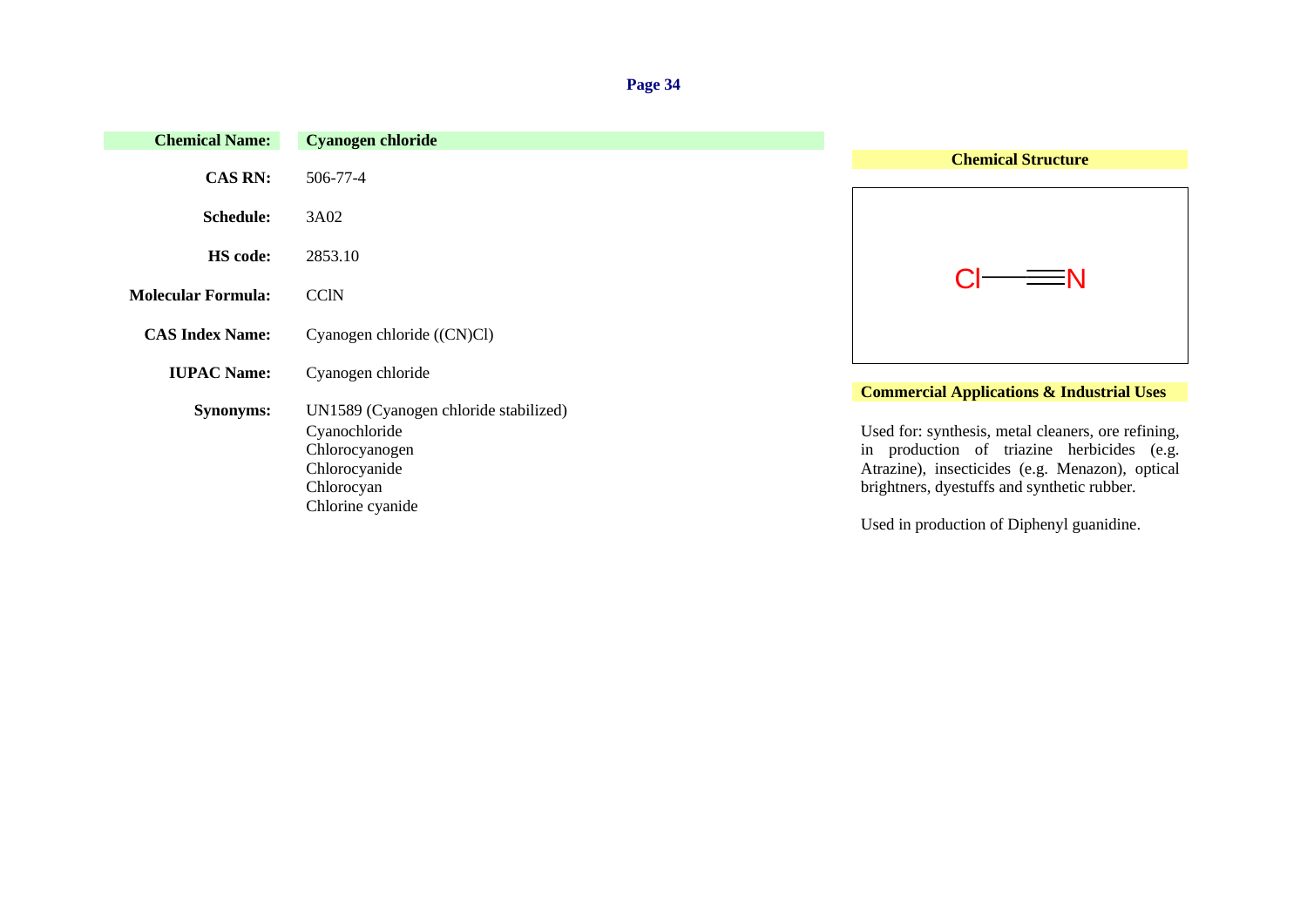| <b>Chemical Name:</b>     | <b>Hydrogen cyanide</b>                                                                                                              |                                                                                                                                                                                                                                                                                                                                      |
|---------------------------|--------------------------------------------------------------------------------------------------------------------------------------|--------------------------------------------------------------------------------------------------------------------------------------------------------------------------------------------------------------------------------------------------------------------------------------------------------------------------------------|
| <b>CAS RN:</b>            | 74-90-8                                                                                                                              | <b>Chemical Structure</b>                                                                                                                                                                                                                                                                                                            |
| Schedule:                 | 3A03                                                                                                                                 |                                                                                                                                                                                                                                                                                                                                      |
| <b>HS</b> code:           | 2811.12                                                                                                                              |                                                                                                                                                                                                                                                                                                                                      |
| <b>Molecular Formula:</b> | <b>HCN</b>                                                                                                                           | $\equiv$ N<br>H-                                                                                                                                                                                                                                                                                                                     |
| <b>CAS Index Name:</b>    | Hydrocyanic acid                                                                                                                     |                                                                                                                                                                                                                                                                                                                                      |
| <b>IUPAC Name:</b>        | Nitrilomethane                                                                                                                       |                                                                                                                                                                                                                                                                                                                                      |
| <b>Synonyms:</b>          | UN1614 Hydrogen cyanide (STABILIZED)<br>Prussic acid<br>Formonitrile<br>Formic anammonide<br>Evercyn<br>Carbon hydride nitride (CHN) | <b>Commercial Applications &amp; Industrial Uses</b><br>Major end uses of Hydrogen cyanide include<br>of:<br>Adiponitrile,<br>Methyl<br>production<br>methacrylate, Cyanuric<br>chloride,<br>Sodium<br>cyanide and Methionine.<br>Used in production of metal polishes, Acrylates,<br>Cyanide salts, dyes, rodenticides, pesticides, |

synthetic fibres, plastics and electroplating

Used in metallurgical and photographic processes and for production of Cyanuric acid.

Used for fumigation of ships and warehouses

Intermediate for Aminopolycarboxylic acid; Chelating agents and a raw material for nitrile

Used as a starting material for nylon 66.

and for ore-extracting processes.

solutions.

acids.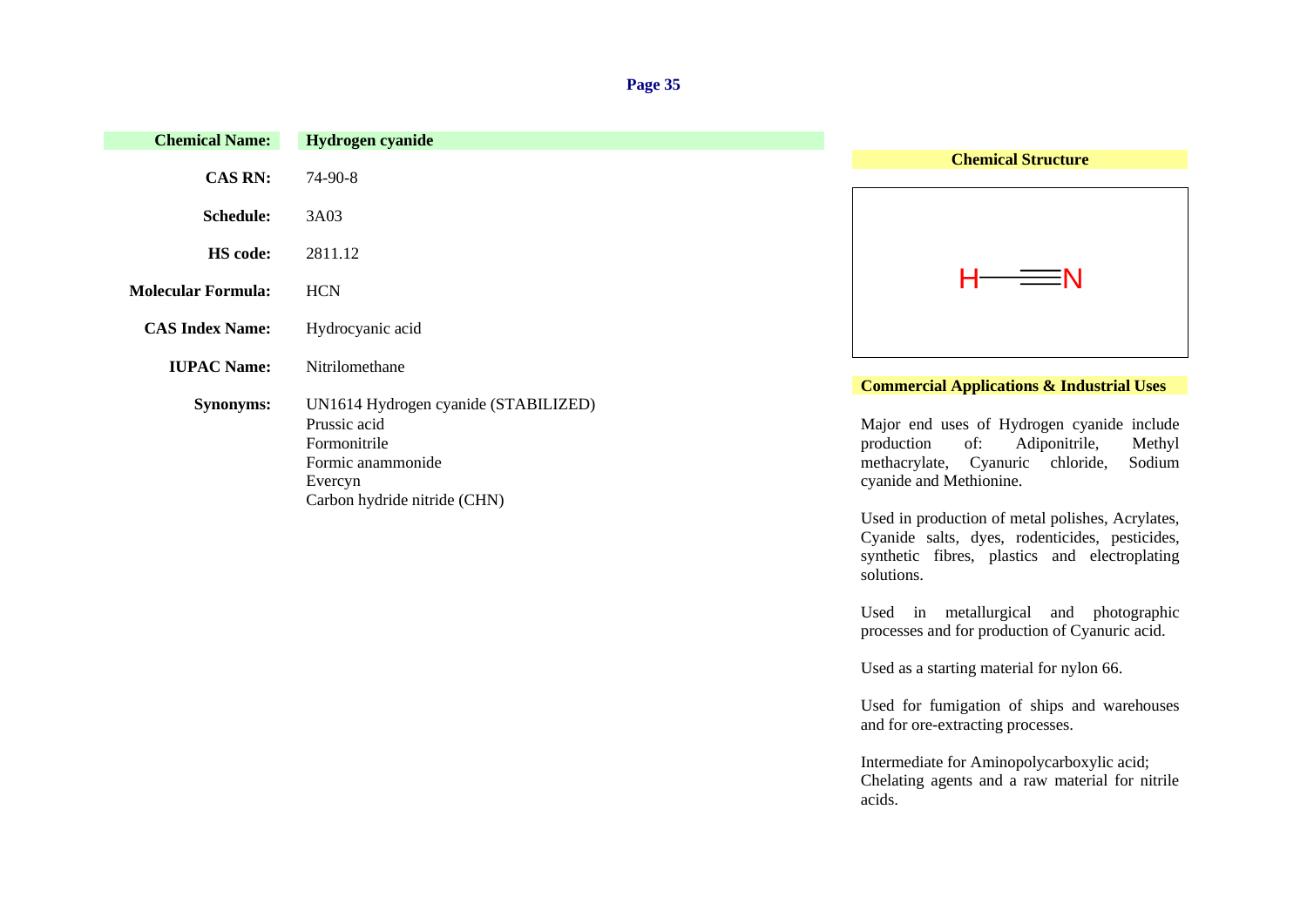| <b>Chemical Name:</b>     | <b>Trichloronitromethane</b>                                                                                                                              |                                                                                                                                                                                                                                                                                                                |
|---------------------------|-----------------------------------------------------------------------------------------------------------------------------------------------------------|----------------------------------------------------------------------------------------------------------------------------------------------------------------------------------------------------------------------------------------------------------------------------------------------------------------|
| <b>CAS RN:</b>            | 76-06-2                                                                                                                                                   | <b>Chemical Structure</b>                                                                                                                                                                                                                                                                                      |
| Schedule:                 | 3A04                                                                                                                                                      | Cl                                                                                                                                                                                                                                                                                                             |
| <b>HS</b> code:           | 2904.91                                                                                                                                                   |                                                                                                                                                                                                                                                                                                                |
| <b>Molecular Formula:</b> | CCl <sub>3</sub> NO <sub>2</sub>                                                                                                                          |                                                                                                                                                                                                                                                                                                                |
| <b>CAS Index Name:</b>    | Methane, trichloronitro-                                                                                                                                  |                                                                                                                                                                                                                                                                                                                |
| <b>IUPAC Name:</b>        | Trichloro(nitro)methane                                                                                                                                   | <b>Commercial Applications &amp; Industrial Uses</b>                                                                                                                                                                                                                                                           |
| <b>Synonyms:</b>          | UN1580<br><b>PS</b><br>Picfume<br>Nitrotrichloromethane<br>Nitrochloroform<br>Microlysin<br>Larvacide<br>G 25<br>Chlorpicrin<br>Chloropicrin<br>Acquinite | Mainly used as a soil disinfectant for control of<br>nematodes, soil insects, soil fungi and weed<br>seeds.<br>Used for fumigation of stored grain to control<br>insects and rodents and for glass houses and<br>mushroom house fumigation.<br>Used in combination with Methyl bromide and<br>other fumigants. |

Raw material in organic synthesis, e.g. in production of dyes.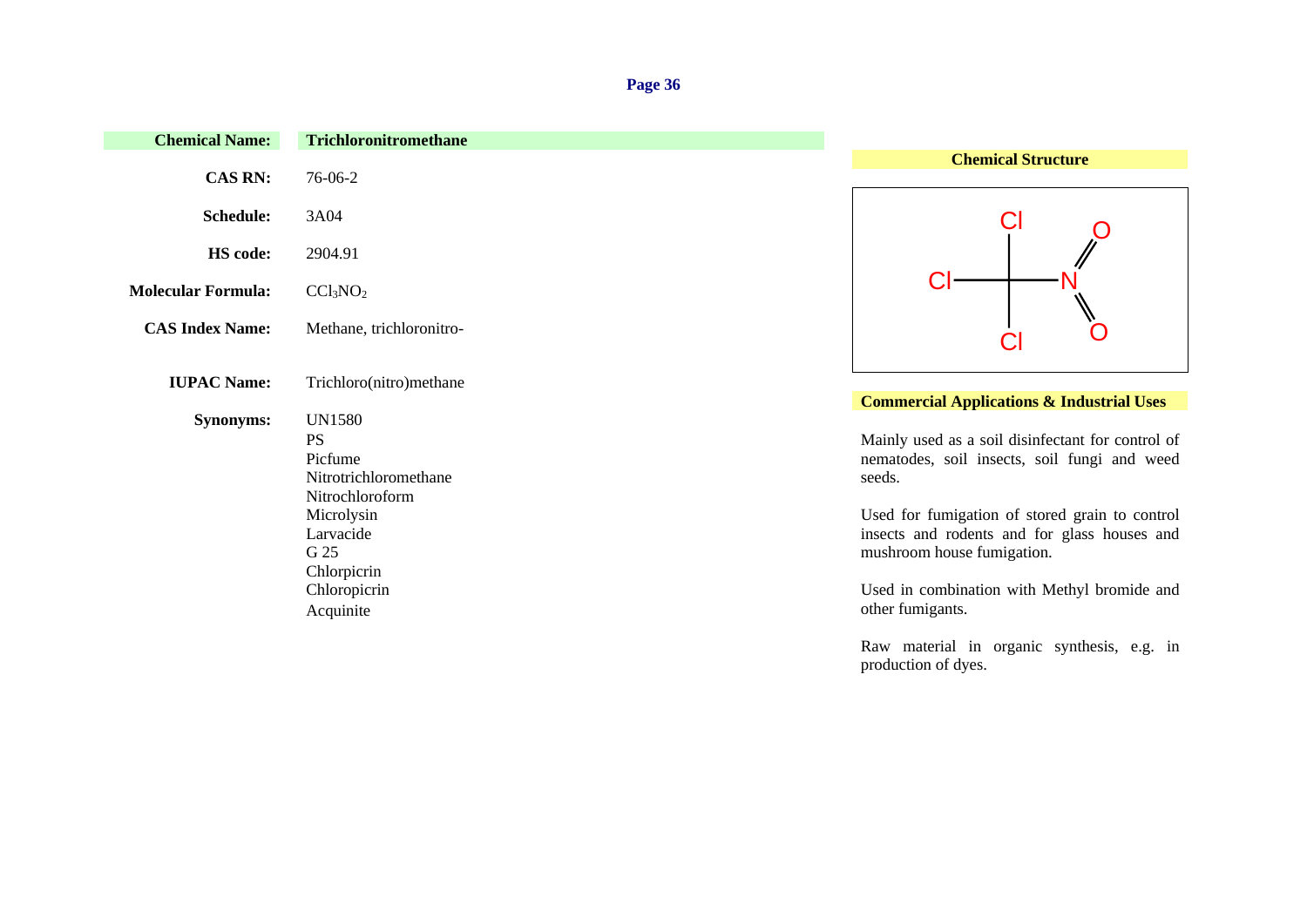| <b>Chemical Name:</b>     | Phosphorus oxychloride                                                                                                                                                                                                                                                                                                                                              |                                                                                                                                                                                                                                                                                                                                                                                                                                                                                     |
|---------------------------|---------------------------------------------------------------------------------------------------------------------------------------------------------------------------------------------------------------------------------------------------------------------------------------------------------------------------------------------------------------------|-------------------------------------------------------------------------------------------------------------------------------------------------------------------------------------------------------------------------------------------------------------------------------------------------------------------------------------------------------------------------------------------------------------------------------------------------------------------------------------|
| <b>CAS RN:</b>            | 10025-87-3                                                                                                                                                                                                                                                                                                                                                          | <b>Chemical Structure</b>                                                                                                                                                                                                                                                                                                                                                                                                                                                           |
| <b>Schedule:</b>          | 3B05                                                                                                                                                                                                                                                                                                                                                                |                                                                                                                                                                                                                                                                                                                                                                                                                                                                                     |
| HS code:                  | 2812.12                                                                                                                                                                                                                                                                                                                                                             |                                                                                                                                                                                                                                                                                                                                                                                                                                                                                     |
| <b>Molecular Formula:</b> | Cl <sub>3</sub> OP                                                                                                                                                                                                                                                                                                                                                  |                                                                                                                                                                                                                                                                                                                                                                                                                                                                                     |
| <b>CAS Index Name:</b>    | Phosphoric trichloride                                                                                                                                                                                                                                                                                                                                              |                                                                                                                                                                                                                                                                                                                                                                                                                                                                                     |
| <b>IUPAC Name:</b>        | Phosphoric trichloride                                                                                                                                                                                                                                                                                                                                              | <b>Commercial Applications &amp; Industrial Uses</b>                                                                                                                                                                                                                                                                                                                                                                                                                                |
| <b>Synonyms:</b>          | <b>UN1810</b><br>Trichlorophosphorus oxide<br>Trichlorophosphine oxide<br>Phosphoryl trichloride<br>Phosphorus trichloride oxide<br>Phosphorus oxytrichloride<br>Phosphorus oxide trichloride<br>Phosphorus monoxide trichloride<br>Phosphorus chloride oxide<br>Phosphoroxytrichloride<br>Phosphoroxychloride<br>Phosphorous oxychloride<br>Phosphonyl trichloride | Precursor for organophosphorus pesticides,<br>phosphates, plasticizers, flame retarding agents,<br>medicines and dye intermediates.<br>Used as chlorinating agent and catalyst in<br>organic synthesis to produce alkyl and aryl<br>orthophosphate tri-esters which are used in the<br>production of hydraulic fluids, plastic and<br>elastomeric additives, flame retardants, oil<br>stabilisers,<br>pesticides,<br>pharmaceutical<br>intermediates and metal extraction solvents. |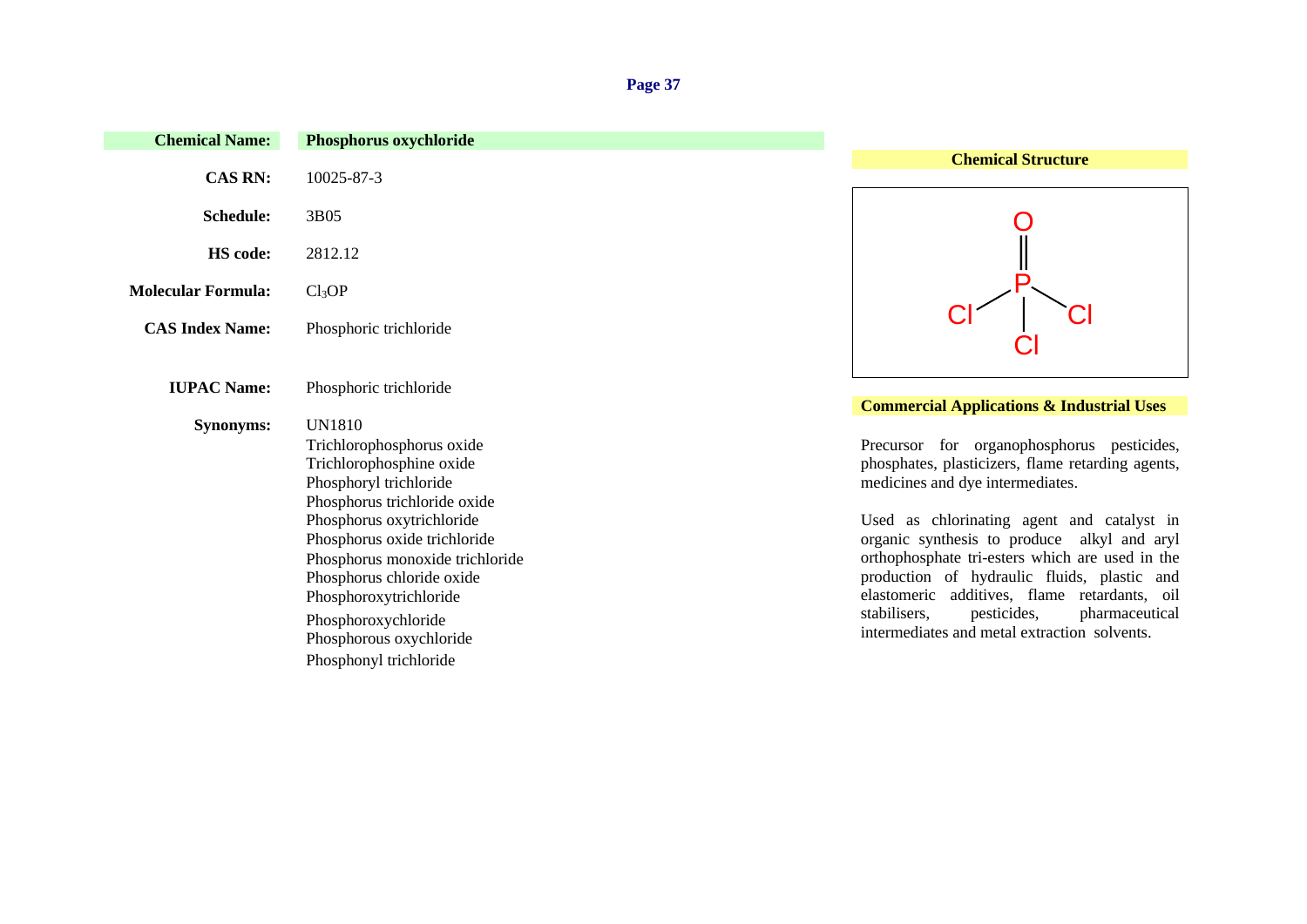| <b>Chemical Name:</b>     | <b>Phosphorus trichloride</b>                                                                                                                    |                                                                                                                                                                                                                                                                                        |
|---------------------------|--------------------------------------------------------------------------------------------------------------------------------------------------|----------------------------------------------------------------------------------------------------------------------------------------------------------------------------------------------------------------------------------------------------------------------------------------|
|                           |                                                                                                                                                  | <b>Chemical Structure</b>                                                                                                                                                                                                                                                              |
| <b>CAS RN:</b>            | 7719-12-2                                                                                                                                        |                                                                                                                                                                                                                                                                                        |
| <b>Schedule:</b>          | 3B06                                                                                                                                             |                                                                                                                                                                                                                                                                                        |
| <b>HS</b> code:           | 2812.13                                                                                                                                          |                                                                                                                                                                                                                                                                                        |
| <b>Molecular Formula:</b> | Cl <sub>3</sub> P                                                                                                                                |                                                                                                                                                                                                                                                                                        |
| <b>CAS Index Name:</b>    | Phosphorus trichloride                                                                                                                           |                                                                                                                                                                                                                                                                                        |
| <b>IUPAC Name:</b>        | Phosphorous trichloride                                                                                                                          |                                                                                                                                                                                                                                                                                        |
| <b>Synonyms:</b>          | UN1809<br>Trichlorophosphine<br>Phosphorus chloride $(PCl3)$<br>Phosphorus chloride $(Cl_6P_2)$<br>Phosphorous chloride<br>Phosphine, trichloro- | <b>Commercial Applications &amp; Industrial Uses</b><br>Used as chlorinating agent and catalyst.<br>Used as starting material in production of<br>organophosphorus and inorganic phosphorus<br>compounds such as Phosphoryl chloride,<br>Phosphorus pentachloride and Phosphoric acid. |

Reacts with pure Oxygen to produce another Schedule 3 chemical (Phosphorus oxychloride (see page 37).

Used as a common intermediate for production of: synthetic colourants, pharmaceutical products (sulfadiazine and sulfamethoxydiazine), organic phosphates (insecticides, flame retardants, plasticisers, metal extraction solvents), pesticides such as trichlorfon, methamidophos, acephate and EBP.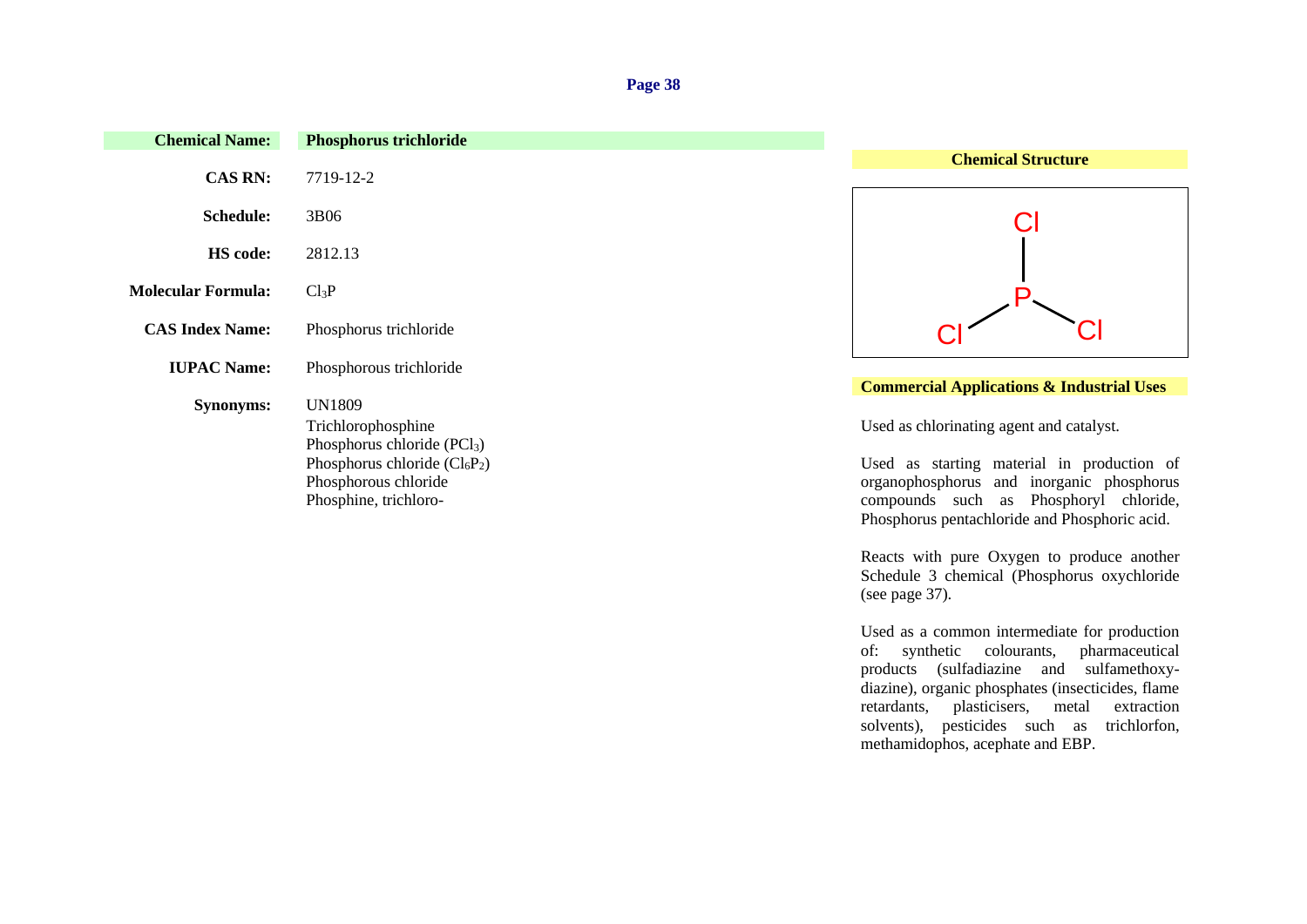| <b>Chemical Name:</b>     | <b>Phosphorus pentachloride</b> |                                                      |
|---------------------------|---------------------------------|------------------------------------------------------|
|                           |                                 | <b>Chemical Structure</b>                            |
| <b>CAS RN:</b>            | 10026-13-8                      |                                                      |
| <b>Schedule:</b>          | 3B07                            |                                                      |
| HS code:                  | 2812.14                         |                                                      |
| <b>Molecular Formula:</b> | Cl <sub>5</sub> P               |                                                      |
| <b>CAS Index Name:</b>    | Phosphorane, pentachloro-       | Cl                                                   |
| <b>IUPAC Name:</b>        | Pentachlorophosphorane          |                                                      |
|                           |                                 | <b>Commercial Applications &amp; Industrial Uses</b> |
| <b>Synonyms:</b>          | UN1806                          |                                                      |
|                           | Phosphorus perchloride          | Used as a chlorinating agent for the synthesis of    |
|                           | Phosphorous pentachloride       | a variety of inorganic and organic phosphorous       |
|                           | Pentachlorophosphorus           | derivatives which are used as: pesticides, water     |
|                           |                                 | flame-retardants,<br>chemicals,<br>treatment         |
|                           |                                 | plasticizers,<br>lithium-based<br>batteries<br>and   |
|                           |                                 | stabilizers for plastics and elastomers; lube oil    |

and paint additive. It is also used as a catalyst in

Used in pharmaceutical industry in production of penicillin and cephalosporin antibiotics.

Used in aluminium metallurgy as a grain refiner for Al-Si alloys and as a grain structure

cyclization reactions.

improver in metal casting.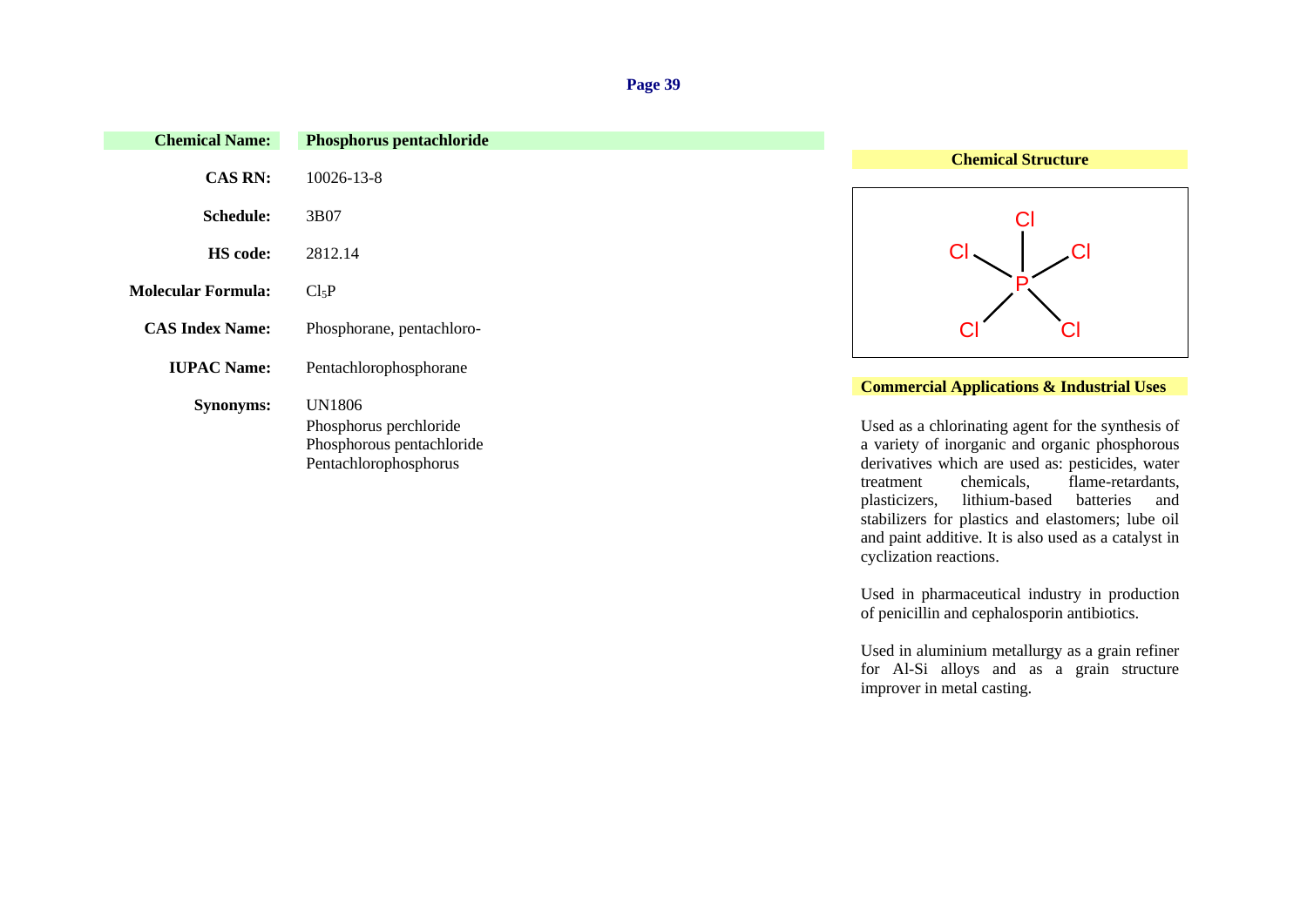|                                                            | <b>Chemical Structure</b>                                                                                                                                             |
|------------------------------------------------------------|-----------------------------------------------------------------------------------------------------------------------------------------------------------------------|
| 121-45-9                                                   |                                                                                                                                                                       |
| 3B08                                                       |                                                                                                                                                                       |
| 2920.23                                                    |                                                                                                                                                                       |
| $C_3H_9O_3P$                                               |                                                                                                                                                                       |
| Phosphorous acid, trimethyl ester                          |                                                                                                                                                                       |
|                                                            |                                                                                                                                                                       |
| UN2329<br>Trimethoxyphosphine<br>O,O,O Trimethyl phosphite | <b>Commercial Applications &amp; Industrial Uses</b><br>Used as a key intermediate in the production of<br>organophosphorus pesticides and herbicide<br>(glyphosate). |
|                                                            | <b>Trimethyl phosphite</b><br>Trimethyl phosphite                                                                                                                     |

Used as a stabilizer for PVC neoprene and as a raw material in the production of fire resistant and flame retardant materials for plastics and wood products.

Used as a plasticizer in nylons, as a catalyst in polymerization reactions and as coating additives.

Used in dyestuffs, optical brighteners, plasticizers and lubricants.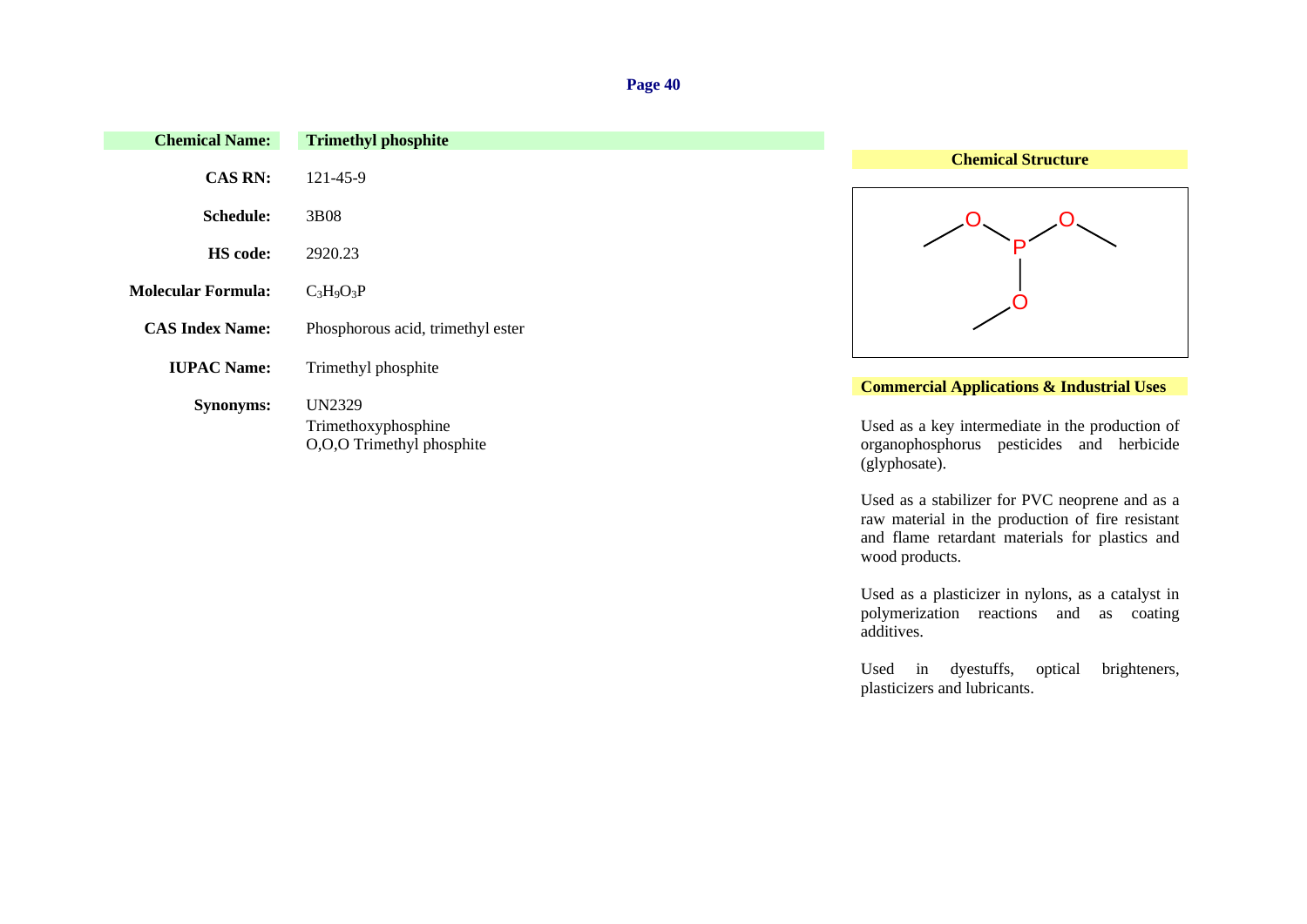| <b>Chemical Name:</b>     | <b>Triethyl phosphite</b>                   |                                                                        |
|---------------------------|---------------------------------------------|------------------------------------------------------------------------|
|                           |                                             | <b>Chemical Structure</b>                                              |
| <b>CAS RN:</b>            | $122 - 52 - 1$                              |                                                                        |
| <b>Schedule:</b>          | 3B09                                        |                                                                        |
| <b>HS</b> code:           | 2920.24                                     |                                                                        |
| <b>Molecular Formula:</b> | $C_6H_{15}O_3P$                             |                                                                        |
| <b>CAS Index Name:</b>    | Phosphorous acid, triethyl ester            |                                                                        |
| <b>IUPAC Name:</b>        | Triethyl phosphite                          |                                                                        |
|                           |                                             | <b>Commercial Applications &amp; Industrial Uses</b>                   |
| <b>Synonyms:</b>          | <b>UN2323</b>                               |                                                                        |
|                           | Tris(ethoxy)phosphine<br>Triethoxyphosphine | used in organic<br>Widely<br>synthesis as<br>organophosphorus reagent. |
|                           |                                             | Used in production of flame-retardants for rigid                       |

Used in production of flame-retardants for rigid polyurethane foam, fluorescent whitening agents, insecticides, and active ingredients for pharmaceuticals (e.g. synthetic penicillin and cephalosporin,).

Used as: plasticizers, lubricant additives, whitening agents for dyes, stabilizers and lube oil additives (long-chained derivatives are mainly used as antioxidants for plastics).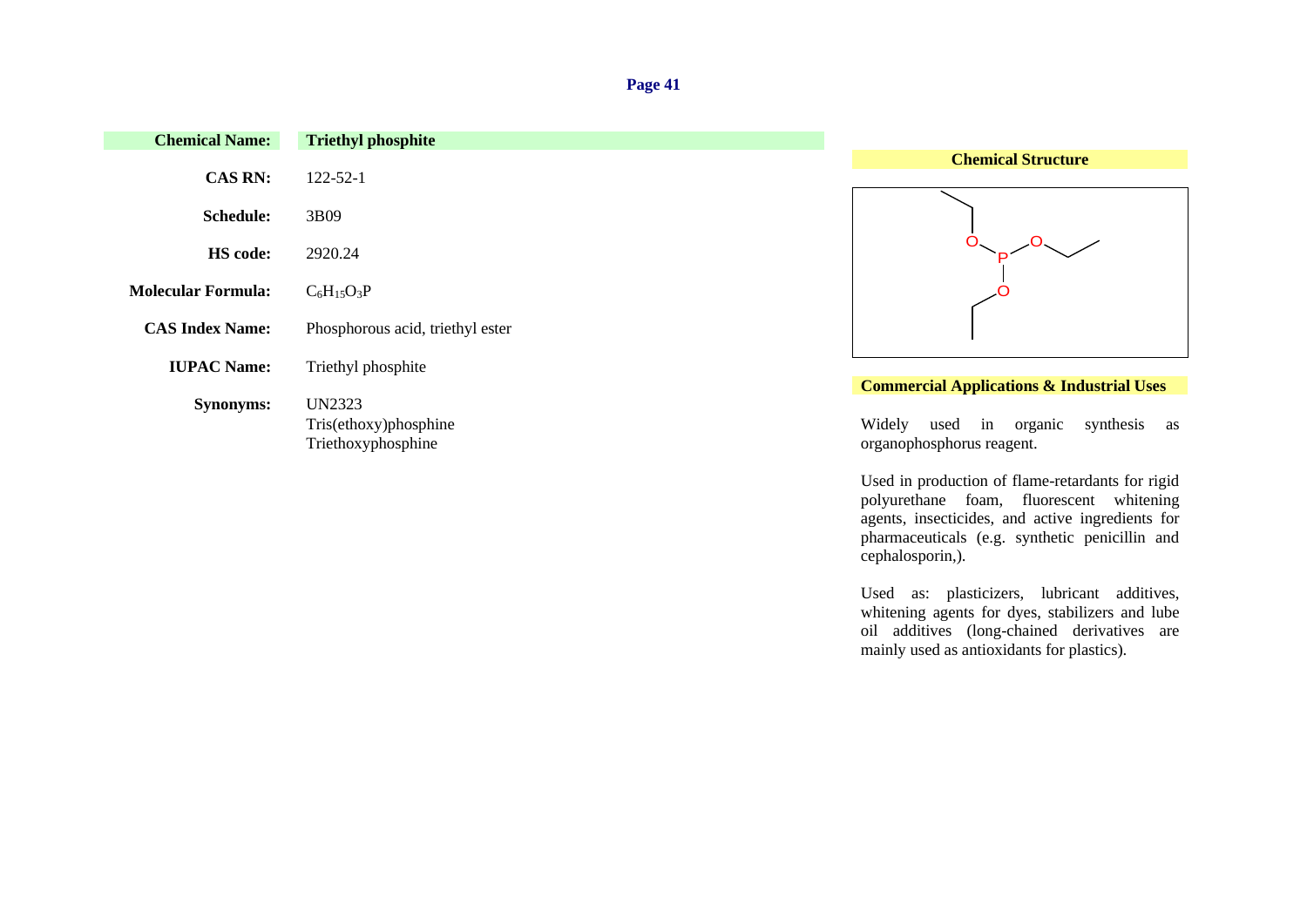| <b>Chemical Name:</b>     | <b>Dimethyl phosphite</b>                                                                                                                           |                                                                                                                                                |
|---------------------------|-----------------------------------------------------------------------------------------------------------------------------------------------------|------------------------------------------------------------------------------------------------------------------------------------------------|
|                           |                                                                                                                                                     | <b>Chemical Structure</b>                                                                                                                      |
| <b>CAS RN:</b>            | 868-85-9                                                                                                                                            |                                                                                                                                                |
| <b>Schedule:</b>          | 3B10                                                                                                                                                |                                                                                                                                                |
| <b>HS</b> code:           | 2920.21                                                                                                                                             |                                                                                                                                                |
| <b>Molecular Formula:</b> | $C_2H_7O_3P$                                                                                                                                        |                                                                                                                                                |
| <b>CAS Index Name:</b>    | Phosphonic acid, dimethyl ester                                                                                                                     |                                                                                                                                                |
| <b>IUPAC Name:</b>        | Dimethyl phosphite                                                                                                                                  | <b>Commercial Applications &amp; Industrial Uses</b>                                                                                           |
| <b>Synonyms:</b>          | Phosphorous acid dimethyl ester<br>O,O-Dimethyl phosphonate<br><b>NCI-C54773</b><br>Methyl phosphonate $((MeO)2HPO)$<br>Hydrogen dimethyl phosphite | Mainly used in the production of phosphonic<br>acid derivatives, insecticides<br>and<br>plastic<br>additives.                                  |
|                           | Dimethylester kyseliny fosforite<br>Dimethyl phosphonate<br>Dimethyl hydrogen phosphonate<br>Dimethyl hydrogen phosphite                            | Used in production of phosphonates, crop<br>protection agents, flame retardants (e.g. for<br>textile fibres and lubricant additives).          |
|                           | Dimethyl acid phosphite<br>Dimethoxyphosphine oxide                                                                                                 | Used as intermediate to produce: pesticides (e.g.<br>Glyphosate, Trichlorfon and EBP), organic<br>corrosion inhibitors, dye additives, plastic |

auxiliaries, flame-retarding agents, lube oil additives and adhesives.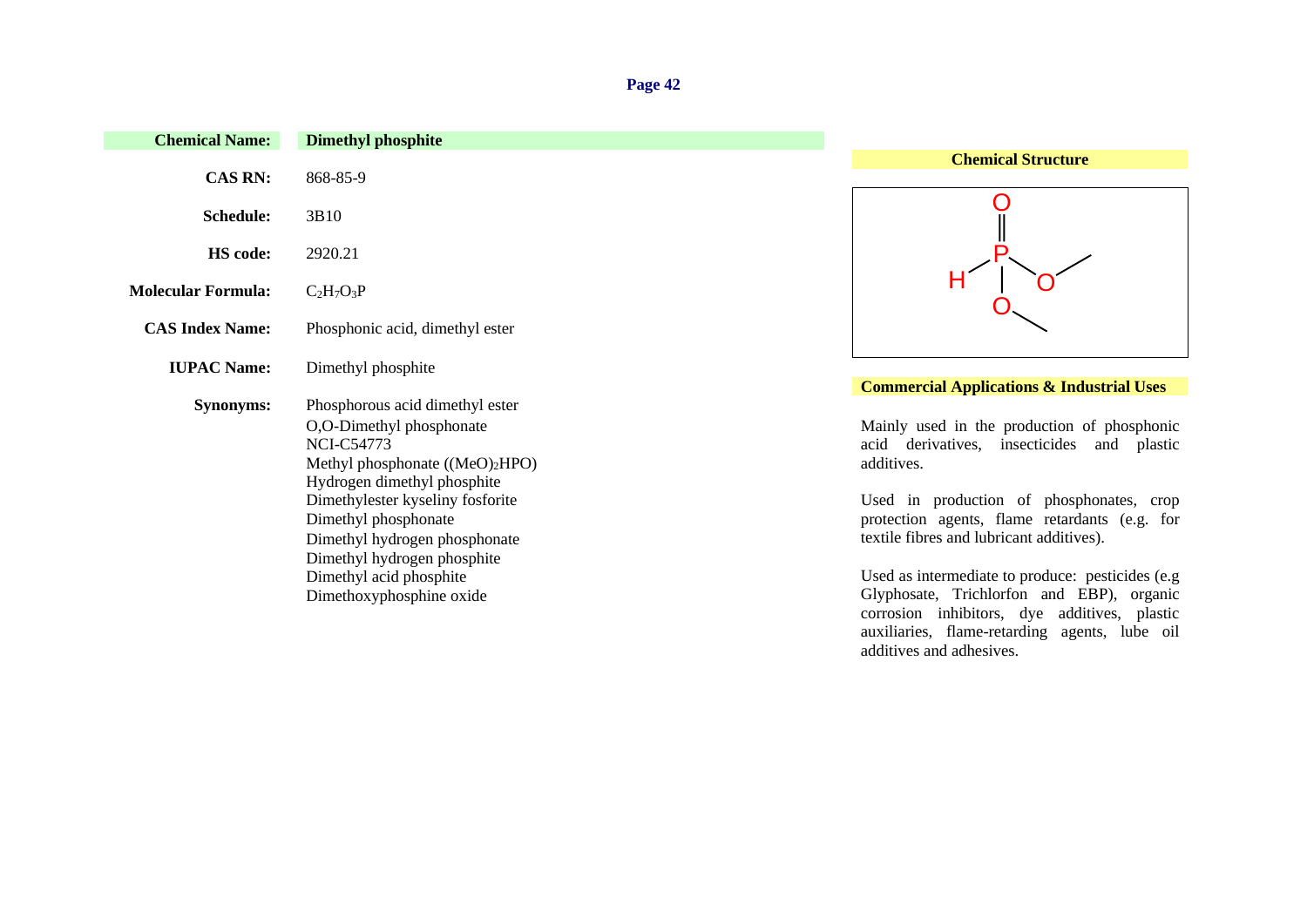| <b>Chemical Name:</b>     | <b>Diethyl phosphite</b>                                                                                                                                |                                                                                                                                                                                                                                          |
|---------------------------|---------------------------------------------------------------------------------------------------------------------------------------------------------|------------------------------------------------------------------------------------------------------------------------------------------------------------------------------------------------------------------------------------------|
| <b>CAS RN:</b>            | 762-04-9                                                                                                                                                | <b>Chemical Structure</b>                                                                                                                                                                                                                |
| <b>Schedule:</b>          | 3B11                                                                                                                                                    |                                                                                                                                                                                                                                          |
| <b>HS</b> code:           | 2920.22                                                                                                                                                 |                                                                                                                                                                                                                                          |
| <b>Molecular Formula:</b> | $C_4H_{11}O_3P$                                                                                                                                         |                                                                                                                                                                                                                                          |
| <b>CAS Index Name:</b>    | Phosphonic acid, diethyl ester                                                                                                                          |                                                                                                                                                                                                                                          |
| <b>IUPAC Name:</b>        | Diethyl phosphite                                                                                                                                       | <b>Commercial Applications &amp; Industrial Uses</b>                                                                                                                                                                                     |
| <b>Synonyms:</b>          | Hydrogen diethyl phosphite<br>Diethyl phosphonate<br>Diethyl hydrogen phosphite<br>Diethyl acid phosphite<br>Diethoxyphosphine oxide<br><b>CGI 1700</b> | Used as: paint solvent, lubricant additives,<br>antioxidant for plastics, reducing<br>agent,<br>intermediate in flame retardants (e.g. in the<br>manufacture of rigid polyurethane foams),<br>flame-retarding agents for textile fibres. |

Used for production of crop protection agents (insecticides).

Used as a phosphorylating agent and as an intermediate in organic synthesis.

Used for production of insecticides and fungicides, plasticizers and extracting agents.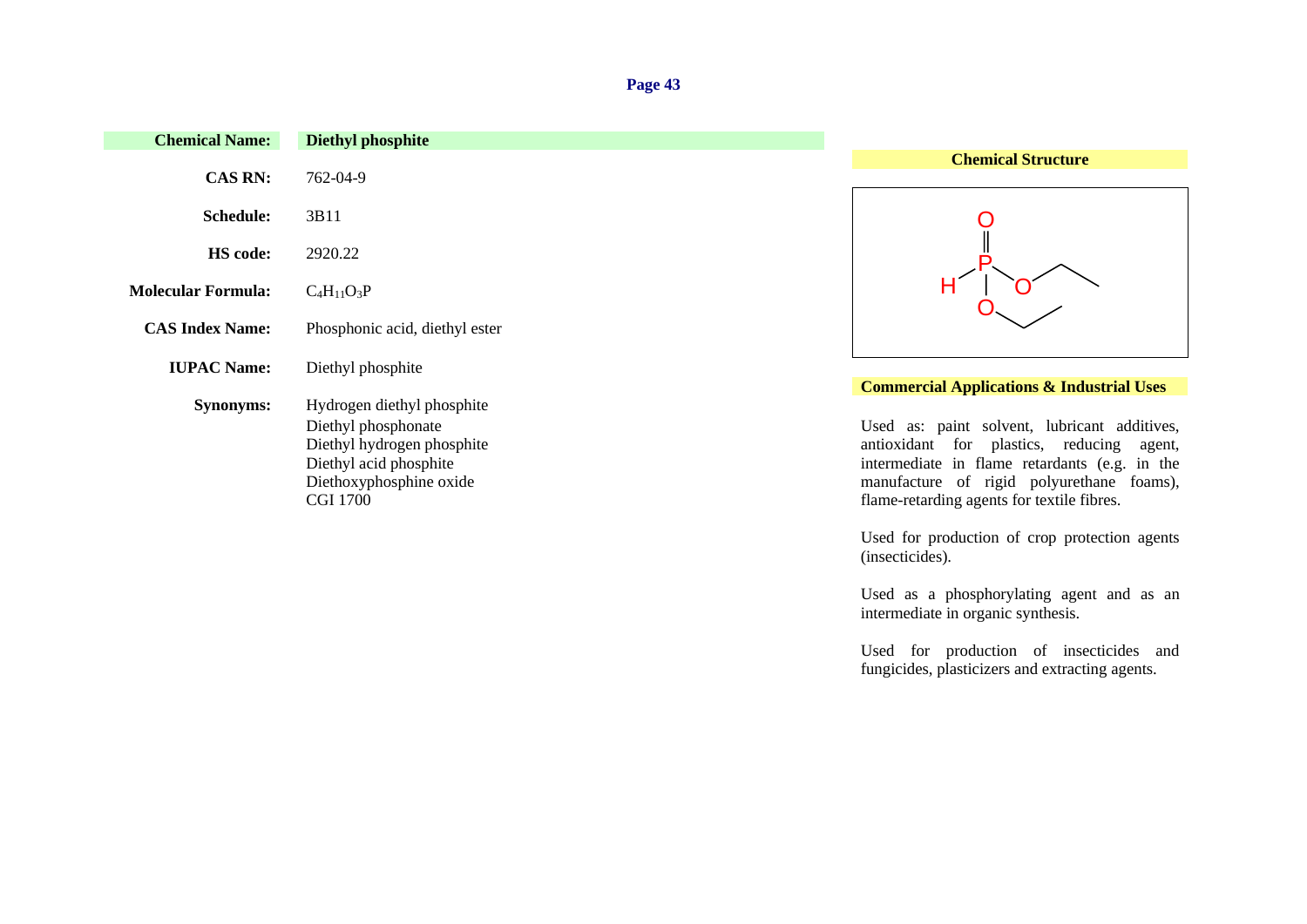| <b>Chemical Name:</b>     | <b>Sulfur monochloride</b>                                                                                                                                                                |                                                                                                                                                                                                                                                                                                                                                                                             |
|---------------------------|-------------------------------------------------------------------------------------------------------------------------------------------------------------------------------------------|---------------------------------------------------------------------------------------------------------------------------------------------------------------------------------------------------------------------------------------------------------------------------------------------------------------------------------------------------------------------------------------------|
| <b>CAS RN:</b>            | 10025-67-9                                                                                                                                                                                | <b>Chemical Structure</b>                                                                                                                                                                                                                                                                                                                                                                   |
| <b>Schedule:</b>          | 3B12                                                                                                                                                                                      |                                                                                                                                                                                                                                                                                                                                                                                             |
| <b>HS</b> code:           | 2812.15                                                                                                                                                                                   |                                                                                                                                                                                                                                                                                                                                                                                             |
| <b>Molecular Formula:</b> | Cl <sub>2</sub> S <sub>2</sub>                                                                                                                                                            |                                                                                                                                                                                                                                                                                                                                                                                             |
| <b>CAS Index Name:</b>    | Sulfur chloride $(S_2Cl_2)$                                                                                                                                                               |                                                                                                                                                                                                                                                                                                                                                                                             |
| <b>IUPAC Name:</b>        | Disulfur dichloride                                                                                                                                                                       |                                                                                                                                                                                                                                                                                                                                                                                             |
| <b>Synonyms:</b>          | UN1828 (Sulfur chlorides)<br>Thiosulfurous dichloride<br>Sulphur chloride (mono)<br>Sulfur subchloride<br>Sulfur monochloride<br>Dichlorodisulfane<br>Chlorosulfane<br>Chloride of sulfur | <b>Commercial Applications &amp; Industrial Uses</b><br>Used in organic synthesis and in production of<br>wide range of chemical products: vulcanising<br>agents for rubber, lubricant additives, gum<br>erasers, rubber additives, rubber substitutes,<br>sulfur dyes, antioxidants, pesticides, herbicides,<br>insecticides, pharmaceuticals, paper, textile<br>auxiliaries and plastics. |

Principal commercial uses are: vulcanising agent for rubber and for production of lubricant additives.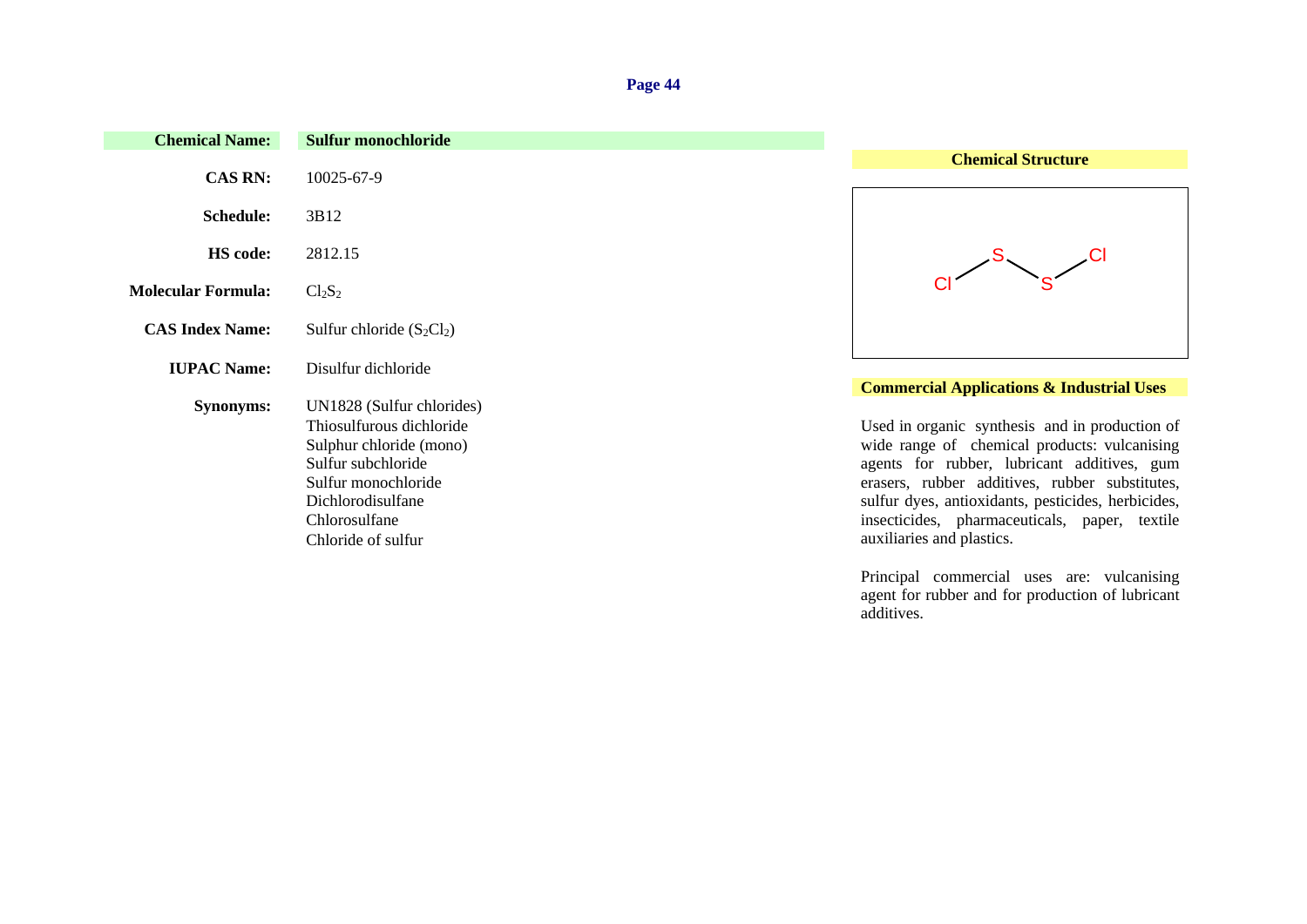| <b>Chemical Name:</b>  | Sulfur dichloride                                                                                                                 |
|------------------------|-----------------------------------------------------------------------------------------------------------------------------------|
| <b>CAS RN:</b>         | 10545-99-0                                                                                                                        |
| Schedule:              | 3B13                                                                                                                              |
| <b>HS</b> code:        | 2812.16                                                                                                                           |
| Molecular Formula:     | Cl <sub>2</sub> S                                                                                                                 |
| <b>CAS Index Name:</b> | Sulfur chloride (SCl2)                                                                                                            |
| <b>IUPAC Name:</b>     | Sulfur dichloride                                                                                                                 |
| <b>Synonyms:</b>       | UN1828 (Sulfur chlorides)<br>Sulfur dichloride $(SCl2)$<br>Monosulfur dichloride<br>Dichlorosulfane<br>Chlorine sulfide $(Cl_2S)$ |



#### **Commercial Applications & Industrial Uses**

Uses are similar to that of Sulfur monochloride (see page 44). Used in organic synthesis.

Large quantities are used in production of lubricating oil additives.

Used in the rapid vulcanisation of rubber. Smaller amounts are used in production of antioxidants and organic-sulfur compounds. The cross-linking ability of Sulfur dichloride is also utilized to modify drying oils for varnishes and inks.

Used to make an insecticide intermediate (4,4' thiobisphenol and it is also an ingredient in the production of fungicide captafol (defoliant).

Used as a chlorinating agent in production of parathion insecticide intermediates.

Used in the food industry in the purification of sugar juices.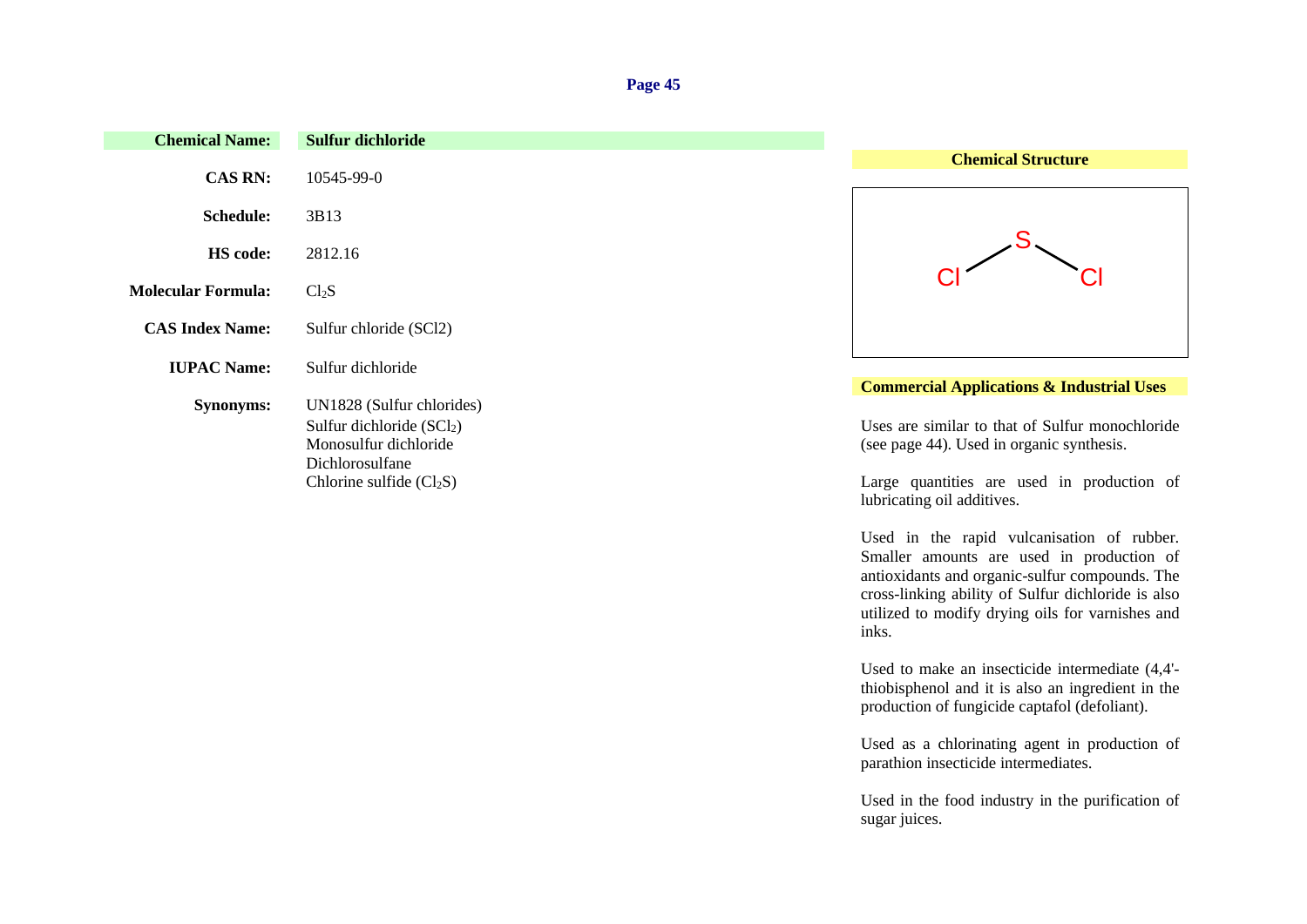| <b>Chemical Name:</b>     | <b>Thionyl chloride</b>                                                                                                                                                                                                                                     |                                                                                                                                                                                                                                           |
|---------------------------|-------------------------------------------------------------------------------------------------------------------------------------------------------------------------------------------------------------------------------------------------------------|-------------------------------------------------------------------------------------------------------------------------------------------------------------------------------------------------------------------------------------------|
|                           |                                                                                                                                                                                                                                                             | <b>Chemical Structure</b>                                                                                                                                                                                                                 |
| <b>CAS RN:</b>            | 7719-09-7                                                                                                                                                                                                                                                   |                                                                                                                                                                                                                                           |
| <b>Schedule:</b>          | 3B14                                                                                                                                                                                                                                                        |                                                                                                                                                                                                                                           |
| <b>HS</b> code:           | 2812.17                                                                                                                                                                                                                                                     |                                                                                                                                                                                                                                           |
| <b>Molecular Formula:</b> | Cl <sub>2</sub> OS                                                                                                                                                                                                                                          |                                                                                                                                                                                                                                           |
| <b>CAS Index Name:</b>    | Thionyl chloride                                                                                                                                                                                                                                            |                                                                                                                                                                                                                                           |
| <b>IUPAC Name:</b>        | Thionyl dichloride                                                                                                                                                                                                                                          | <b>Commercial Applications &amp; Industrial Uses</b>                                                                                                                                                                                      |
| <b>Synonyms:</b>          | UN1836<br>Thionyl chloride $(SOCl2)$<br>Sulfurous oxychloride<br>Sulfurous dichloride<br>Sulfur oxychloride (SOCl2)<br>Sulfur oxychloride<br>Sulfur chloride oxide $(SCl2O)$<br>Sulfur chloride oxide $(Cl2SO)$<br>Sulfinyl dichloride<br>Sulfinyl chloride | One of the most important chlorinating agents in<br>organic chemistry.<br>Used in production of crop-protection agents<br>(herbicides and insecticides), pharmaceuticals<br>(drugs and vitamins), dyes, paper and textile<br>auxiliaries. |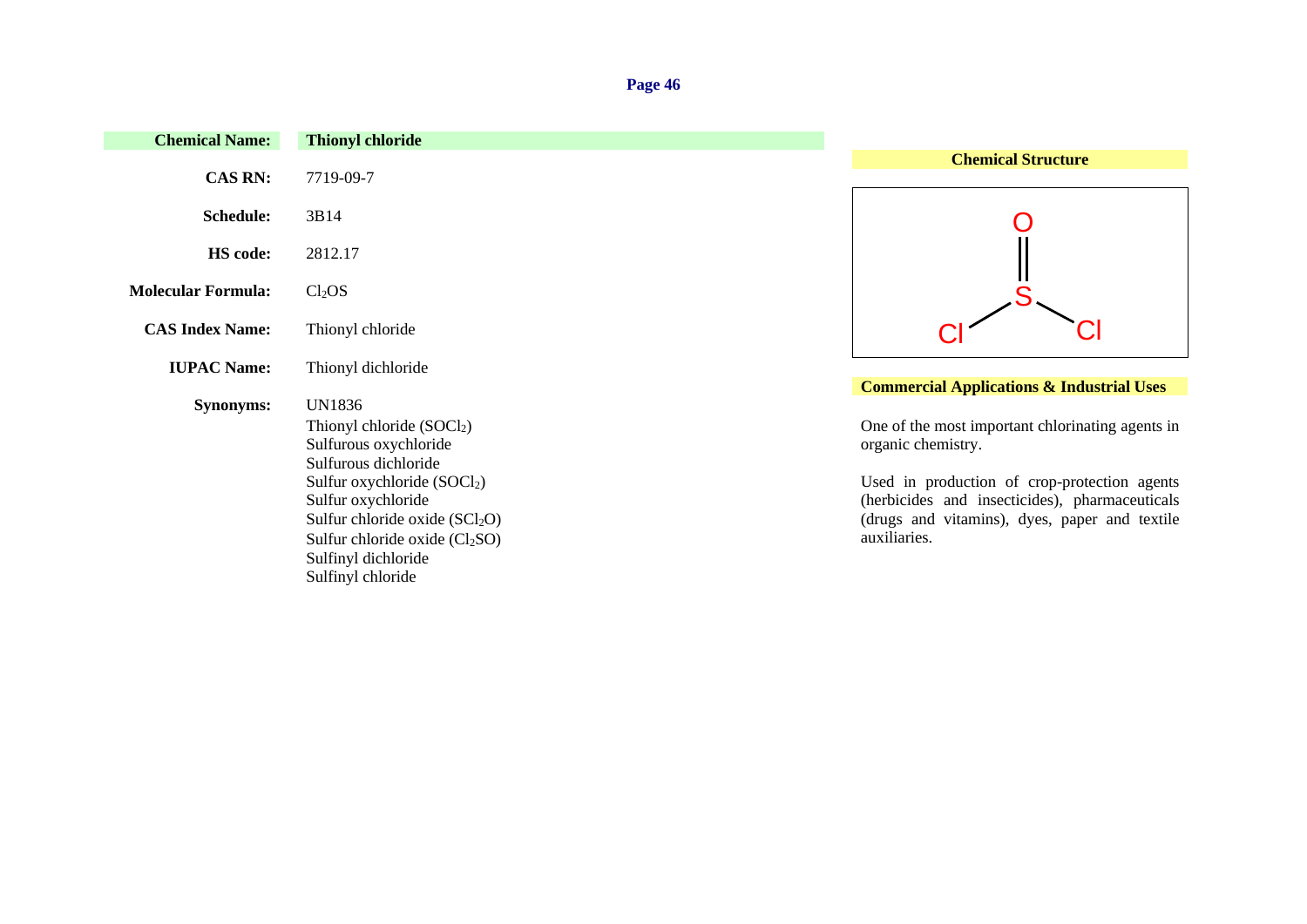| <b>Chemical Name:</b>     | <b>Ethyldiethanolamine</b>                                                                                                                                                         |                                                                                                                                                                                                                                                |
|---------------------------|------------------------------------------------------------------------------------------------------------------------------------------------------------------------------------|------------------------------------------------------------------------------------------------------------------------------------------------------------------------------------------------------------------------------------------------|
| <b>CAS RN:</b>            | 139-87-7                                                                                                                                                                           | <b>Chemical Structure</b>                                                                                                                                                                                                                      |
| <b>Schedule:</b>          | 3B15                                                                                                                                                                               |                                                                                                                                                                                                                                                |
| <b>HS</b> code:           | 2922.17                                                                                                                                                                            | HO                                                                                                                                                                                                                                             |
| <b>Molecular Formula:</b> | $C_6H_{15}NO_2$                                                                                                                                                                    |                                                                                                                                                                                                                                                |
| <b>CAS Index Name:</b>    | Ethanol, 2,2'-(ethylimino)bis-                                                                                                                                                     |                                                                                                                                                                                                                                                |
| <b>IUPAC Name:</b>        | 2,2'-(Ethylimino)diethanol                                                                                                                                                         | <b>Commercial Applications &amp; Industrial Uses</b>                                                                                                                                                                                           |
| <b>Synonyms:</b>          | N-Ethyldiethanolamine<br>N-Ethyl-2,2'-iminodiethanol<br>N,N-Bis(2-hydroxyethyl)ethylamine<br>Ethylbis(2-hydroxyethyl)amine<br>Ethanol, 2,2'-(ethylimino)di-<br>Diethanolethylamine | production of pharmaceuticals,<br>Used in<br>agricultural, textile, detergent, cosmetic and<br>metallurgic industries.<br>Used as: intermediates (especially in production)<br>of pharmaceuticals), crop protection agents and<br>flocculants. |

Used in preparation of chemicals for paper, plastic and leather industries.

Direct uses include gas purification methods for removing acidic gases.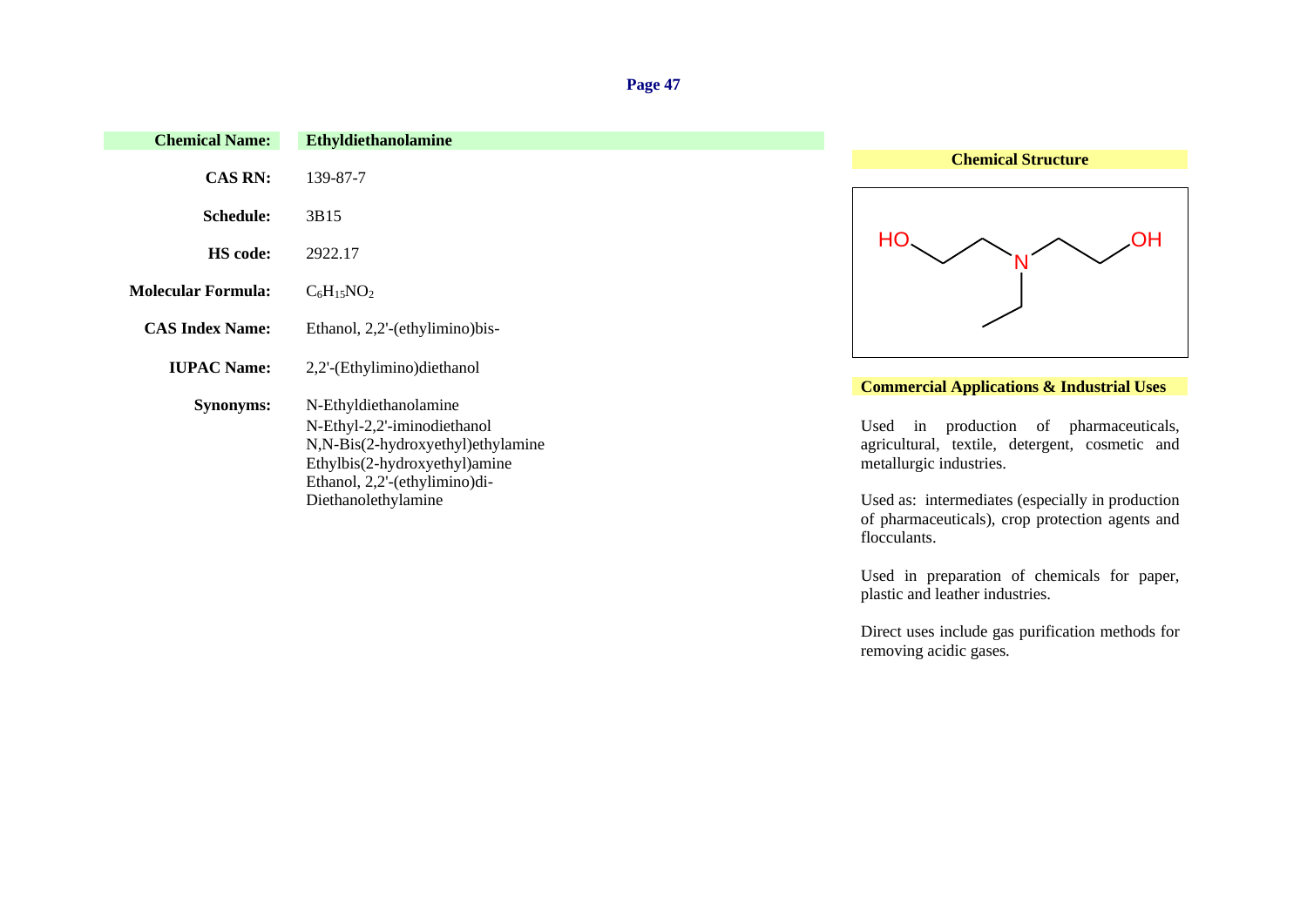| <b>Chemical Name:</b>     | Methyldiethanolamine                                                                                                                |                                                                                                                                                                                                                                                   |
|---------------------------|-------------------------------------------------------------------------------------------------------------------------------------|---------------------------------------------------------------------------------------------------------------------------------------------------------------------------------------------------------------------------------------------------|
| <b>CAS RN:</b>            | 105-59-9                                                                                                                            | <b>Chemical Structure</b>                                                                                                                                                                                                                         |
|                           |                                                                                                                                     |                                                                                                                                                                                                                                                   |
| <b>Schedule:</b>          | 3B16                                                                                                                                | HO.<br>ΟH                                                                                                                                                                                                                                         |
| HS code:                  | 2922.17                                                                                                                             |                                                                                                                                                                                                                                                   |
| <b>Molecular Formula:</b> | $C_5H_{13}NO_2$                                                                                                                     |                                                                                                                                                                                                                                                   |
| <b>CAS Index Name:</b>    | Ethanol, 2,2'-(methylimino)bis-                                                                                                     |                                                                                                                                                                                                                                                   |
| <b>IUPAC Name:</b>        | 2,2'-(Methylimino)diethanol                                                                                                         |                                                                                                                                                                                                                                                   |
| <b>Synonyms:</b>          | N-Methyliminodiethanol                                                                                                              | <b>Commercial Applications &amp; Industrial Uses</b>                                                                                                                                                                                              |
|                           | N-Methyldiethanolamine<br>N-Methylaminodiglycol<br>N-methyl-2,2'-iminodiethanol<br>N-(2-Hydroxyethyl)-N-methylethanolamine          | Widely used in oil refinery for treating of<br>natural gas (removal of acidic components or<br>sweetening).                                                                                                                                       |
|                           | N,N-Bis(2-hydroxyethyl)methylamine<br>Methyliminodiethanol<br>Methyldiethanolamine<br>Methylbis(2-hydroxyethyl)amine<br><b>MDEA</b> | Used in the following areas: coatings, textile<br>lubricants, polishes, detergents, pesticides,<br>personal care products and pharmaceuticals such<br>as intermediate in the production of analgesics<br>with sedative and antispasmodic effects. |
|                           | Eve<br>Ethanol, 2,2'-(methylimino)di-<br>Diethanolmethylamine<br>Amietol M12                                                        | Applications also include: gas scrubbing, dyes,<br>lubrication oils, plasticizer, fabric softener,<br>paints, agricultural chemicals,<br>emulsifiers,<br>inhibitors<br>catalyst<br>and<br>corrosion<br>for                                        |

polyurethane foam production.